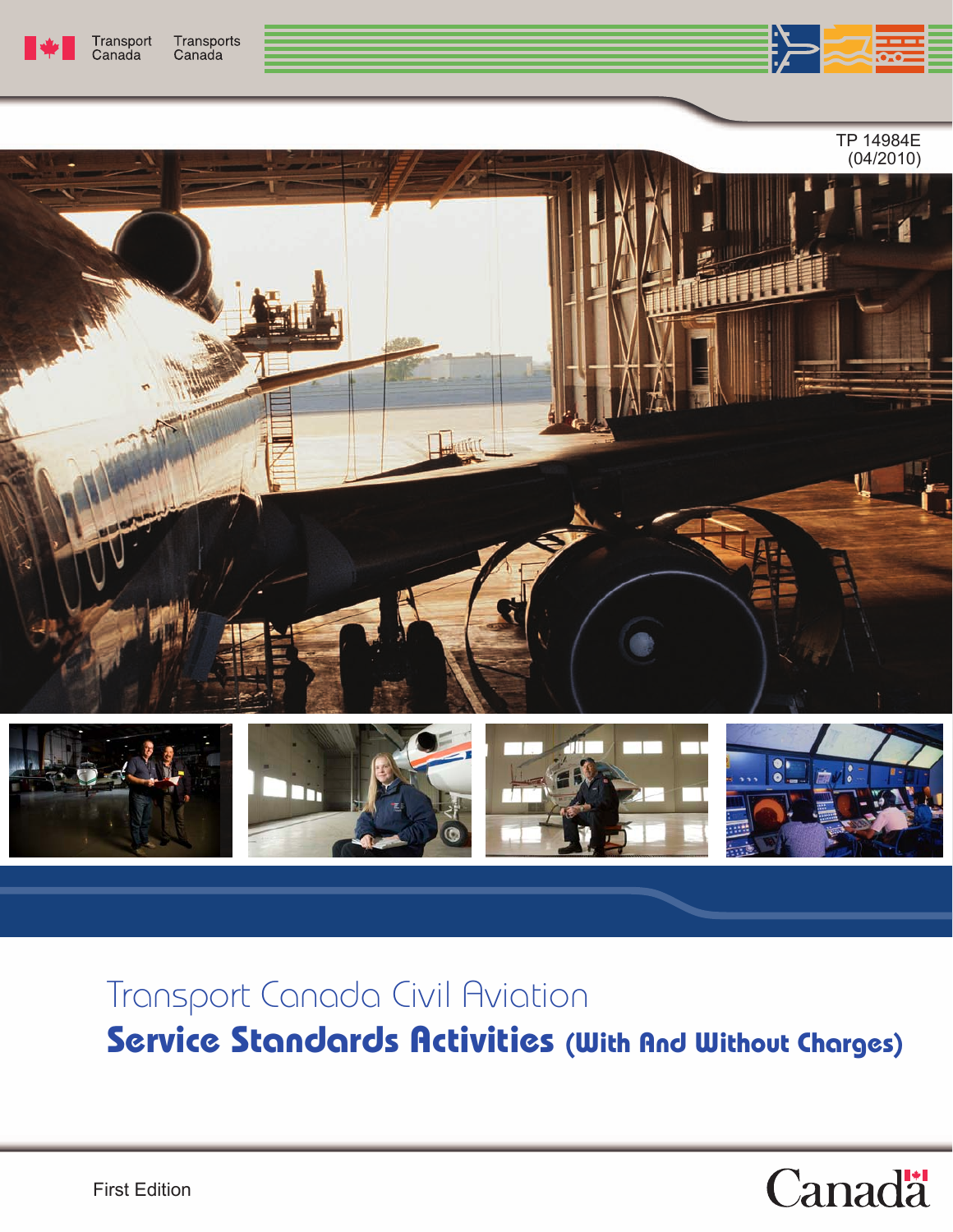#### **Please direct your comments, orders and inquiries to:**

The Order Desk Multimedia Products and Services Transport Canada (AARA-MPS) 2655 Lancaster Road Ottawa ON K1B 4L5

Telephone: 1-888-830-4911 (in North America) 613-991-4071 (other countries) Fax: 613-991-1653 E-Mail: MPS@tc.gc.ca

#### **© Her Majesty the Queen in Right of Canada, as represented by the Minister of Transport, 2010.**

Permission is granted by the Department of Transport, Canada, to copy and/or reproduce the contents of this publication in whole or in part provided that full acknowledgment is given to the Department of Transport, Canada, and that the material be accurately reproduced. While use of this material has been authorized, the Department of Transport, Canada, shall not be responsible for the manner in which the information is presented, nor for any interpretations thereof.

The information in this publication is to be considered solely as a guide and should not be quoted as or considered to be a legal authority. It may become obsolete in whole or in part at any time without notice.

ISBN: 978-0-660-19953-5 Catologue No.: T52-4/35-2010E-PDF

TP 14984E TC-1003616



RDIMS No. 4787268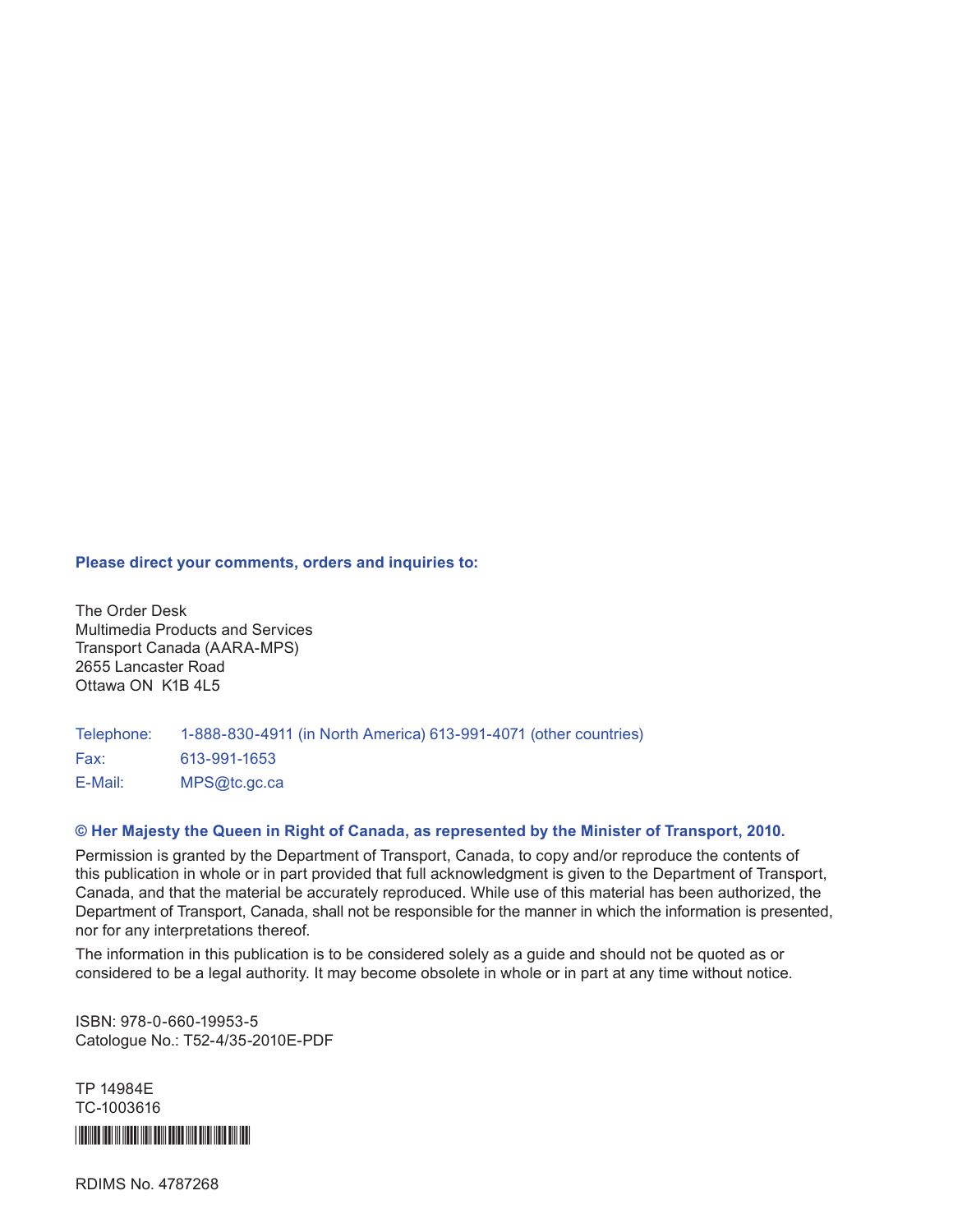#### TABLE OF CONTENTS TABLE OF CONTENTS

| <b>APPENDIX A-SERVICE STANDARDS FOR</b> |  |
|-----------------------------------------|--|
|                                         |  |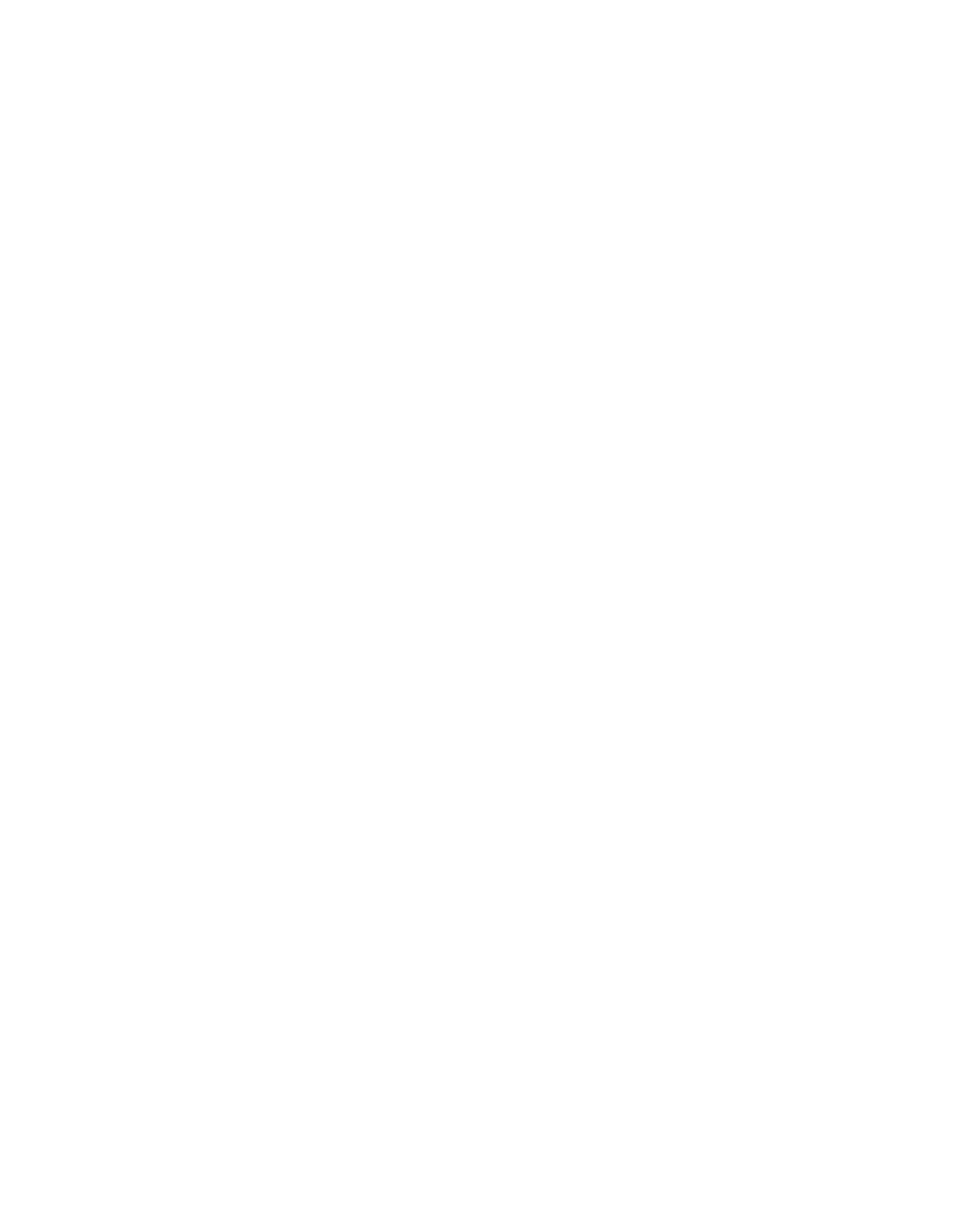#### INTRODUCTION INTRODUCTION

The *[Civil Aviation Service Charter](http://tcinfo/CivilAviation/servicestandards.htm)* reaffirms Transport Canada Civil Aviation's (TCCA) commitment to setting high standards of service and inviting stakeholder feedback for the continuous improvement of Civil Aviation service delivery. As part of that commitment, TCCA has developed this comprehensive reference tool for its activities with service standards.

The first section of this document reflects the activities with corresponding service standards related to Part1, Subpart 4 of the *Canadian Aviation Regulations* (CARs) (where charges are applicable). The second section includes service standards for operational activities without charges.

This document focuses on:

- the services available, with associated charges when applicable;
- the description of the services and their characteristics;
- the service standard with its performance objectives (key measurements);

This document also indicates the service standards for timeliness (normal Days and maximum Days) for each activity. These refer to working Days, and not calendar Days. It should be noted that the day count does not include the time before the receipt of documents, fees, forms and/or applications that TCCA requires to provide the service. This is further discussed in Appendix A, section 2.3.

The development of the service standards responds to the needs of those being served. Comments, suggestions and concerns may be shared through the Civil Aviation Issues Reporting System (CAIRS) at the following address: **<www.tc.gc.ca/cairs>**.

For additional information on service standards activities, you may also refer to the **[Civil Aviation Service Standards Web site](http://www.tc.gc.ca/civilaviation/servicestandards.htm)**.

> Martin J. Eley Director General Civil Aviation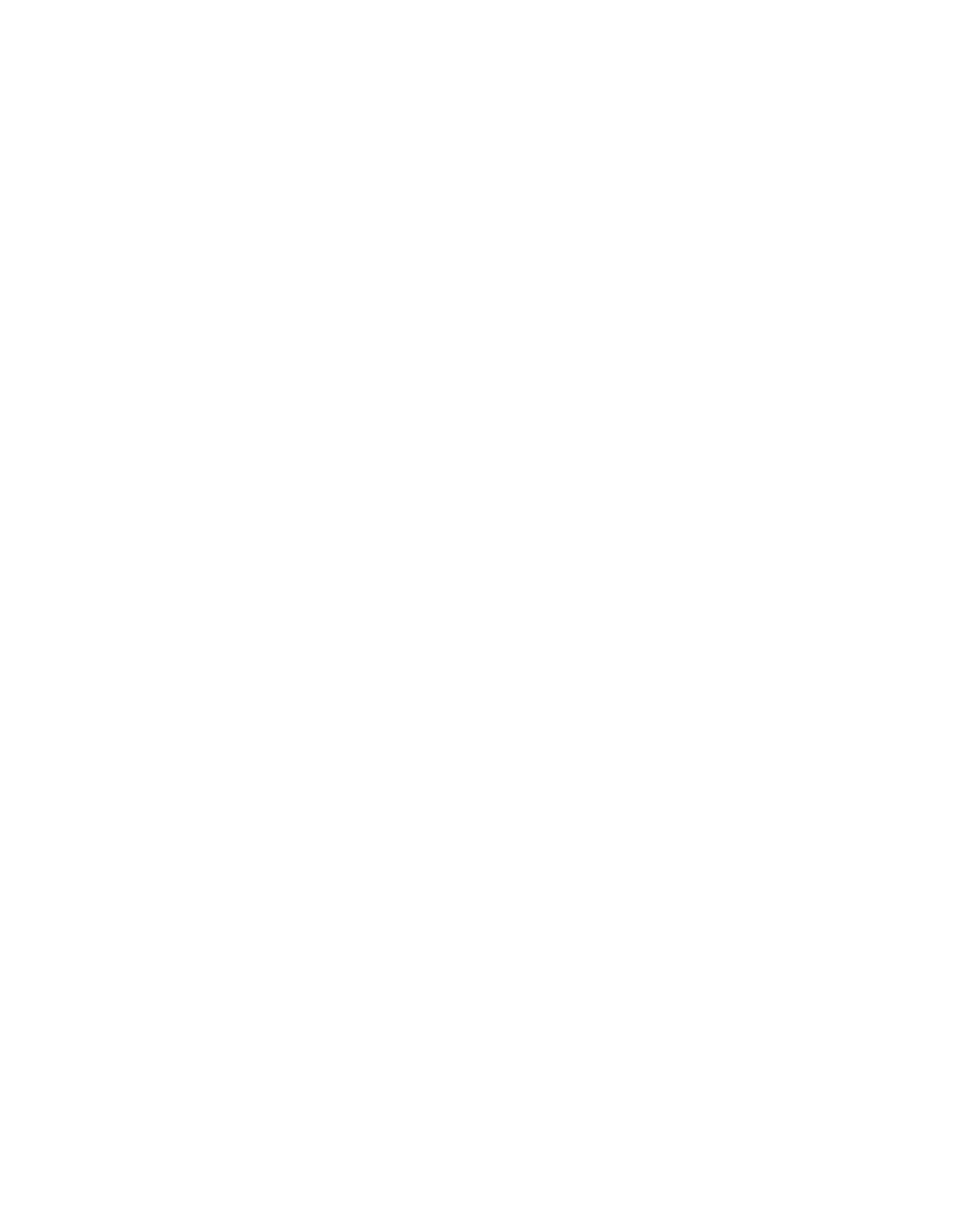# **Schedule I—General**

|                | <b>Document or</b>                                                                                                        |        |                                                                                                                                                                                                                                                                                                                                                                                                                                                                                                                                                 | <b>Service Standards</b>                                                               |                       |                               |
|----------------|---------------------------------------------------------------------------------------------------------------------------|--------|-------------------------------------------------------------------------------------------------------------------------------------------------------------------------------------------------------------------------------------------------------------------------------------------------------------------------------------------------------------------------------------------------------------------------------------------------------------------------------------------------------------------------------------------------|----------------------------------------------------------------------------------------|-----------------------|-------------------------------|
| Item           | <b>Preparatory Action in</b><br>Respect of Which a<br><b>Charge is Imposed</b>                                            | Charge | <b>Service</b><br><b>Description</b>                                                                                                                                                                                                                                                                                                                                                                                                                                                                                                            | <b>Service</b><br><b>Characteristic</b>                                                | <b>Normal</b><br>Days | <b>Maximum</b><br><b>Days</b> |
| 1              | <b>Issuance of a ministerial</b><br>exemption under<br>subsection 5.9(2) of<br>the Aeronautics Act.                       | \$475  | Upon receipt of a<br>complete and accurate<br>submission of all relevant<br>documentation in accor-<br>dance with Civil Aviation<br>Directive (CAD) 1,<br><b>Transport Canada Civil</b><br>Aviation (TCCA) will ex-<br>amine and evaluate the<br>request. An exemption<br>will be issued when all<br>conditions are met.                                                                                                                                                                                                                        | Requests are sub-<br>mitted to the appli-<br>cable regional office<br>or Headquarters. | 30                    | 90                            |
| $\overline{2}$ | Replacement of a mutilated,<br>lost or destroyed Canadian<br>aviation document.                                           | \$35   | Upon receipt of a request<br>to replace a Canadian<br>aviation document* that<br>was mutilated, lost or<br>destroyed, TCCA will<br>re-issue the document.<br><i><b>*</b></i> "Canadian aviation<br>document" means, sub-<br>ject to subsection (3), any<br>licence, permit, accredita-<br>tion, certificate or other<br>document issued by the<br>Minister under Part I to or<br>with respect to any person<br>or in respect of any aero-<br>nautical product, aero-<br>drome, facility or service."<br>Aeronautics Act (R.S.,<br>1985, c. A-2) | Requests are submit-<br>ted to the applicable<br>regional office or<br>Headquarters.   | 5                     | 10 <sup>°</sup>               |
| 3              | Issuance, in response to a<br>request by industry, of an<br>evaluation or authorization<br>of industry training products. | \$690  | <b>Deletion pending</b><br><b>Canadian Aviation</b><br><b>Regulation Advisory</b><br><b>Council (CARAC) review</b><br>and agreement.                                                                                                                                                                                                                                                                                                                                                                                                            |                                                                                        |                       |                               |
| 4              | Provision of a response to<br>a request by the public for<br>aircraft history.                                            | \$55   | The information is avail-<br>able on the Civil Aviation<br>Web site at www.tc.gc.<br>ca/aviation/activepages/<br>ccarcs/index.htm.<br><b>Deletion pending CARAC</b>                                                                                                                                                                                                                                                                                                                                                                             |                                                                                        |                       |                               |
|                |                                                                                                                           |        | review and agreement.                                                                                                                                                                                                                                                                                                                                                                                                                                                                                                                           |                                                                                        |                       |                               |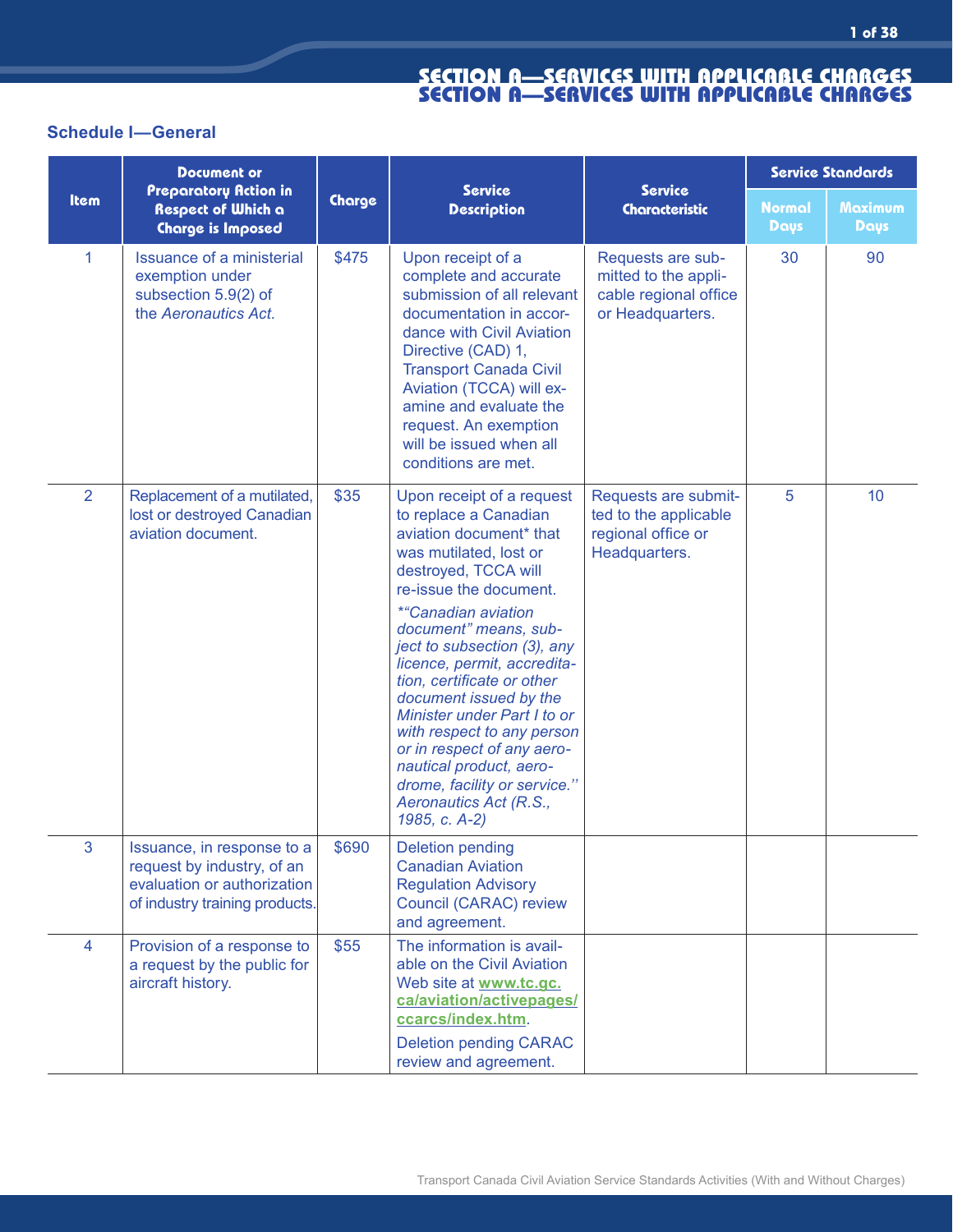#### **Schedule II—Aircraft Registration**

|                | <b>Document or</b>                                                                    |        |                                                                                                                                                                                                                                                                                                                                                                                                     | <b>Service Standards</b>                                          |                              |                 |
|----------------|---------------------------------------------------------------------------------------|--------|-----------------------------------------------------------------------------------------------------------------------------------------------------------------------------------------------------------------------------------------------------------------------------------------------------------------------------------------------------------------------------------------------------|-------------------------------------------------------------------|------------------------------|-----------------|
| <b>Item</b>    | <b>Preparatory Action in</b><br><b>Respect of Which a</b><br><b>Charge is Imposed</b> | Charge | <b>Service</b><br><b>Description</b>                                                                                                                                                                                                                                                                                                                                                                | <b>Service</b><br><b>Characteristic</b>                           | <b>Normal</b><br><b>Days</b> | Maximum<br>Days |
| 1              | Reservation of a<br>registration mark.                                                | \$45   | Upon receipt of a request for<br>reservation of a registration<br>mark, Transport Canada<br><b>Civil Aviation (TCCA) will</b><br>determine the eligibility of<br>the aircraft for Canadian<br>registration, reserve the<br>next available mark and<br>provide written confirmation<br>to the client.                                                                                                | Requests are submit-<br>ted to the applicable<br>regional office. | 1                            | 10              |
| $\overline{2}$ | Issuance or reservation of<br>a special registration mark.                            | \$140  | Upon receipt of a request<br>for reservation of a reg-<br>istration mark, TCCA will<br>determine the eligibility of<br>the aircraft for Canadian<br>registration, reserve the<br>special mark and provide<br>written confirmation to the<br>client.                                                                                                                                                 | Requests are submit-<br>ted to the applicable<br>regional office. | 1                            | 10 <sup>1</sup> |
| 3              | Issuance of a certificate of<br>registration, in respect of:                          |        |                                                                                                                                                                                                                                                                                                                                                                                                     |                                                                   |                              |                 |
| (a)            | a provisional or<br>temporary registration.                                           | \$65   | Upon receipt of a re-<br>quest for a provisional or<br>temporary certificate of<br>registration (to permit an<br>aircraft to be imported into<br>Canada or operated for<br>the purpose of transport-<br>ing it from one location in<br>Canada to another), TCCA<br>will review the application<br>and supporting documen-<br>tation. Once conditions are<br>met, the certificate will be<br>issued. | Requests are submit-<br>ted to the applicable<br>regional office. | $\overline{7}$               | 60              |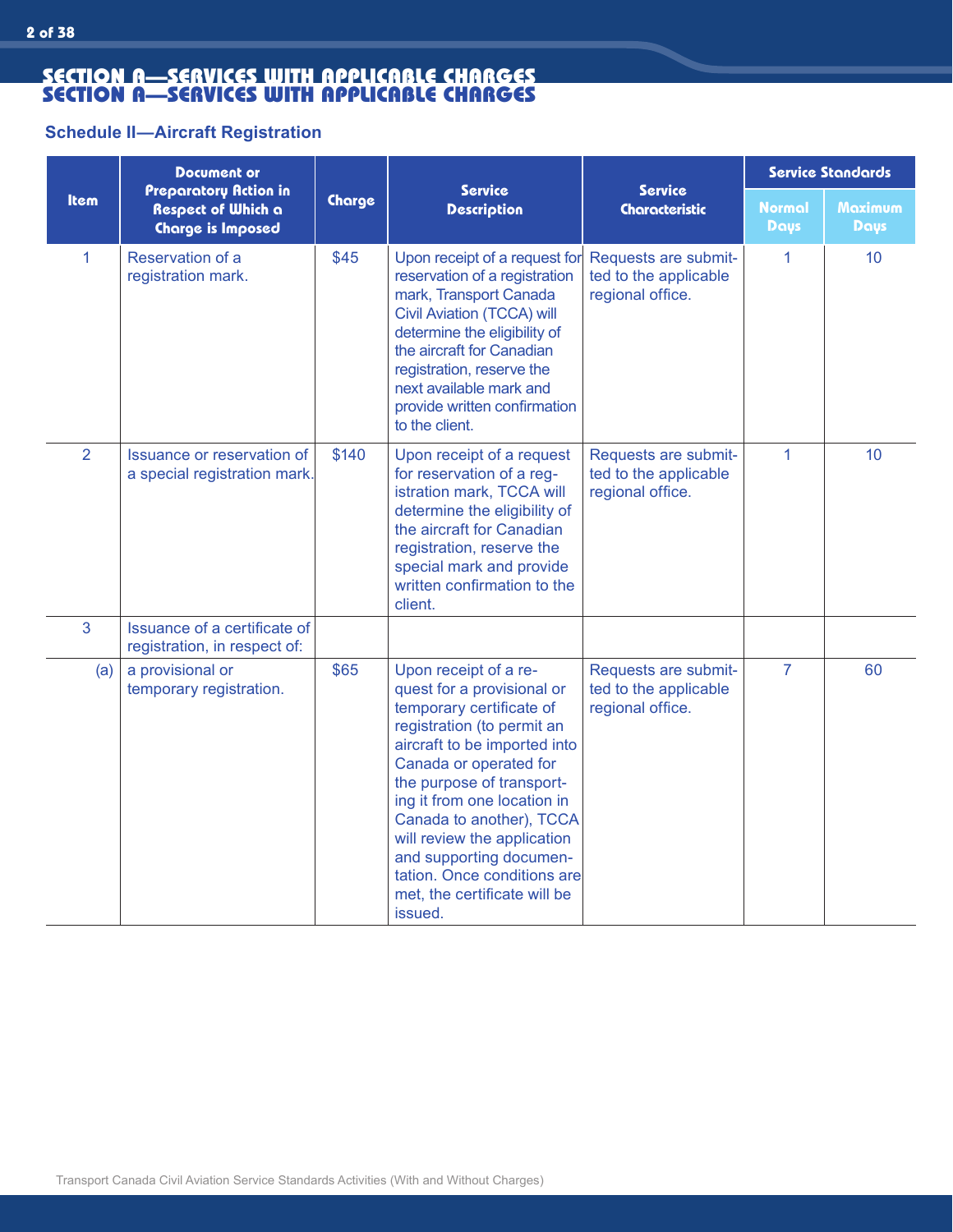|             | <b>Document or</b><br><b>Preparatory Action in</b><br><b>Respect of Which a</b><br><b>Charge is Imposed</b> | <b>Service</b><br>Charge |                                                                                                                                                                                                                                                                                                                                                                                             |                                                                   | <b>Service Standards</b> |                        |  |
|-------------|-------------------------------------------------------------------------------------------------------------|--------------------------|---------------------------------------------------------------------------------------------------------------------------------------------------------------------------------------------------------------------------------------------------------------------------------------------------------------------------------------------------------------------------------------------|-------------------------------------------------------------------|--------------------------|------------------------|--|
| <b>Item</b> |                                                                                                             |                          | <b>Description</b>                                                                                                                                                                                                                                                                                                                                                                          | <b>Service</b><br><b>Characteristic</b>                           | <b>Normal</b><br>Days    | <b>Maximum</b><br>Days |  |
| (b)         | a continuing registration.                                                                                  | \$110                    | Upon receipt of a request<br>for a provisional continuing<br>certificate of registration,<br>(permit an aircraft to be<br>imported into Canada or<br>operated for the purpose<br>of transporting it from one<br>location in Canada to an-<br>other) TCCA will review the<br>application and supporting<br>documentation. Once con-<br>ditions are met, the certifi-<br>cate will be issued. |                                                                   | $\overline{7}$           | 60                     |  |
| (c)         | an amendment to a certifi-<br>cate, other than a change<br>of address.                                      | \$65                     | Upon receipt of changed<br>information-other than a<br>change of address-on a<br>certificate of registration,<br>TCCA will review the ap-<br>plication. Once conditions<br>are met, the certificate will<br>be reissued and a request<br>will be made to return the<br>existing document.                                                                                                   | Requests are submit-<br>ted to the applicable<br>regional office. | $\overline{7}$           | 60                     |  |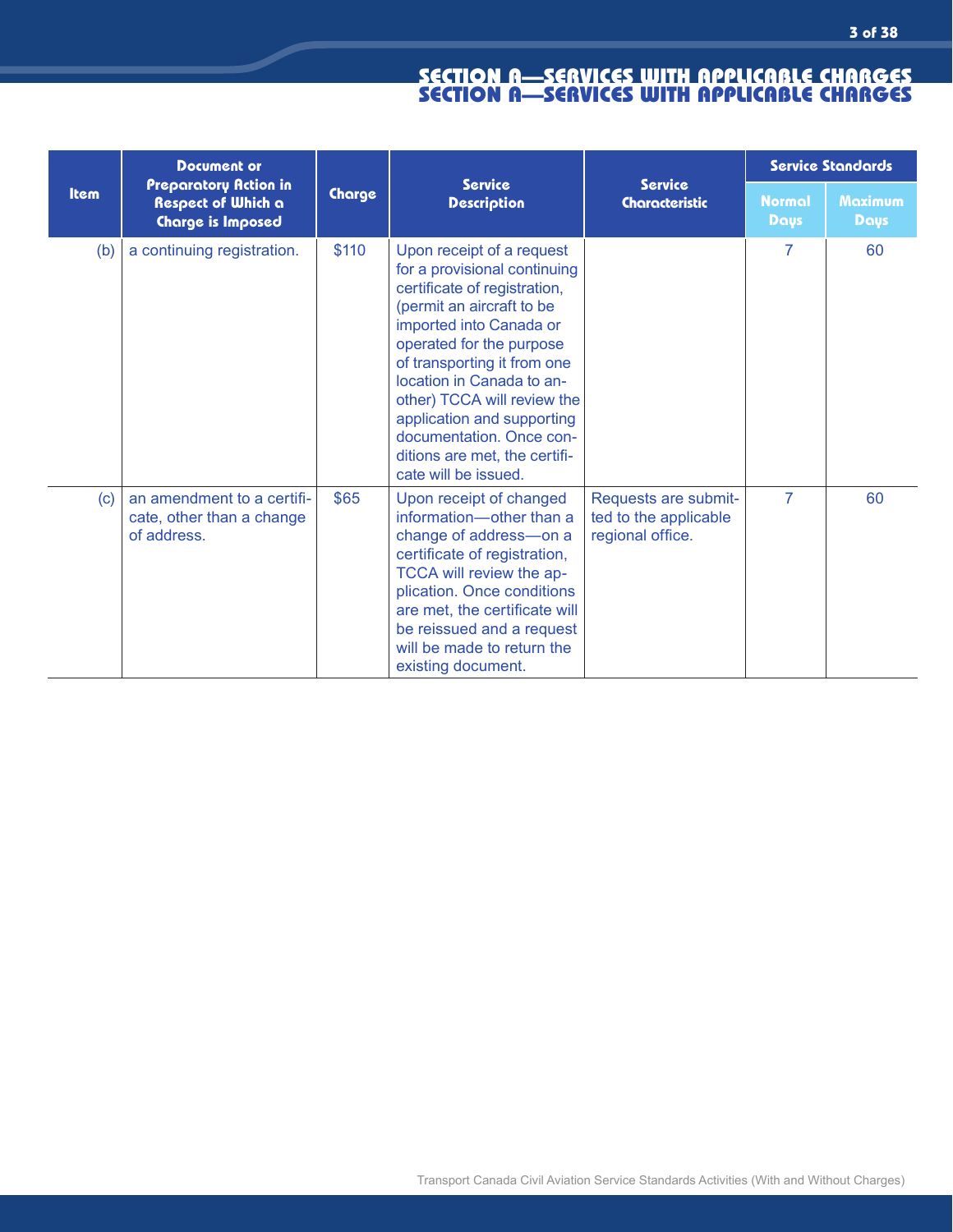# **Schedule III—Aircraft Leasing**

|             | <b>Document or</b>                                                                                                                                                                    |         |                                                                                                                                                                                                                             |                                                                   | <b>Service Standards</b> |                               |  |
|-------------|---------------------------------------------------------------------------------------------------------------------------------------------------------------------------------------|---------|-----------------------------------------------------------------------------------------------------------------------------------------------------------------------------------------------------------------------------|-------------------------------------------------------------------|--------------------------|-------------------------------|--|
| <b>Item</b> | <b>Preparatory Action in</b><br>Respect of Which a<br><b>Charge is Imposed</b>                                                                                                        | Charge  | <b>Service</b><br><b>Description</b>                                                                                                                                                                                        | <b>Service</b><br><b>Characteristic</b>                           | <b>Normal</b><br>Days    | <b>Maximum</b><br><b>Days</b> |  |
| 1           | Issuance of an authoriza-<br>tion permitting the opera-<br>tion of an aircraft as part of<br>a leasing operation, to:                                                                 |         |                                                                                                                                                                                                                             |                                                                   |                          |                               |  |
| (a)         | a Canadian air operator<br>that leases a Canadian<br>commercial aircraft from<br>another Canadian air<br>operator [CAR 203.02(1)(a)].                                                 | \$520   | Upon receipt of the re-<br>quest, Transport Canada<br>Civil Aviation (TCCA) will<br>review the application and<br>supporting documentation.<br>Once requirements are<br>met, the leasing authoriza-<br>tion will be issued. | Requests are submit-<br>ted to the applicable<br>regional office. | 3                        | 7                             |  |
| (b)         | a foreign air operator that<br>leases a Canadian com-<br>mercial aircraft from a<br>Canadian air operator or<br>Canadian aircraft manu-<br>facturer [CAR 203.02(1)(b)<br>and $(d)$ ]. | \$1,200 | Same as 1(a)                                                                                                                                                                                                                | Requests are submit-<br>ted to the applicable<br>regional office. | 3                        | $\overline{7}$                |  |
| (c)         | a Canadian air operator<br>that leases an aircraft that<br>is registered in a foreign<br>state [CAR 203.02(1)(c)].                                                                    | \$995   | Same as 1(a)                                                                                                                                                                                                                | Requests are submit-<br>ted to the applicable<br>regional office. | 3                        | 7                             |  |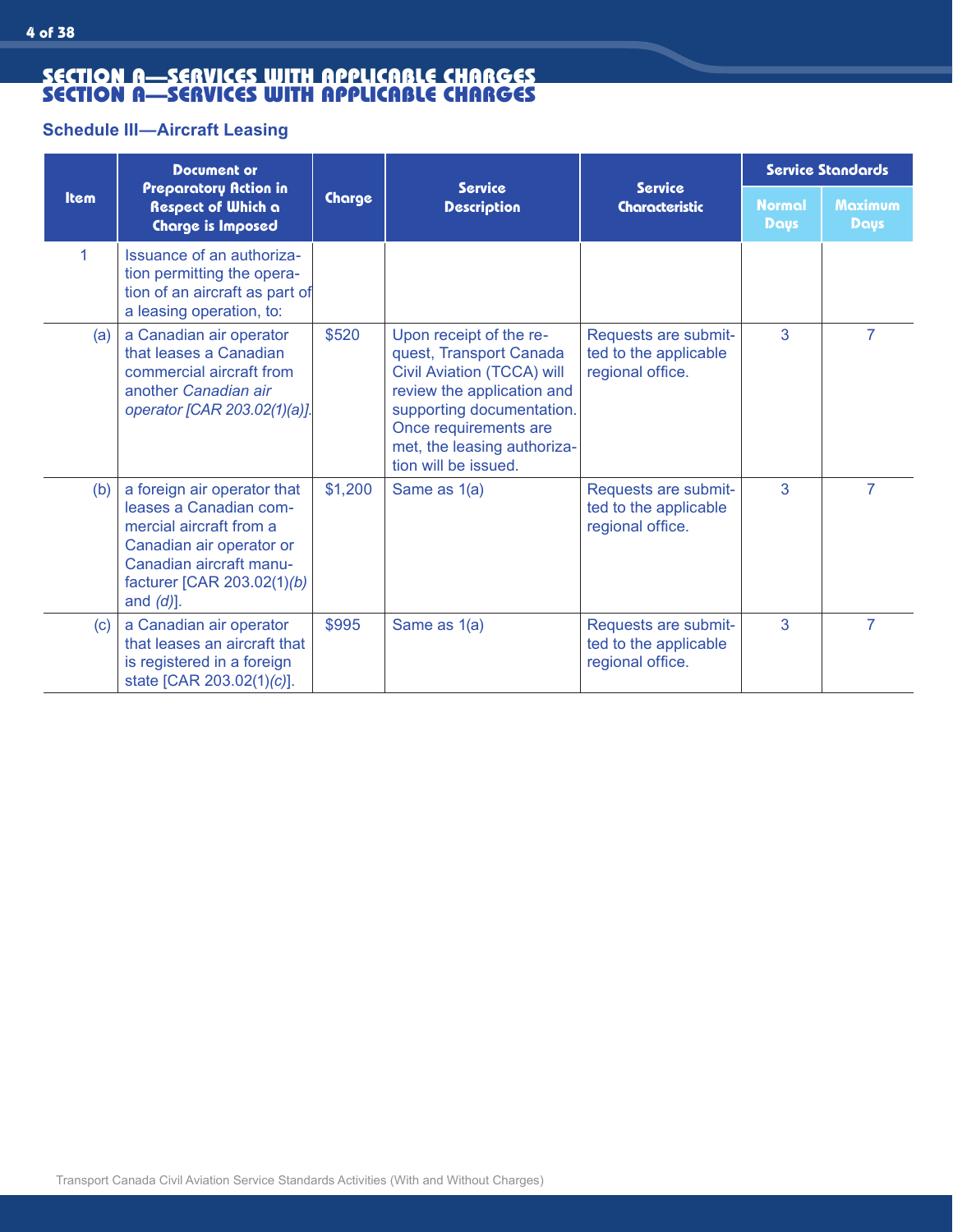# **Schedule IV—Personnel Licensing and Training**

|                | <b>Document or</b>                                                                                                                                                  | <b>Service</b> |                                                                                                                                                                                                                                                                                                                                                                                                                                                                                 | <b>Service Standards</b>                                                             |                       |                               |
|----------------|---------------------------------------------------------------------------------------------------------------------------------------------------------------------|----------------|---------------------------------------------------------------------------------------------------------------------------------------------------------------------------------------------------------------------------------------------------------------------------------------------------------------------------------------------------------------------------------------------------------------------------------------------------------------------------------|--------------------------------------------------------------------------------------|-----------------------|-------------------------------|
| <b>Item</b>    | Preparatory Action in<br><b>Respect of Which a</b><br><b>Charge is Imposed</b>                                                                                      | Charge         | <b>Description</b>                                                                                                                                                                                                                                                                                                                                                                                                                                                              | <b>Service</b><br><b>Characteristic</b>                                              | <b>Normal</b><br>Days | <b>Maximum</b><br><b>Days</b> |
| $\mathbf{1}$   | Conduct, by an employee<br>of the Department of<br>Transport, of the writing or<br>rewriting of an examination<br>for a flight crew licence.                        | \$105          | Upon request for an<br>appointment to write<br>an examination,<br><b>Transport Canada Civil</b><br>Aviation (TCCA) will<br>schedule a date and time<br>for the candidate. Once<br>the applicant's identity<br>and admissibility to write<br>the examination has been<br>verified, he/she will be<br>assigned the appropriate<br>exam. A letter will be sent<br>to the candidate inform-<br>ing him/her of the results<br>of the examination (pass,<br>partial pass or failure). | Requests are submit-<br>ted to the applicable<br>regional office.                    | 10                    | 30                            |
| $\overline{2}$ | Conduct, by a person<br>other than an employee<br>of the Department of<br>Transport, of the writing or<br>rewriting of an examination<br>for a flight crew licence. | \$65           | This service is provided<br>by authorized examination<br>invigilators. Fee collected<br>covers TCCA costs.                                                                                                                                                                                                                                                                                                                                                                      | N/A                                                                                  |                       |                               |
| 3              | Conduct of the writing or<br>rewriting of a supplemen-<br>tary examination for a flight<br>crew licence.                                                            | \$35           | Upon the applicant's arrival,<br><b>TCCA will verify his/her</b><br>identity and admissibility<br>to write the examination,<br>collect the fee, and assign<br>and invigilate the<br>examination.                                                                                                                                                                                                                                                                                | Requests are submit-<br>ted to the applicable<br>regional office.                    | 10                    | 30                            |
| 4              | Conduct of the writing or<br>rewriting of an examination<br>for a flight crew permit, rat-<br>ing or endorsement, or for<br>recency requirements.                   | \$35           | Same as 1.                                                                                                                                                                                                                                                                                                                                                                                                                                                                      | Requests are submit-<br>ted to the applicable<br>regional office.                    | 10                    | 30                            |
| 5              | Conduct, by an employee<br>of the Department of<br>Transport, of a flight test<br>required under Part IV, VI<br>or VII, including the en-<br>dorsement of a rating. | \$200          | Upon request, TCCA will<br>schedule a flight test. A<br>test report shall be provided<br>to the candidate upon<br>completion.                                                                                                                                                                                                                                                                                                                                                   | Requests are submit-<br>ted to the applicable<br>regional office or<br>Headquarters. | 15                    | 30                            |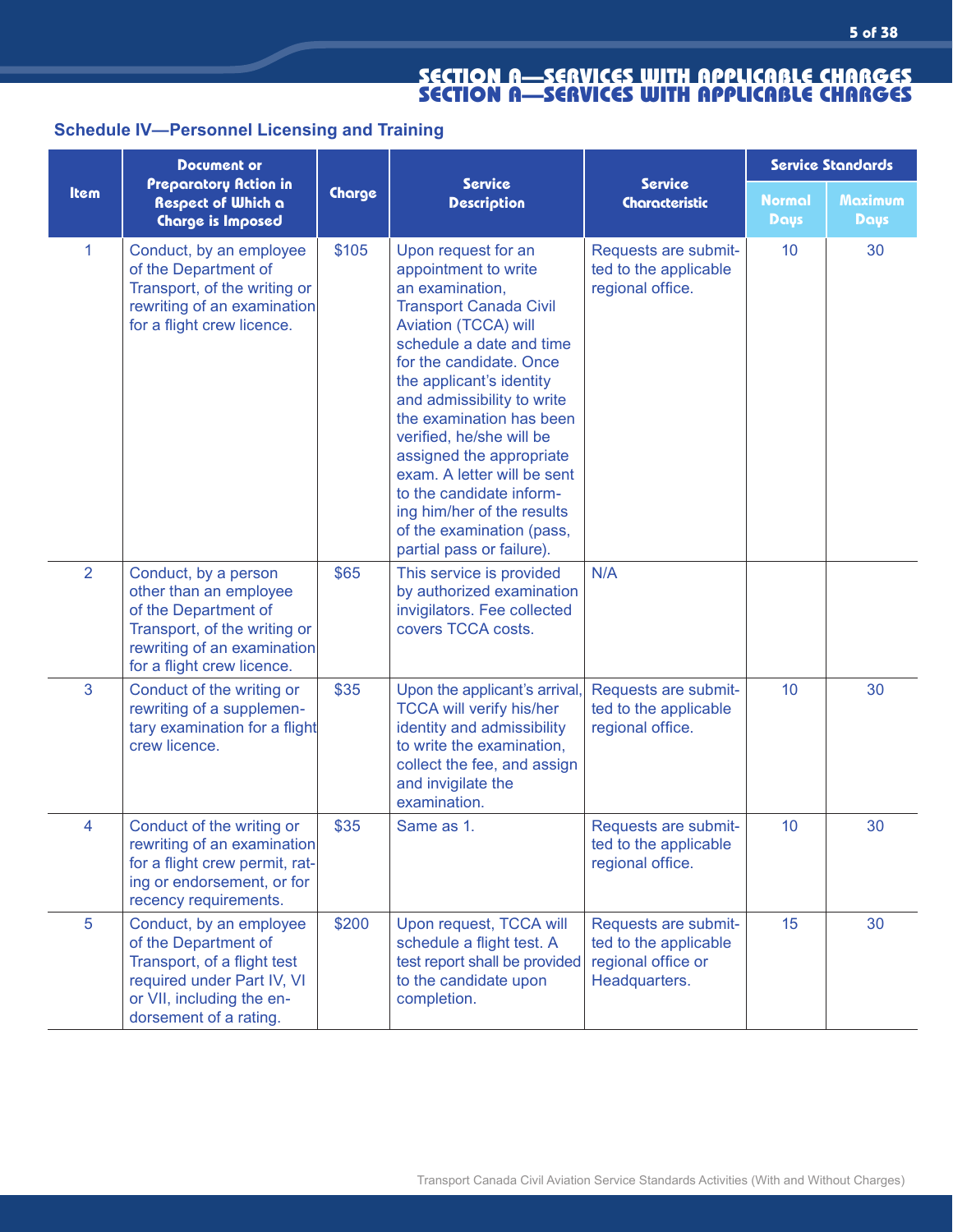**6 of 38**

|             | <b>Document or</b><br><b>Preparatory Action in</b>                                                                                                                                                    | <b>Service</b> | <b>Service</b>                                                                                                                                                                                                                                                                            | <b>Service Standards</b>                                          |                              |                        |
|-------------|-------------------------------------------------------------------------------------------------------------------------------------------------------------------------------------------------------|----------------|-------------------------------------------------------------------------------------------------------------------------------------------------------------------------------------------------------------------------------------------------------------------------------------------|-------------------------------------------------------------------|------------------------------|------------------------|
| <b>Item</b> | <b>Respect of Which a</b><br><b>Charge is Imposed</b>                                                                                                                                                 | Charge         | <b>Description</b>                                                                                                                                                                                                                                                                        | <b>Characteristic</b>                                             | <b>Normal</b><br><b>Days</b> | <b>Maximum</b><br>Days |
| 6           | <b>Issuance of:</b>                                                                                                                                                                                   |                |                                                                                                                                                                                                                                                                                           |                                                                   |                              |                        |
| (a)         | a private pilot licence-<br>aeroplane or a private pilot<br>licence-helicopter.                                                                                                                       | \$55           | Upon request for a permit,<br>licence and qualification,<br><b>TCCA will review the</b><br>application and verify that<br>all requirements set forth<br>in the standard have been<br>met and the fees have<br>been paid. Once all<br>conditions are met, the<br>document is issued.       | Requests are submit-<br>ted to the applicable<br>regional office. | 20                           | 40                     |
| (b)         | a pilot licence-balloon or<br>a pilot licence-glider.                                                                                                                                                 | \$55           | Same as 6(a)                                                                                                                                                                                                                                                                              | Requests are submit-<br>ted to the applicable<br>regional office. | 20                           | 40                     |
| (c)         | a pilot permit-<br>ultra-light aeroplane or a<br>pilot permit-gyroplane.                                                                                                                              | \$55           | Same as 6(a)                                                                                                                                                                                                                                                                              | Requests are submit-<br>ted to the applicable<br>regional office. | 20                           | 40                     |
| (d)         | a pilot permit-<br>recreational.                                                                                                                                                                      | \$55           | Same as 6(a)                                                                                                                                                                                                                                                                              | Requests are submit-<br>ted to the applicable<br>regional office. | 20                           | 40                     |
| 7           | <b>Issuance of:</b>                                                                                                                                                                                   |                |                                                                                                                                                                                                                                                                                           |                                                                   |                              |                        |
| (a)         | a commercial pilot licence.                                                                                                                                                                           | \$80           | Same as 6(a)                                                                                                                                                                                                                                                                              | Requests are submit-<br>ted to the applicable<br>regional office. | 20                           | 40                     |
| (b)         | an airline transport pilot<br>licence.                                                                                                                                                                | \$100          | Same as 6(a)                                                                                                                                                                                                                                                                              | Requests are submit-<br>ted to the applicable<br>regional office. | 20                           | 40                     |
| 8           | <b>Issuance of a flight</b><br>engineer licence.                                                                                                                                                      | \$80           | Same as 6(a)                                                                                                                                                                                                                                                                              | Requests are submit-<br>ted to the applicable<br>regional office. | 20                           | 40                     |
| 9           | Issuance of an air traffic<br>controller licence.                                                                                                                                                     | \$75           | Same as 6(a)                                                                                                                                                                                                                                                                              | Requests are submit-<br>ted to the applicable<br>regional office. | 20                           | 40                     |
| 10          | Conduct, by an employee<br>of the Department of<br>Transport, of the writing or<br>rewriting of each technical<br>examination for the issu-<br>ance of an aircraft mainte-<br>nance engineer licence. | \$50           | Upon receipt of an applica-<br>tion for an aircraft mainte-<br>nance engineer licence,<br>TCCA will review the sup-<br>porting documents to verify<br>that all requirements set<br>forth in the standard have<br>been met and the fees<br>have been paid. Once all<br>conditions are met, | Requests are submit-<br>ted to the applicable<br>regional office. | 1                            | 10 <sup>°</sup>        |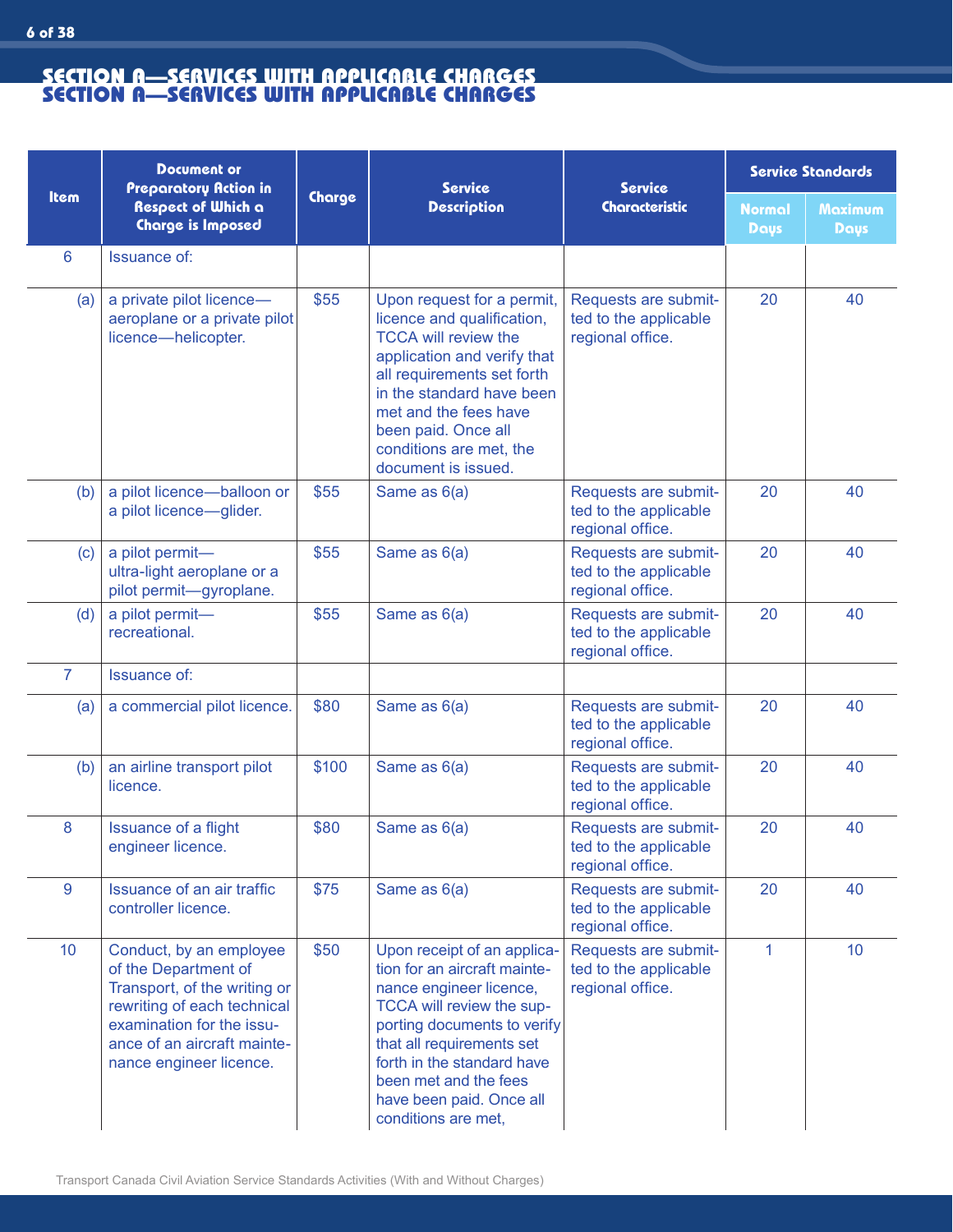|             | <b>Document or</b>                                                                                                                                                                                                                      |        | <b>Service</b>                                                                                                                                                                                                                                                                                                              |                                                                   |                              | <b>Service Standards</b>      |
|-------------|-----------------------------------------------------------------------------------------------------------------------------------------------------------------------------------------------------------------------------------------|--------|-----------------------------------------------------------------------------------------------------------------------------------------------------------------------------------------------------------------------------------------------------------------------------------------------------------------------------|-------------------------------------------------------------------|------------------------------|-------------------------------|
| <b>Item</b> | <b>Preparatory Action in</b><br><b>Respect of Which a</b><br><b>Charge is Imposed</b>                                                                                                                                                   | Charge | <b>Description</b>                                                                                                                                                                                                                                                                                                          | <b>Service</b><br><b>Characteristic</b>                           | <b>Normal</b><br><b>Days</b> | <b>Maximum</b><br><b>Days</b> |
|             |                                                                                                                                                                                                                                         |        | <b>TCCA will return all original</b><br>supporting documents. If<br>the application is found<br>acceptable, the applicant<br>will be authorized to attempt<br>the examination within the<br>following 12 months.                                                                                                            |                                                                   |                              |                               |
| 11          | Conduct, by an employee<br>of the Department of<br>Transport, of the writing or<br>rewriting of the Transport<br>Canada regulatory require-<br>ments examination for the<br>issuance of an aircraft<br>maintenance engineer<br>licence. | \$100  | Same as 10.                                                                                                                                                                                                                                                                                                                 | Requests are submit-<br>ted to the applicable<br>regional office. | $\mathbf{1}$                 | 20                            |
| 12          | <b>Issuance of an aircraft</b><br>maintenance engineer<br>licence.                                                                                                                                                                      | \$115  | Upon completion of all<br>steps and once the appli-<br>cant meets all conditions<br>(training, experience and<br>examinations), TCCA will<br>issue a licence.                                                                                                                                                               | Requests are submit-<br>ted to the applicable<br>regional office. | 20                           | 40                            |
| 13          | Renewal of an aircraft<br>maintenance engineer<br>licence.                                                                                                                                                                              | \$40   | Upon receipt of an applica-<br>tion to renew an aircraft<br>maintenance engineer<br>licence TCCA will review<br>the application, update<br>the photo and file in the<br>database, and issue the<br>renewal.                                                                                                                 | Requests are submit-<br>ted to the applicable<br>regional office. | 1                            | 5                             |
| 14          | <b>Issuance of a foreign</b><br>licence validation certificate<br>(CAR 401.07).                                                                                                                                                         | \$45   | Upon receipt of a request<br>for a foreign licence valida- ted to Headquarters.<br>tion certificate, TCCA will<br>verify the validity of the<br>licence and make a copy<br>of it as well as the medi-<br>cal certificate. A file will be<br>opened, the application<br>will be processed and the<br>fees will be collected. | Requests are submit-                                              | $\overline{2}$               | 5                             |
| 15          | Endorsement of a flight<br>crew licence or permit<br>with a rating, other than<br>an endorsement referred<br>to in item 5.                                                                                                              | \$30   | Upon request, TCCA will<br>review the application and<br>verify that all requirements<br>set forth in the standard<br>have been met and the<br>fees have been paid. Once<br>all conditions are met, the<br>document is issued.                                                                                              | Requests are submit-<br>ted to Headquarters.                      | 20                           | 40                            |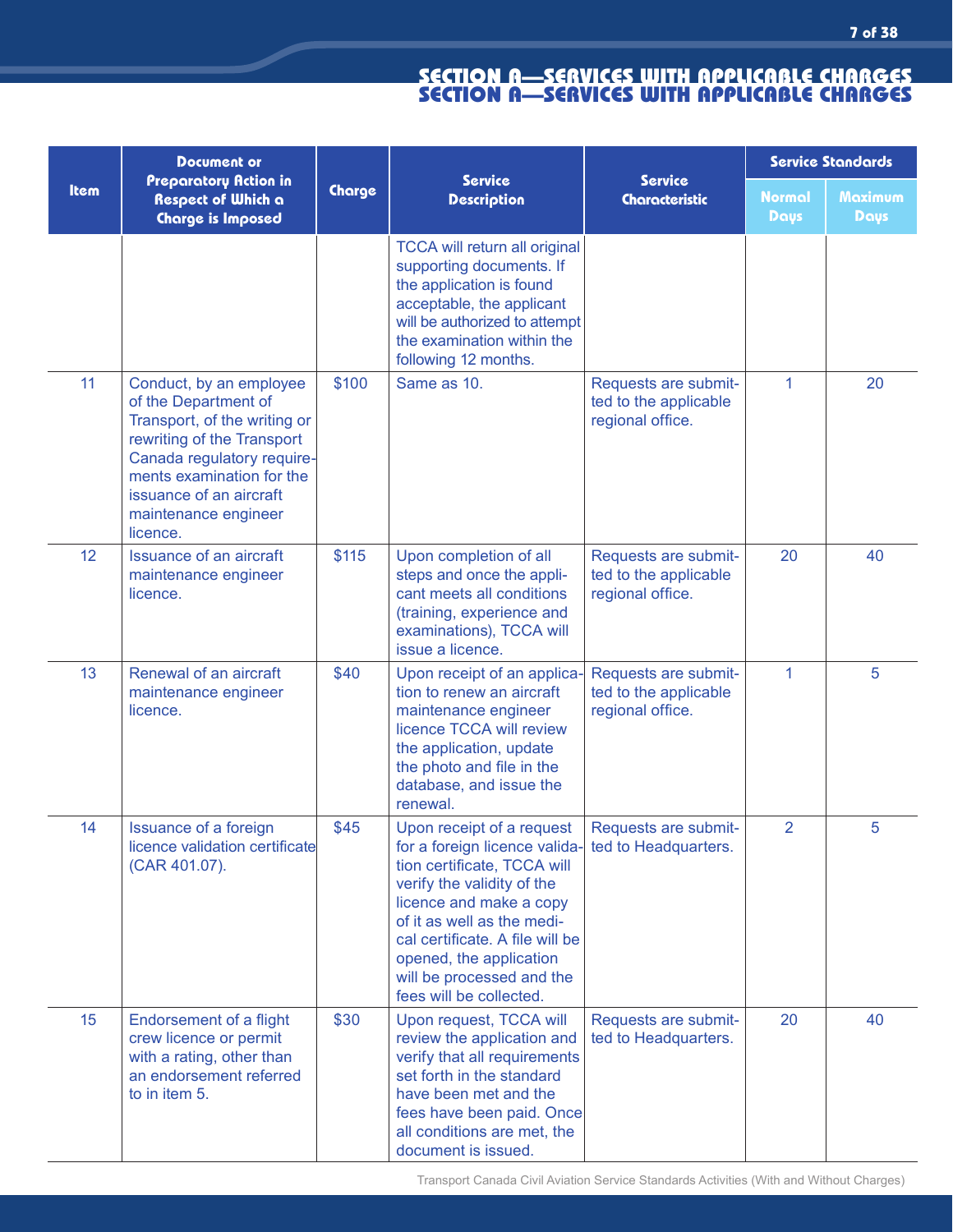|             | <b>Document or</b>                                                                                                                                                                         |         |                                                                                                                                                                                                                                                                                   | <b>Service Standards</b>                                                             |                              |                        |
|-------------|--------------------------------------------------------------------------------------------------------------------------------------------------------------------------------------------|---------|-----------------------------------------------------------------------------------------------------------------------------------------------------------------------------------------------------------------------------------------------------------------------------------|--------------------------------------------------------------------------------------|------------------------------|------------------------|
| <b>Item</b> | Preparatory Action in<br><b>Respect of Which a</b><br><b>Charge is Imposed</b>                                                                                                             | Charge  | <b>Service</b><br><b>Description</b>                                                                                                                                                                                                                                              | <b>Service</b><br><b>Characteristic</b>                                              | <b>Normal</b><br><b>Days</b> | <b>Maximum</b><br>Days |
| 16          | Endorsement of an<br>aircraft maintenance<br>engineer licence with an<br>additional rating.                                                                                                | \$30    | Same as 15.                                                                                                                                                                                                                                                                       | Requests are submit-<br>ted to the applicable<br>regional office.                    | 1                            | 20                     |
| 17          | Issuance of a temporary<br>licence, permit or medical<br>certificate at the request of<br>the applicant or holder.                                                                         | \$40    | Same as 15.                                                                                                                                                                                                                                                                       | Requests are submit-<br>ted to the applicable<br>regional office.                    | $\mathbf{1}$                 | 5                      |
| 18          | <b>Issuance of an extension</b><br>to the validity period of an<br>instrument rating, a flight<br>instructor rating or a medi-<br>cal certificate.                                         | \$50    | Same as 15.                                                                                                                                                                                                                                                                       | Requests are submit-<br>ted to the applicable<br>regional office or<br>Headquarters. | $\mathbf{1}$                 | 5                      |
| 19          | Issuance of an approved<br>training organization cer-<br>tificate to an organization<br>providing aircraft mainte-<br>nance engineer training<br>(CAR 403.08).                             | \$1,000 | Upon receipt of the ap-<br>plication, TCCA will review<br>the documents as well as<br>the organization's training<br>control manual. Once the<br>manual is approved, a pre-<br>certification audit/inspec-<br>tion will be conducted.                                             | Requests are submit-<br>ted to the applicable<br>regional office or<br>Headquarters. | 90                           | 120                    |
| 20          | Approval of an aircraft<br>maintenance engineer<br>training course:                                                                                                                        |         |                                                                                                                                                                                                                                                                                   |                                                                                      |                              |                        |
| (a)         | that is an additional course<br>that will form part of the<br>training to be provided<br>under an approved training<br>organization certificate.                                           | \$400   | Upon receipt of the<br>application, TCCA will<br>review the documents as<br>well as the organization's<br>training control manual.<br>Once the manual is<br>approved, a pre-certifica-<br>tion audit/inspection may<br>be conducted.                                              | Requests are submit-<br>ted to the applicable<br>regional office or<br>Headquarters. | 30                           | 60                     |
| (b)         | that is to be given on a<br>one-time basis.                                                                                                                                                | \$400   | Same as 20(a).                                                                                                                                                                                                                                                                    | Requests are submit-<br>ted to the applicable<br>regional office or<br>Headquarters. | 30                           | 60                     |
| 21          | Processing, by an em-<br>ployee of the Department<br>of Transport, of a medical<br>certificate in respect of<br>a pilot licence or a pilot<br>permit other than a student<br>pilot permit. | \$55    | Upon receipt of a Medi-<br>cal Examination Report<br>or Medical Declaration,<br><b>TCCA will review the report</b><br>or declaration. If all condi-<br>tions are met, a new medi-<br>cal certificate will be issued<br>or the validity of the exist-<br>ing one will be extended. | Requests are submit-<br>ted to the applicable<br>regional office.                    | 20                           | 40                     |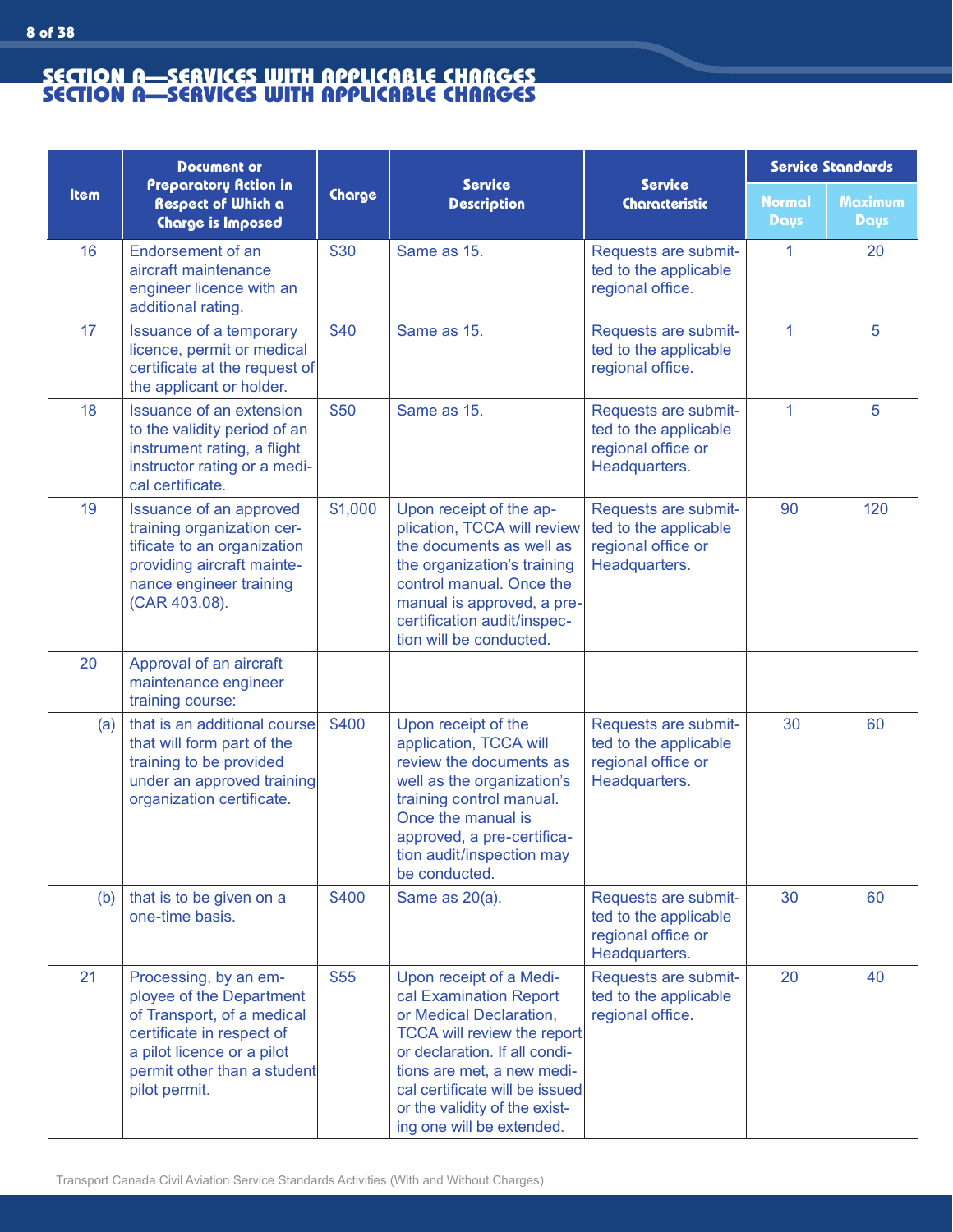|      | <b>Document or</b>                                                                                                    | <b>Service</b><br>Charge<br><b>Description</b> |                                                                                                                                                                                                                                                                                                                                                                                                                                | <b>Service Standards</b>                                          |                       |                               |
|------|-----------------------------------------------------------------------------------------------------------------------|------------------------------------------------|--------------------------------------------------------------------------------------------------------------------------------------------------------------------------------------------------------------------------------------------------------------------------------------------------------------------------------------------------------------------------------------------------------------------------------|-------------------------------------------------------------------|-----------------------|-------------------------------|
| Item | <b>Preparatory Action in</b><br><b>Respect of Which a</b><br><b>Charge is Imposed</b>                                 |                                                |                                                                                                                                                                                                                                                                                                                                                                                                                                | <b>Service</b><br><b>Characteristic</b>                           | <b>Normal</b><br>Days | <b>Maximum</b><br><b>Days</b> |
| 22   | Conduct, by an employee<br>of the Department of<br>Transport, of a practical<br>test (CAR 404.05).                    | \$200                                          | Upon request, TCCA will<br>review all documents and<br>schedule a practical test.<br>A test report shall be<br>provided to the candidate<br>upon completion.                                                                                                                                                                                                                                                                   | Requests are submit-<br>ted to the applicable<br>regional office. | 15                    | 30                            |
| 23   | Issuance of a flight training<br>unit operator certificate.                                                           | \$600                                          | Upon receipt of an applica-<br>tion, TCCA will review all<br>documents to determine<br>that the standard has been<br>met, and conduct a<br>pre-certification audit/<br>inspection. Once all<br>requirements are met<br>and fees are collected, a<br>certificate will be issued.                                                                                                                                                | Requests are submit-<br>ted to the applicable<br>regional office. | 30                    | 60                            |
| 24   | Reinstatement of a sus-<br>pended flight training unit<br>operator certificate or<br>operations specification.        | \$75                                           | Upon receipt of an applica-<br>tion for the reinstatement<br>of a suspended certificate,<br><b>TCCA will determine if</b><br>the operator is quali-<br>fied to conduct the type<br>of operation for which it<br>has applied. A follow-up<br>inspection to determine<br>if the standard has been<br>met could be required.<br>Once records have been<br>reviewed and fees col-<br>lected, the certificate will<br>be re-issued. | Requests are submit-<br>ted to the applicable<br>regional office. | 5                     | 10 <sup>°</sup>               |
| 25   | Approval of an amendment<br>to a flight training unit op-<br>erator certificate or to an<br>operations specification. | \$75                                           | Upon receipt of an appli-<br>cation for an amendment<br>to a certificate, TCCA will<br>review the documentation<br>in order to ensure that all<br>qualifications are complet-<br>ed and that requirements<br>in the regulations and<br>standards have been met.                                                                                                                                                                | Requests are submit-<br>ted to the applicable<br>regional office. | 5                     | 10                            |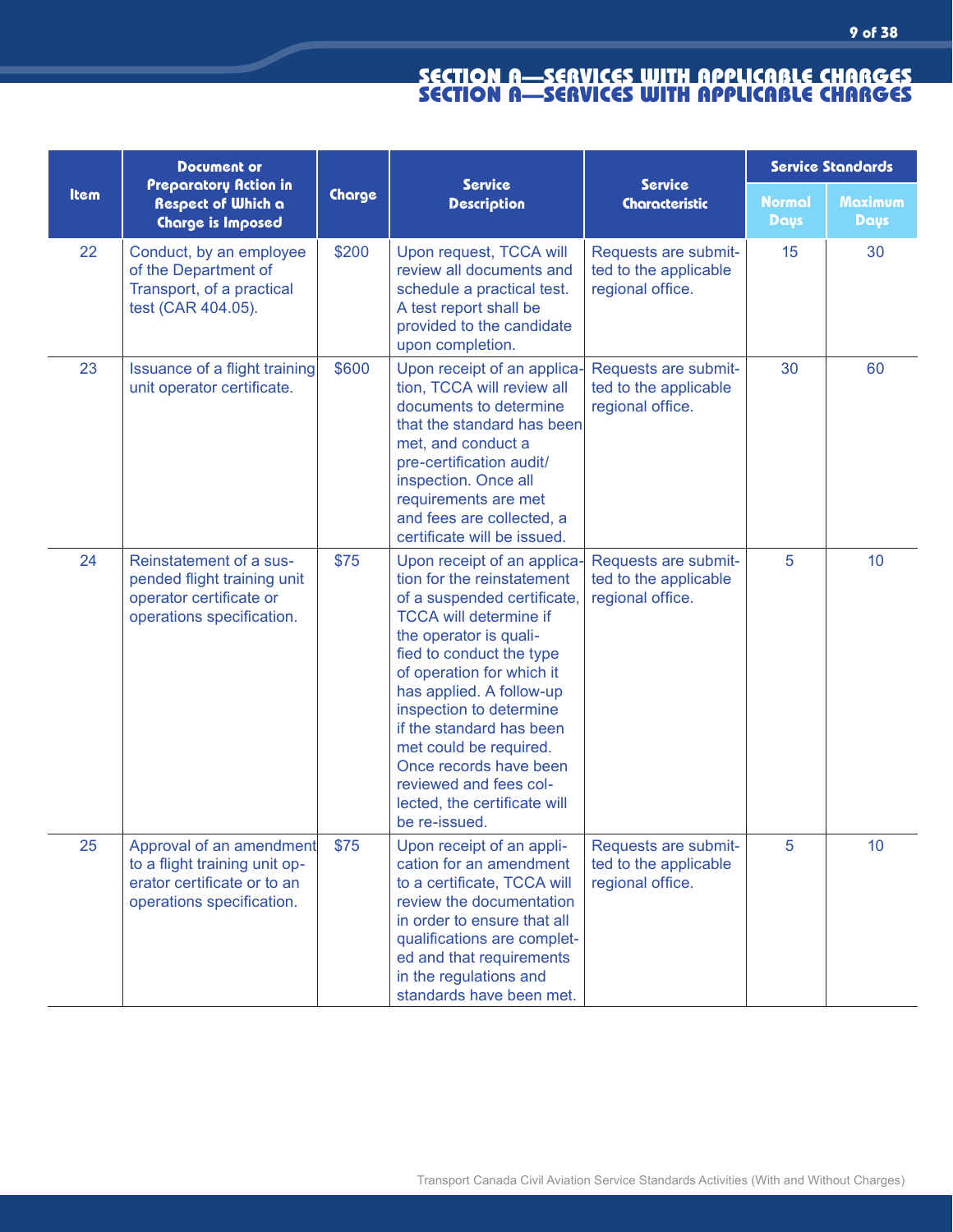#### **Schedule V—Aeronautical Product Approvals**

|             | <b>Document or</b>                                                                                                                                           |           |                                                                                                                                                                                                                                         |                                                                                                                                                     | <b>Service Standards</b>                                                                                                                                                                                                                                                         |
|-------------|--------------------------------------------------------------------------------------------------------------------------------------------------------------|-----------|-----------------------------------------------------------------------------------------------------------------------------------------------------------------------------------------------------------------------------------------|-----------------------------------------------------------------------------------------------------------------------------------------------------|----------------------------------------------------------------------------------------------------------------------------------------------------------------------------------------------------------------------------------------------------------------------------------|
| <b>Item</b> | <b>Preparatory Action in</b><br>Respect of Which a<br><b>Charge is Imposed</b>                                                                               | Charge    | <b>Service</b><br><b>Description</b>                                                                                                                                                                                                    | <b>Service</b><br><b>Characteristic</b>                                                                                                             | <b>Maximum</b><br><b>Normal</b><br>Days<br><b>Days</b>                                                                                                                                                                                                                           |
| 1           | <b>Issuance of a Type Certifi-</b><br>cate for aeronautical prod-<br>ucts that are the responsi-<br>bility of the Department of<br>Transport, in respect of: |           | <b>Transport Canada Civil</b><br>Aviation (TCCA) issues<br><b>Type Certificates for Cana-</b><br>dian-designed aeronauti-<br>cal products to certify that<br>the product complies with<br>the appropriate airworthi-<br>ness standards. | Hourly rate with a<br>maximum charge.<br>The majority of these<br>certificates are issued<br>at Headquarters.<br>Some are issued in<br>the Regions. | The schedule for the<br>issuance of a Type<br>Certificate is usually<br>requested by the<br>applicant based<br>on economic<br>considerations.<br>The complexity of                                                                                                               |
| (a)         | transport category<br>aeroplanes.                                                                                                                            | \$504,680 |                                                                                                                                                                                                                                         |                                                                                                                                                     | type certification proj-<br>ects is not conducive                                                                                                                                                                                                                                |
| (b)         | transport category<br>rotorcraft.                                                                                                                            | \$196,560 |                                                                                                                                                                                                                                         |                                                                                                                                                     | to standards based<br>on timelines.                                                                                                                                                                                                                                              |
| (c)         | very light aeroplanes.                                                                                                                                       | \$91,730  |                                                                                                                                                                                                                                         |                                                                                                                                                     | <b>TCCA makes every</b><br>effort to respect the                                                                                                                                                                                                                                 |
| (d)         | gliders and<br>powered gliders.                                                                                                                              | \$16,350  |                                                                                                                                                                                                                                         |                                                                                                                                                     | applicant's proposed<br>date by following<br>documented pro-                                                                                                                                                                                                                     |
| (e)         | aeroplanes other than<br>transport category<br>aeroplanes, very light<br>aeroplanes, gliders<br>and powered gliders.                                         | \$131,040 |                                                                                                                                                                                                                                         |                                                                                                                                                     | cesses that have<br>been developed over<br>time in conjunction<br>with industry clients.<br>In providing service to                                                                                                                                                              |
| (f)         | rotorcraft other than<br>transport category<br>rotorcraft.                                                                                                   | \$131,040 |                                                                                                                                                                                                                                         |                                                                                                                                                     | clients, TCCA is com-<br>mitted to supporting<br>the applicant's type                                                                                                                                                                                                            |
| (g)         | manned free balloons.                                                                                                                                        | \$17,365  |                                                                                                                                                                                                                                         |                                                                                                                                                     | certification schedule<br>in such a way that                                                                                                                                                                                                                                     |
| (h)         | airships.                                                                                                                                                    | \$22,930  |                                                                                                                                                                                                                                         |                                                                                                                                                     | the Minister fulfills his<br>obligations under the<br><b>Aeronautics Act.</b>                                                                                                                                                                                                    |
| (i)         | engines-turbine.                                                                                                                                             | \$347,255 |                                                                                                                                                                                                                                         |                                                                                                                                                     | To measure the level<br>of service provided to                                                                                                                                                                                                                                   |
| (i)         | engines-reciprocating.                                                                                                                                       | \$277,805 |                                                                                                                                                                                                                                         |                                                                                                                                                     | clients, clients will be<br>asked to respond to a                                                                                                                                                                                                                                |
| (k)         | propellers.                                                                                                                                                  | \$7,860   |                                                                                                                                                                                                                                         |                                                                                                                                                     | questionnaire. The re-<br>sults of the question-<br>naire will be analyzed<br>to determine the level<br>of client satisfaction<br>and to make improve-<br>ments to the type-<br>certification proce-<br>dures.<br><b>Refer to Appendix A</b><br>for Variables and<br>Priorities. |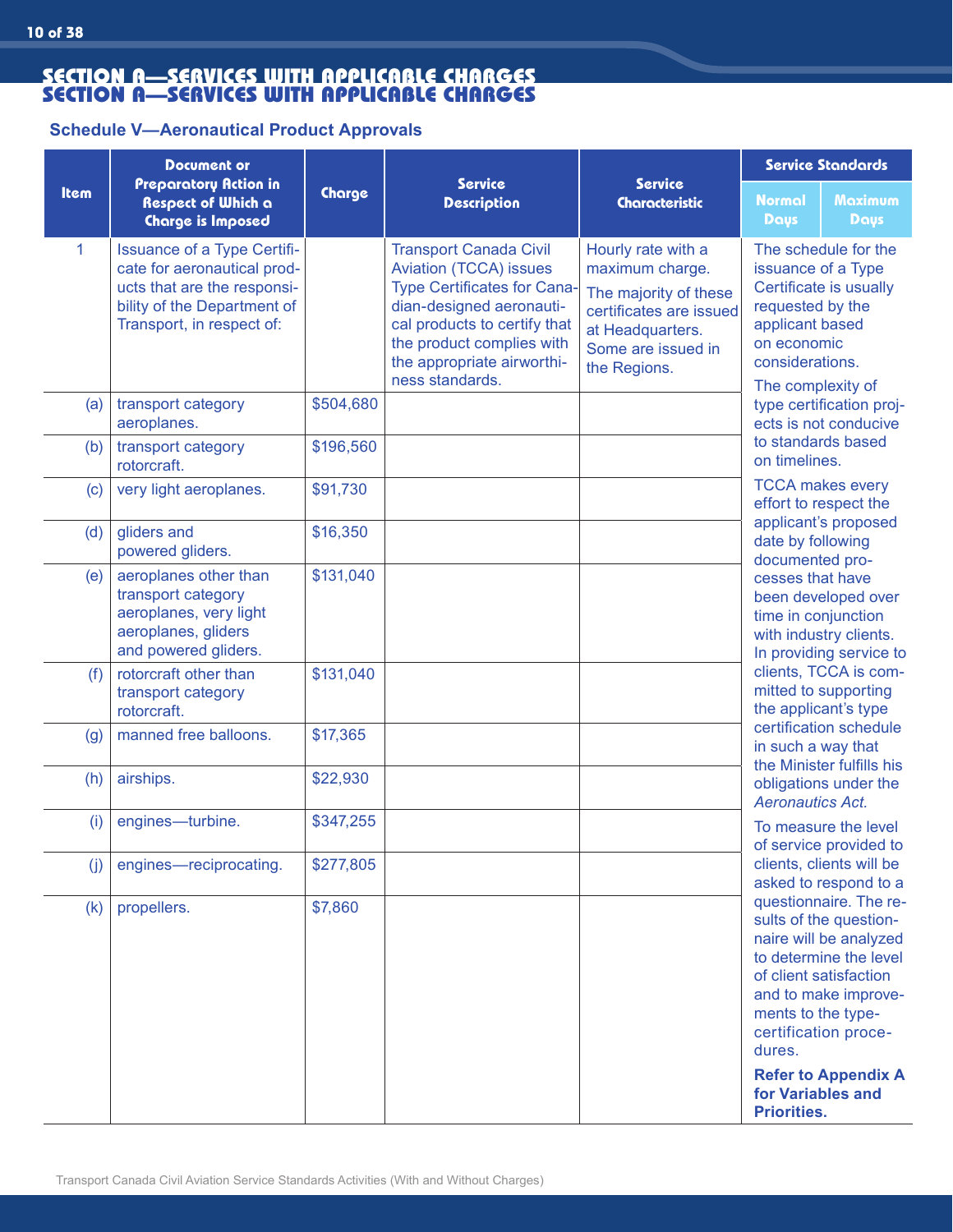|                | <b>Document or</b>                                                                                                                                                                                                                                      |         |                                                                                                                                                                                                                                                                                                                                                                                                                                                                                                                                                                                                                                                                                                                             |                                                                             |                              | <b>Service Standards</b>      |
|----------------|---------------------------------------------------------------------------------------------------------------------------------------------------------------------------------------------------------------------------------------------------------|---------|-----------------------------------------------------------------------------------------------------------------------------------------------------------------------------------------------------------------------------------------------------------------------------------------------------------------------------------------------------------------------------------------------------------------------------------------------------------------------------------------------------------------------------------------------------------------------------------------------------------------------------------------------------------------------------------------------------------------------------|-----------------------------------------------------------------------------|------------------------------|-------------------------------|
| <b>Item</b>    | <b>Preparatory Action in</b><br><b>Respect of Which a</b><br><b>Charge is Imposed</b>                                                                                                                                                                   | Charge  | <b>Service</b><br><b>Description</b>                                                                                                                                                                                                                                                                                                                                                                                                                                                                                                                                                                                                                                                                                        | <b>Service</b><br><b>Characteristic</b>                                     | <b>Normal</b><br><b>Days</b> | <b>Maximum</b><br><b>Days</b> |
| $\overline{2}$ | <b>Issuance of a Type Cer-</b><br>tificate following a Level 1<br><b>Airworthiness Review for</b><br>aeronautical products that<br>are the responsibility of<br>an airworthiness authority<br>other than the Department<br>of Transport, in respect of: |         | <b>TCCA</b> issues Type<br>Certificates for foreign<br>aeronautical products to<br>certify that the product<br>complies with the<br>appropriate airworthiness<br>standards.<br><b>An Airworthiness Review</b><br>is a process used by<br><b>TCCA</b> to facilitate type<br>certification and the<br>importation of foreign<br>aeronautical products<br>on the basis of a Type<br>Certificate issued by a<br>foreign airworthiness<br>authority.<br>The level of review to<br>be undertaken is deter-<br>mined, in part, by the<br>extent to which the stan-<br>dards applied by foreign<br>airworthiness authorities<br>have been recognized by<br>and found acceptable to<br>TCCA, and by the type of<br>product involved. | <b>Fixed Charge</b><br>These certificates<br>are issued at<br>Headquarters. | <b>Same</b><br>as 1.         |                               |
| (a)            | transport<br>category aeroplanes.                                                                                                                                                                                                                       | \$2,455 |                                                                                                                                                                                                                                                                                                                                                                                                                                                                                                                                                                                                                                                                                                                             |                                                                             |                              |                               |
| (b)            | transport<br>category rotocraft.                                                                                                                                                                                                                        | \$2,455 |                                                                                                                                                                                                                                                                                                                                                                                                                                                                                                                                                                                                                                                                                                                             |                                                                             |                              |                               |
| (c)            | very light aeroplanes.                                                                                                                                                                                                                                  | \$2,455 |                                                                                                                                                                                                                                                                                                                                                                                                                                                                                                                                                                                                                                                                                                                             |                                                                             |                              |                               |
| (d)            | gliders and<br>powered gliders.                                                                                                                                                                                                                         | \$2,455 |                                                                                                                                                                                                                                                                                                                                                                                                                                                                                                                                                                                                                                                                                                                             |                                                                             |                              |                               |
| (e)            | aeroplanes other than<br>transport category<br>aeroplanes, very light<br>aeroplanes, gliders and<br>powered gliders.                                                                                                                                    | \$2,455 |                                                                                                                                                                                                                                                                                                                                                                                                                                                                                                                                                                                                                                                                                                                             |                                                                             |                              |                               |
| (f)            | rotorcraft other than<br>transport category rotorcraft.                                                                                                                                                                                                 | \$2,455 |                                                                                                                                                                                                                                                                                                                                                                                                                                                                                                                                                                                                                                                                                                                             |                                                                             |                              |                               |
| (g)            | manned free balloons.                                                                                                                                                                                                                                   | \$1,500 |                                                                                                                                                                                                                                                                                                                                                                                                                                                                                                                                                                                                                                                                                                                             |                                                                             |                              |                               |
| (h)            | airships.                                                                                                                                                                                                                                               | \$1,500 |                                                                                                                                                                                                                                                                                                                                                                                                                                                                                                                                                                                                                                                                                                                             |                                                                             |                              |                               |
| (i)            | engines-turbine.                                                                                                                                                                                                                                        | \$2,455 |                                                                                                                                                                                                                                                                                                                                                                                                                                                                                                                                                                                                                                                                                                                             |                                                                             |                              |                               |
| (j)            | engines-reciprocating.                                                                                                                                                                                                                                  | \$2,455 |                                                                                                                                                                                                                                                                                                                                                                                                                                                                                                                                                                                                                                                                                                                             |                                                                             |                              |                               |

Transport Canada Civil Aviation Service Standards Activities (With and Without Charges)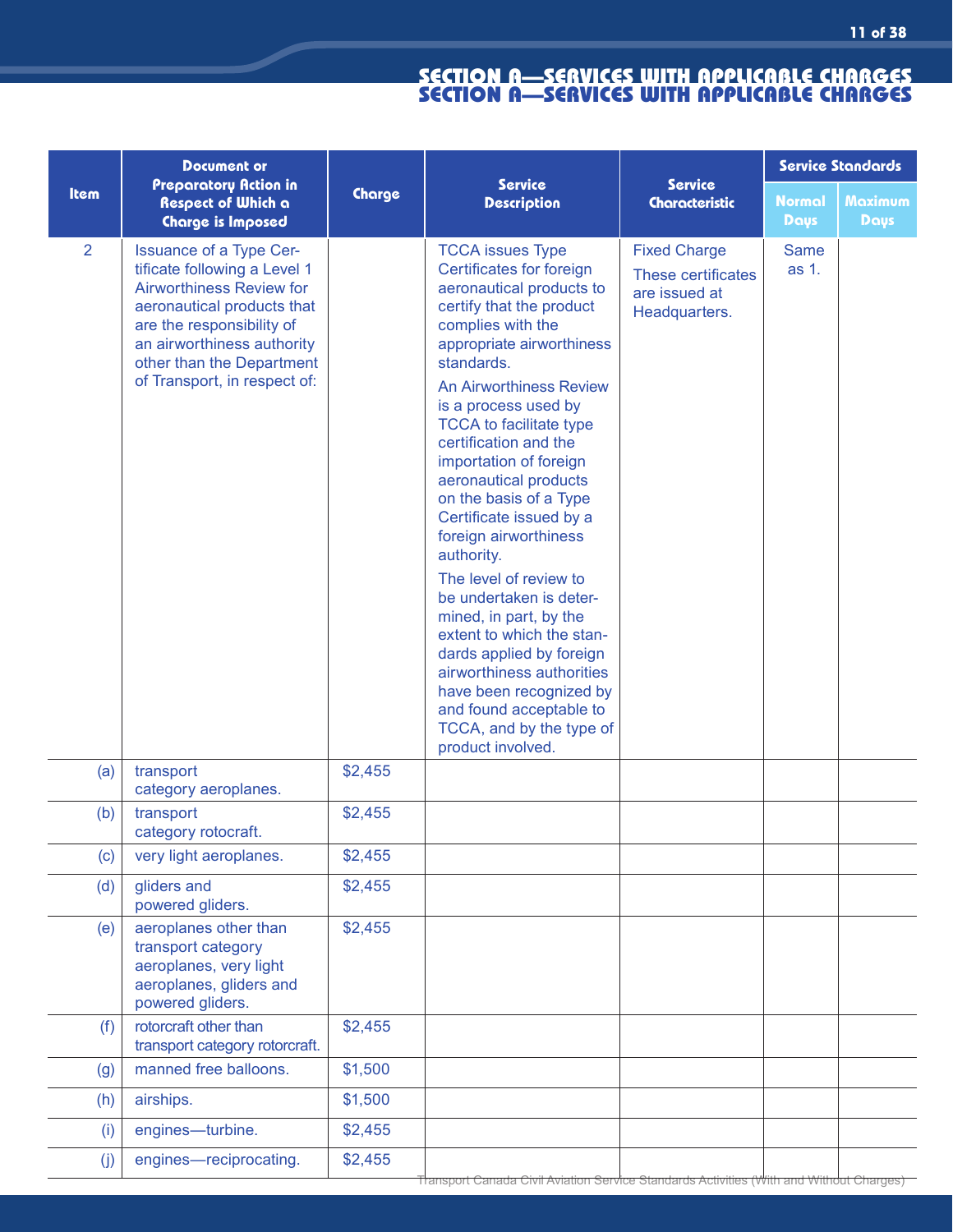**12 of 38**

|             | <b>Document or</b>                                                                                                                                                                                                                               |           |                                      |                                                                                               | <b>Service Standards</b>     |                        |
|-------------|--------------------------------------------------------------------------------------------------------------------------------------------------------------------------------------------------------------------------------------------------|-----------|--------------------------------------|-----------------------------------------------------------------------------------------------|------------------------------|------------------------|
| <b>Item</b> | <b>Preparatory Action in</b><br>Respect of Which a<br><b>Charge is Imposed</b>                                                                                                                                                                   | Charge    | <b>Service</b><br><b>Description</b> | <b>Service</b><br><b>Characteristic</b>                                                       | <b>Normal</b><br><b>Days</b> | <b>Maximum</b><br>Days |
| (k)         | propellers.                                                                                                                                                                                                                                      | \$750     |                                      |                                                                                               |                              |                        |
| 3           | Issuance of a Type Cer-<br>tificate following a Level 2<br><b>Airworthiness Review for</b><br>aeronautical products that<br>are the responsibility of<br>an airworthiness authority<br>other than the Department<br>of Transport, in respect of: |           | Same as 2.                           | Hourly rate with a<br>maximum charge.<br>These certificates<br>are issued at<br>Headquarter.  | Same as<br>1.                |                        |
| (a)         | transport<br>category aeroplanes.                                                                                                                                                                                                                | \$185,160 |                                      |                                                                                               |                              |                        |
| (b)         | transport<br>category rotorcraft.                                                                                                                                                                                                                | \$144,000 |                                      |                                                                                               |                              |                        |
| (c)         | very light aeroplanes.                                                                                                                                                                                                                           | \$33,665  |                                      |                                                                                               |                              |                        |
| (d)         | gliders and<br>powered gliders.                                                                                                                                                                                                                  | \$6,000   |                                      |                                                                                               |                              |                        |
| (e)         | aeroplanes other than trans-<br>port category aeroplanes,<br>very light aeroplanes,<br>gliders and powered gliders.                                                                                                                              | \$90,000  |                                      |                                                                                               |                              |                        |
| (f)         | rotorcraft other than trans-<br>port category rotorcraft.                                                                                                                                                                                        | \$90,000  |                                      |                                                                                               |                              |                        |
| (g)         | manned free balloons.                                                                                                                                                                                                                            | \$6,372   |                                      |                                                                                               |                              |                        |
| (h)         | airships.                                                                                                                                                                                                                                        | \$8,416   |                                      |                                                                                               |                              |                        |
| (i)         | engines-turbine.                                                                                                                                                                                                                                 | \$19,800  |                                      |                                                                                               |                              |                        |
| (j)         | engines-reciprocating.                                                                                                                                                                                                                           | \$15,840  |                                      |                                                                                               |                              |                        |
| (k)         | propellers.                                                                                                                                                                                                                                      | \$4,500   |                                      |                                                                                               |                              |                        |
| 4           | Issuance of a Type Cer-<br>tificate following a Level 3<br><b>Airworthiness Review for</b><br>aeronautical products that<br>are the responsibility of<br>an airworthiness authority<br>other than the Department<br>of Transport, in respect of: |           | Same as 2.                           | Hourly rate with a<br>maximum charge.<br>These certificates<br>are issued at<br>Headquarters. | Same as 1.                   |                        |
| (a)         | transport<br>category aeroplanes.                                                                                                                                                                                                                | \$231,450 |                                      |                                                                                               |                              |                        |
| (b)         | transport<br>category rotorcraft.                                                                                                                                                                                                                | \$180,000 |                                      |                                                                                               |                              |                        |
| (c)         | very light aeroplanes.                                                                                                                                                                                                                           | \$42,082  |                                      |                                                                                               |                              |                        |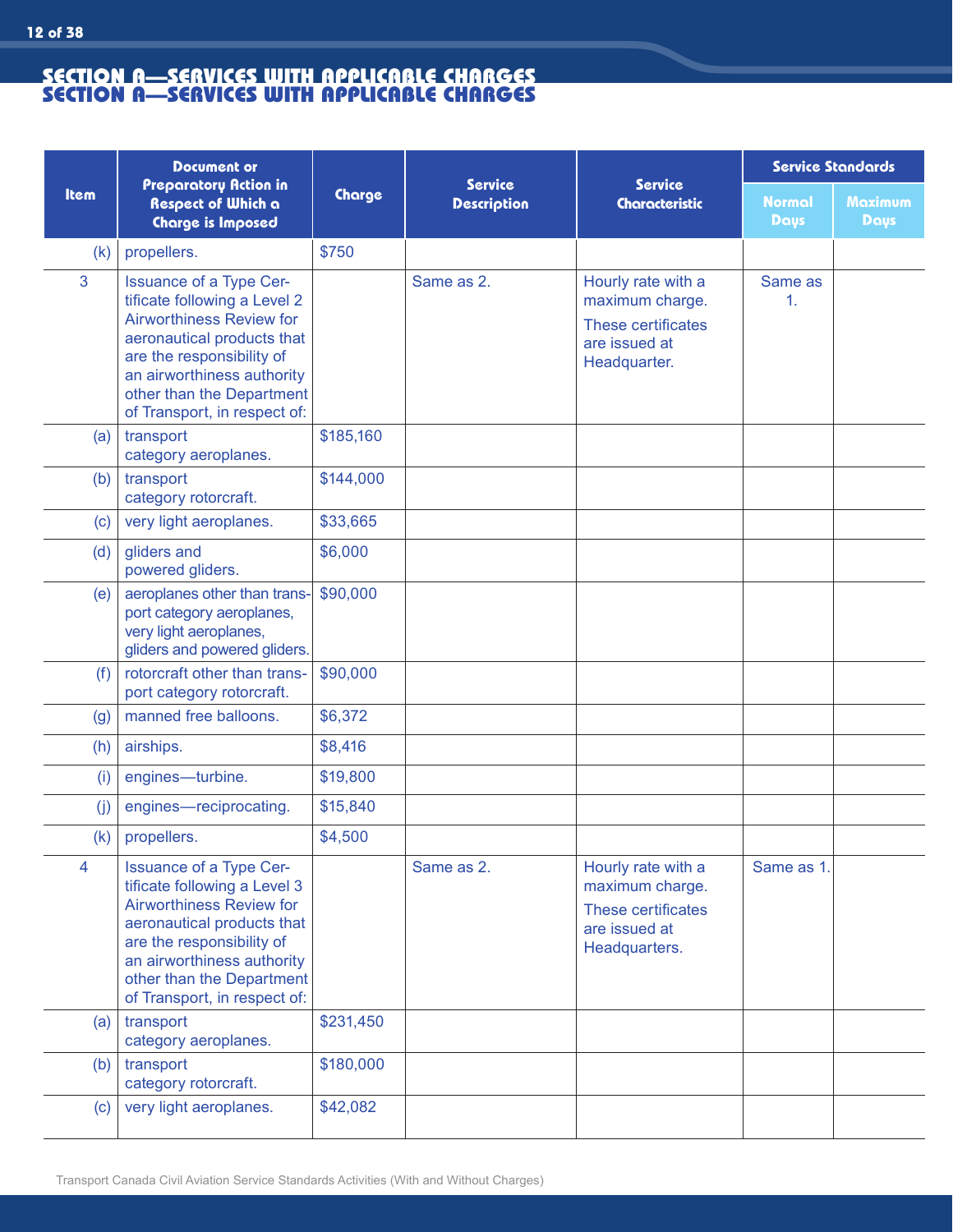|                   | <b>Document or</b>                                                                                                                                      |           |                                                                                                                                                                                                  |                                                                                                                                                     | <b>Service Standards</b>     |                               |
|-------------------|---------------------------------------------------------------------------------------------------------------------------------------------------------|-----------|--------------------------------------------------------------------------------------------------------------------------------------------------------------------------------------------------|-----------------------------------------------------------------------------------------------------------------------------------------------------|------------------------------|-------------------------------|
| <b>Item</b>       | <b>Preparatory Action in</b><br><b>Respect of Which a</b><br><b>Charge is Imposed</b>                                                                   | Charge    | <b>Service</b><br><b>Description</b>                                                                                                                                                             | <b>Service</b><br>Characteristic                                                                                                                    | <b>Normal</b><br><b>Days</b> | <b>Maximum</b><br><b>Days</b> |
| (d)               | gliders and<br>powered gliders.                                                                                                                         | \$7,500   |                                                                                                                                                                                                  |                                                                                                                                                     |                              |                               |
| (e)               | aeroplanes other than<br>transport category<br>aeroplanes, very light<br>aeroplanes, gliders and<br>powered gliders.                                    | \$112,500 |                                                                                                                                                                                                  |                                                                                                                                                     |                              |                               |
| (f)               | rotorcraft other than trans-<br>port category rotorcraft.                                                                                               | \$112,500 |                                                                                                                                                                                                  |                                                                                                                                                     |                              |                               |
| (g)               | manned free balloons.                                                                                                                                   | \$7,965   |                                                                                                                                                                                                  |                                                                                                                                                     |                              |                               |
| (h)               | airships.                                                                                                                                               | \$10,520  |                                                                                                                                                                                                  |                                                                                                                                                     |                              |                               |
| (i)               | engines-turbine.                                                                                                                                        | \$24,750  |                                                                                                                                                                                                  |                                                                                                                                                     |                              |                               |
| (i)               | engines-reciprocating.                                                                                                                                  | \$19,800  |                                                                                                                                                                                                  |                                                                                                                                                     |                              |                               |
| (k)               | propellers.                                                                                                                                             | \$4,500   |                                                                                                                                                                                                  |                                                                                                                                                     |                              |                               |
| 5                 | Reissuance of a Type<br>Certificate to add deriva-<br>tive products that are the<br>responsibility of the<br>Department of Transport,<br>in respect of: |           | <b>TCCA</b> issues Type<br>Certificates to certify that<br>derivative products added<br>to Canadian-designed<br>aeronautical products<br>comply with the appropriate<br>airworthiness standards. | Hourly rate with a<br>maximum charge.<br>The majority of these<br>certificates are issued<br>at Headquarters.<br>Some are issued in<br>the Regions. | Same as 1.                   |                               |
| (a)               | transport<br>category aeroplanes.                                                                                                                       | \$307,945 |                                                                                                                                                                                                  |                                                                                                                                                     |                              |                               |
| (b)               | transport<br>category rotorcraft.                                                                                                                       | \$119,980 |                                                                                                                                                                                                  |                                                                                                                                                     |                              |                               |
| (c)               | very light aeroplanes.                                                                                                                                  | \$55,990  |                                                                                                                                                                                                  |                                                                                                                                                     |                              |                               |
| (d)               | gliders and<br>powered gliders.                                                                                                                         | \$9,980   |                                                                                                                                                                                                  |                                                                                                                                                     |                              |                               |
| (e)               | aeroplanes other than<br>transport category<br>aeroplanes, very light<br>aeroplanes, gliders and<br>powered gliders.                                    | \$79,985  |                                                                                                                                                                                                  |                                                                                                                                                     |                              |                               |
| (f)               | rotorcraft other than trans-<br>port category rotorcraft.                                                                                               | \$79,985  |                                                                                                                                                                                                  |                                                                                                                                                     |                              |                               |
| $\left( 9\right)$ | manned free balloons.                                                                                                                                   | \$10,600  |                                                                                                                                                                                                  |                                                                                                                                                     |                              |                               |
| (h)               | airships.                                                                                                                                               | \$13,995  |                                                                                                                                                                                                  |                                                                                                                                                     |                              |                               |
| (i)               | engines-turbine.                                                                                                                                        | \$42,590  |                                                                                                                                                                                                  |                                                                                                                                                     |                              |                               |
| (j)               | engines-reciprocating.                                                                                                                                  | \$34,070  |                                                                                                                                                                                                  |                                                                                                                                                     |                              |                               |
| (k)               | propellers.                                                                                                                                             | \$4,800   |                                                                                                                                                                                                  |                                                                                                                                                     |                              |                               |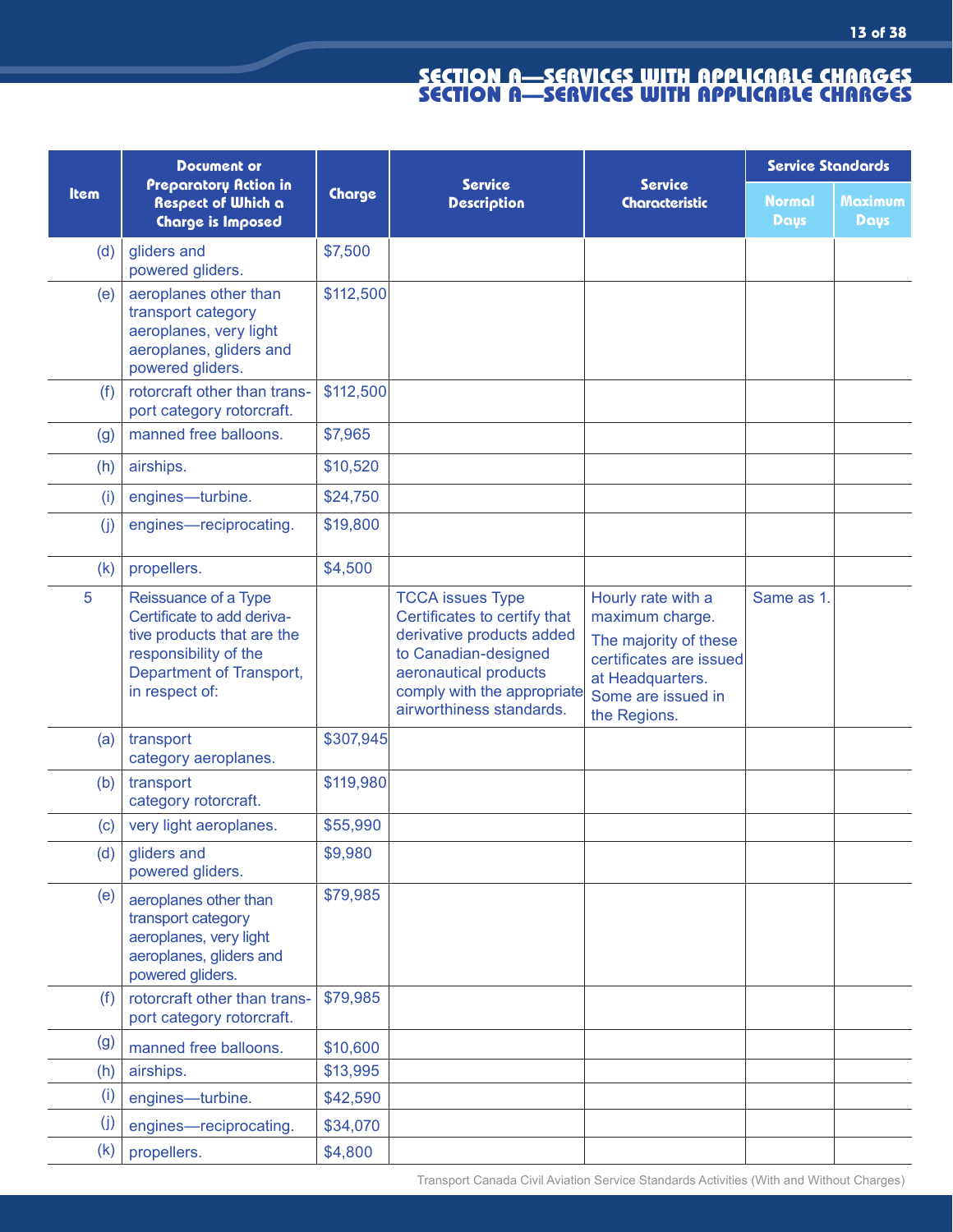**14 of 38**

|             | <b>Document or</b>                                                                                                                                                                                                                                   |         |                                                                                                                                                                                                                                                                                                                                                                                                                                                                                                                                                                                                                                                                                                                                       | <b>Service</b>                                                        | <b>Service Standards</b>     |                               |
|-------------|------------------------------------------------------------------------------------------------------------------------------------------------------------------------------------------------------------------------------------------------------|---------|---------------------------------------------------------------------------------------------------------------------------------------------------------------------------------------------------------------------------------------------------------------------------------------------------------------------------------------------------------------------------------------------------------------------------------------------------------------------------------------------------------------------------------------------------------------------------------------------------------------------------------------------------------------------------------------------------------------------------------------|-----------------------------------------------------------------------|------------------------------|-------------------------------|
| <b>Item</b> | <b>Preparatory Action in</b><br><b>Respect of Which a</b><br><b>Charge is Imposed</b>                                                                                                                                                                | Charge  | <b>Service</b><br><b>Description</b>                                                                                                                                                                                                                                                                                                                                                                                                                                                                                                                                                                                                                                                                                                  | <b>Characteristic</b>                                                 | <b>Normal</b><br><b>Days</b> | <b>Maximum</b><br><b>Days</b> |
| 6           | Reissuance of a Type<br>Certificate following a<br><b>Level 1 Airworthiness</b><br>Review to add derivative<br>products that are the<br>responsibility of an<br>airworthiness authority<br>other than the Department<br>of Transport, in respect of: |         | <b>TCCA</b> issues Type<br>Certificates to certify that<br>a derivative product added<br>to foreign aeronautical<br>products complies with the<br>appropriate airworthiness<br>standards.<br><b>An Airworthiness Review</b><br>is a process used by<br><b>TCCA</b> to facilitate type<br>certification and the<br>importation of foreign<br>aeronautical products<br>on the basis of a Type<br>Certificate issued by a<br>foreign airworthiness<br>authority.<br>The level of review to be<br>undertaken is determined,<br>in part, by the extent to<br>which the standards<br>applied by foreign<br>airworthiness authorities<br>have been recognized by<br>and found acceptable to<br>TCCA, and by the type of<br>product involved. | Fixed charge.<br>These certificates<br>are issued at<br>Headquarters. | Same as 1.                   |                               |
| (a)         | transport<br>category aeroplanes.                                                                                                                                                                                                                    | \$2,455 |                                                                                                                                                                                                                                                                                                                                                                                                                                                                                                                                                                                                                                                                                                                                       |                                                                       |                              |                               |
| (b)         | transport<br>category rotorcraft.                                                                                                                                                                                                                    | \$2,455 |                                                                                                                                                                                                                                                                                                                                                                                                                                                                                                                                                                                                                                                                                                                                       |                                                                       |                              |                               |
| (c)         | very light aeroplanes.                                                                                                                                                                                                                               | \$2,455 |                                                                                                                                                                                                                                                                                                                                                                                                                                                                                                                                                                                                                                                                                                                                       |                                                                       |                              |                               |
| (d)         | gliders and<br>powered gliders.                                                                                                                                                                                                                      | \$2,455 |                                                                                                                                                                                                                                                                                                                                                                                                                                                                                                                                                                                                                                                                                                                                       |                                                                       |                              |                               |
| (e)         | aeroplanes other than<br>transport category<br>aeroplanes, very light<br>aeroplanes, gliders and<br>powered gliders.                                                                                                                                 | \$2,455 |                                                                                                                                                                                                                                                                                                                                                                                                                                                                                                                                                                                                                                                                                                                                       |                                                                       |                              |                               |
| (f)         | rotorcraft other than trans-<br>port category rotorcraft.                                                                                                                                                                                            | \$2,455 |                                                                                                                                                                                                                                                                                                                                                                                                                                                                                                                                                                                                                                                                                                                                       |                                                                       |                              |                               |
| (g)         | manned free balloons.                                                                                                                                                                                                                                | \$1,500 |                                                                                                                                                                                                                                                                                                                                                                                                                                                                                                                                                                                                                                                                                                                                       |                                                                       |                              |                               |
| (h)         | airships.                                                                                                                                                                                                                                            | \$1,500 |                                                                                                                                                                                                                                                                                                                                                                                                                                                                                                                                                                                                                                                                                                                                       |                                                                       |                              |                               |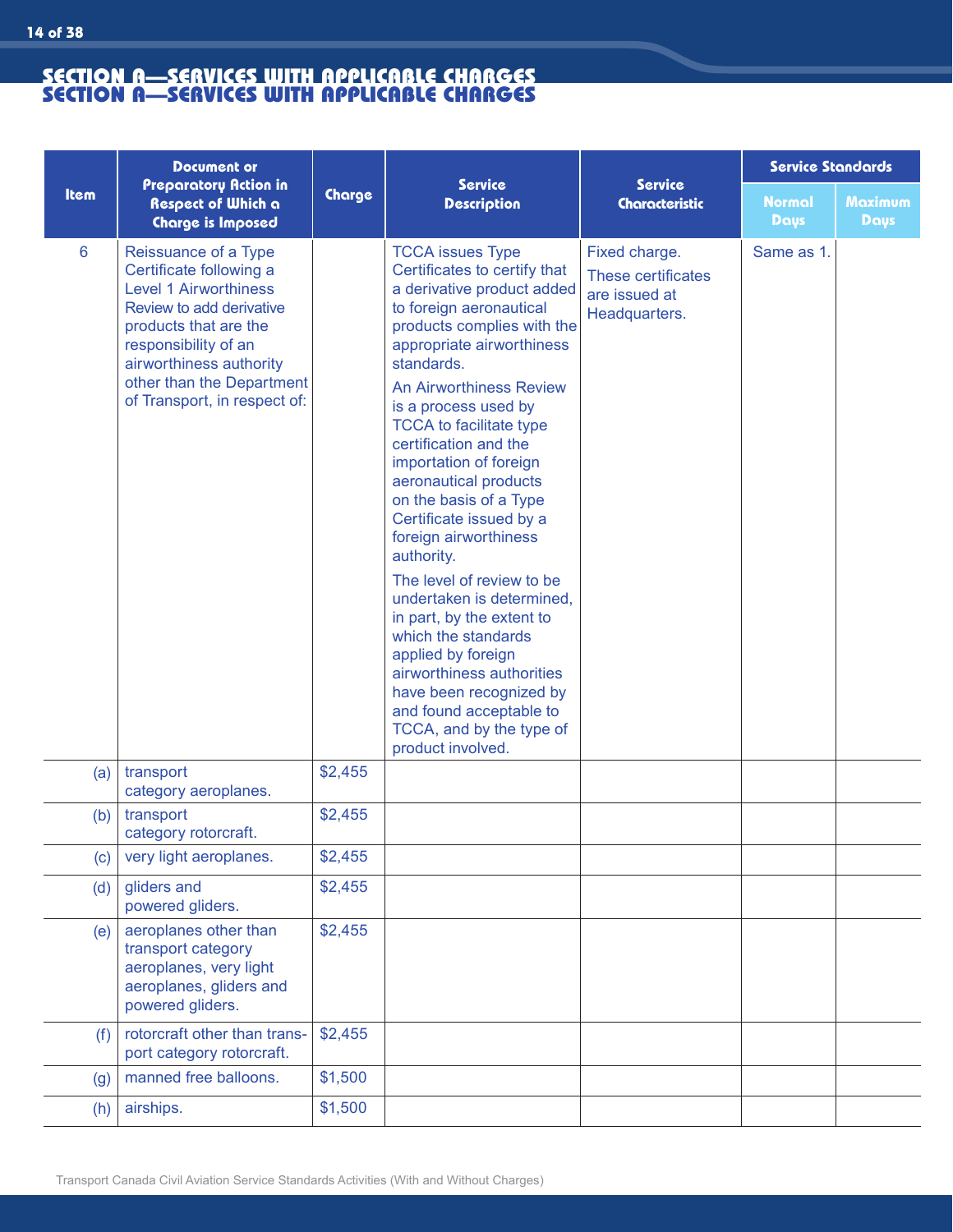|                | <b>Document or</b><br><b>Preparatory Action in</b><br>Respect of Which a<br><b>Charge is Imposed</b>                                                                                                                                              | <b>Service</b><br>Charge<br><b>Description</b> | <b>Service</b> | <b>Service Standards</b>                                                                      |                       |                        |
|----------------|---------------------------------------------------------------------------------------------------------------------------------------------------------------------------------------------------------------------------------------------------|------------------------------------------------|----------------|-----------------------------------------------------------------------------------------------|-----------------------|------------------------|
| <b>Item</b>    |                                                                                                                                                                                                                                                   |                                                |                | <b>Characteristic</b>                                                                         | Normal<br><b>Days</b> | <b>Maximum</b><br>Days |
| (i)            | engines-turbine.                                                                                                                                                                                                                                  | \$2,455                                        |                |                                                                                               |                       |                        |
| (i)            | engines-reciprocating.                                                                                                                                                                                                                            | \$2,455                                        |                |                                                                                               |                       |                        |
| (k)            | propellers.                                                                                                                                                                                                                                       | \$750                                          |                |                                                                                               |                       |                        |
| $\overline{7}$ | Reissuance of a Type Cer-<br>tificate following a Level 2<br>Airworthiness Review to<br>add derivative products<br>that are the responsibil-<br>ity of an airworthiness<br>authority other than the<br>Department of Transport,<br>in respect of: |                                                | Same as 6.     | Hourly rate with a<br>maximum charge.<br>These certificates<br>are issued at<br>Headquarters. | Same as 1.            |                        |
| (a)            | transport<br>category aeroplanes.                                                                                                                                                                                                                 | \$113,020                                      |                |                                                                                               |                       |                        |
| (b)            | transport<br>category rotorcraft.                                                                                                                                                                                                                 | \$87,896                                       |                |                                                                                               |                       |                        |
| (c)            | very light aeroplanes.                                                                                                                                                                                                                            | \$20,549                                       |                |                                                                                               |                       |                        |
| (d)            | gliders and<br>powered gliders.                                                                                                                                                                                                                   | \$3,662                                        |                |                                                                                               |                       |                        |
| (e)            | aeroplanes other than<br>transport category<br>aeroplanes, very light<br>aeroplanes, gliders and<br>powered gliders.                                                                                                                              | \$54,935                                       |                |                                                                                               |                       |                        |
| (f)            | rotorcraft other than trans-<br>port category rotorcraft.                                                                                                                                                                                         | \$54,935                                       |                |                                                                                               |                       |                        |
| (g)            | manned free balloons.                                                                                                                                                                                                                             | \$3,890                                        |                |                                                                                               |                       |                        |
| (h)            | airships.                                                                                                                                                                                                                                         | \$5,137                                        |                |                                                                                               |                       |                        |
| (i)            | engines-turbine.                                                                                                                                                                                                                                  | \$12,086                                       |                |                                                                                               |                       |                        |
| (j)            | engines-reciprocating.                                                                                                                                                                                                                            | \$9,669                                        |                |                                                                                               |                       |                        |
| (k)            | propellers.                                                                                                                                                                                                                                       | \$4,500                                        |                |                                                                                               |                       |                        |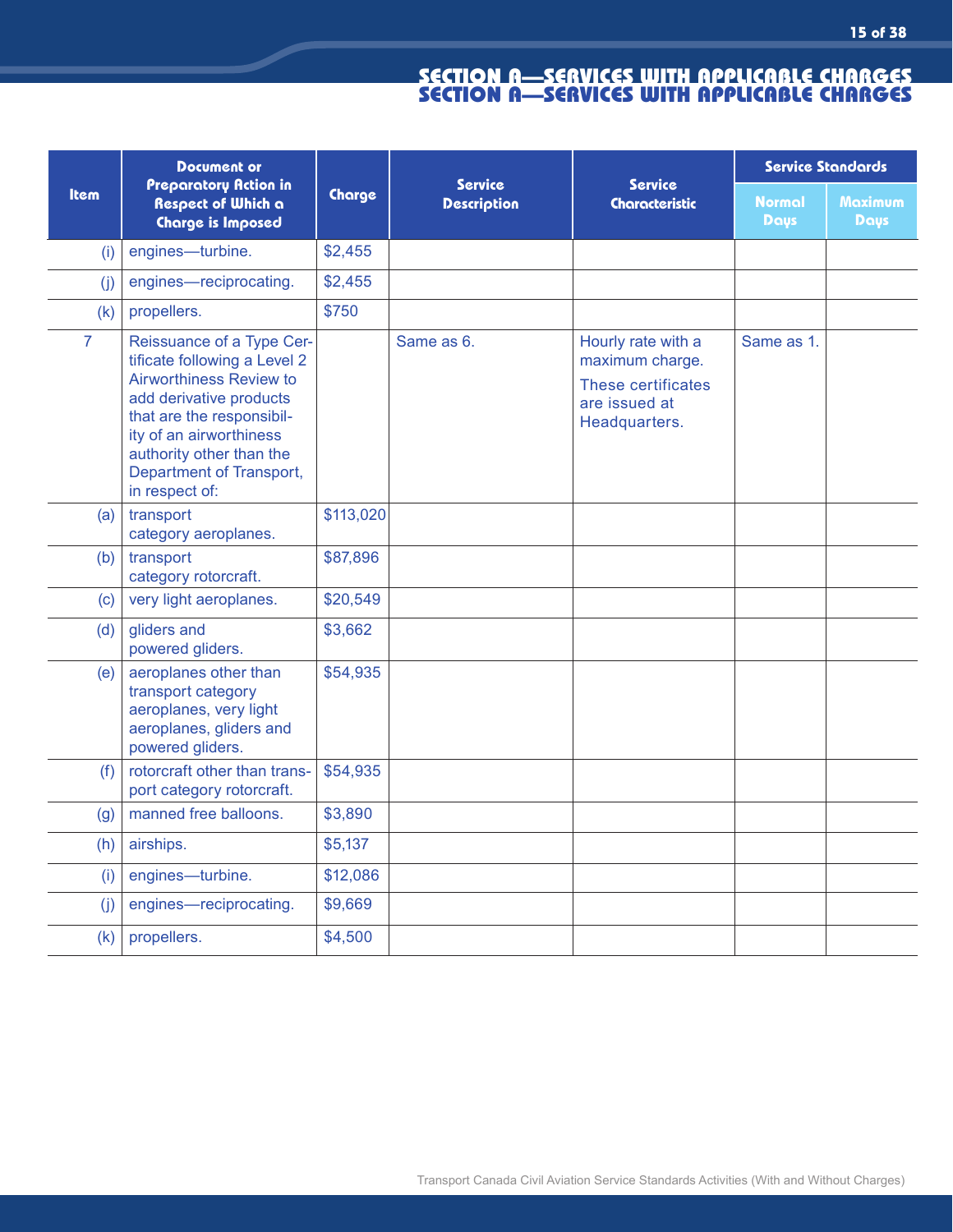**16 of 38**

|             | <b>Document or</b>                                                                                                                                                                                                                                     |           |                                      | <b>Service</b><br><b>Characteristic</b>                                                       | Service Standards            |                               |
|-------------|--------------------------------------------------------------------------------------------------------------------------------------------------------------------------------------------------------------------------------------------------------|-----------|--------------------------------------|-----------------------------------------------------------------------------------------------|------------------------------|-------------------------------|
| <b>Item</b> | <b>Preparatory Action in</b><br><b>Respect of Which a</b><br><b>Charge is Imposed</b>                                                                                                                                                                  | Charge    | <b>Service</b><br><b>Description</b> |                                                                                               | <b>Normal</b><br><b>Days</b> | <b>Maximum</b><br><b>Days</b> |
| 8           | Reissuance of a Type<br>Certificate following a<br><b>Level 3 Airworthiness</b><br>Review to add deriva-<br>tive products that are the<br>responsibility of an<br>airworthiness authority<br>other than the Department<br>of Transport, in respect of: |           | Same as 6.                           | Hourly rate with a<br>maximum charge.<br>These certificates<br>are issued at<br>Headquarters. | Same as 1.                   |                               |
| (a)         | transport<br>category aeroplanes.                                                                                                                                                                                                                      | \$141,275 |                                      |                                                                                               |                              |                               |
| (b)         | transport<br>category rotorcraft.                                                                                                                                                                                                                      | \$109,870 |                                      |                                                                                               |                              |                               |
| (c)         | very light aeroplanes.                                                                                                                                                                                                                                 | \$25,686  |                                      |                                                                                               |                              |                               |
| (d)         | gliders and<br>powered gliders.                                                                                                                                                                                                                        | \$4,578   |                                      |                                                                                               |                              |                               |
| (e)         | aeroplanes other than<br>transport category<br>aeroplanes, very light<br>aeroplanes, gliders<br>and powered gliders.                                                                                                                                   | \$68,669  |                                      |                                                                                               |                              |                               |
| (f)         | rotorcraft other than trans-<br>port category rotorcraft.                                                                                                                                                                                              | \$68,669  |                                      |                                                                                               |                              |                               |
| (g)         | manned free balloons.                                                                                                                                                                                                                                  | \$4,862   |                                      |                                                                                               |                              |                               |
| (h)         | airships.                                                                                                                                                                                                                                              | \$6,422   |                                      |                                                                                               |                              |                               |
| (i)         | engines-turbine.                                                                                                                                                                                                                                       | \$15,107  |                                      |                                                                                               |                              |                               |
| (j)         | engines-reciprocating.                                                                                                                                                                                                                                 | \$12,086  |                                      |                                                                                               |                              |                               |
| (k)         | propellers.                                                                                                                                                                                                                                            | \$4,500   |                                      |                                                                                               |                              |                               |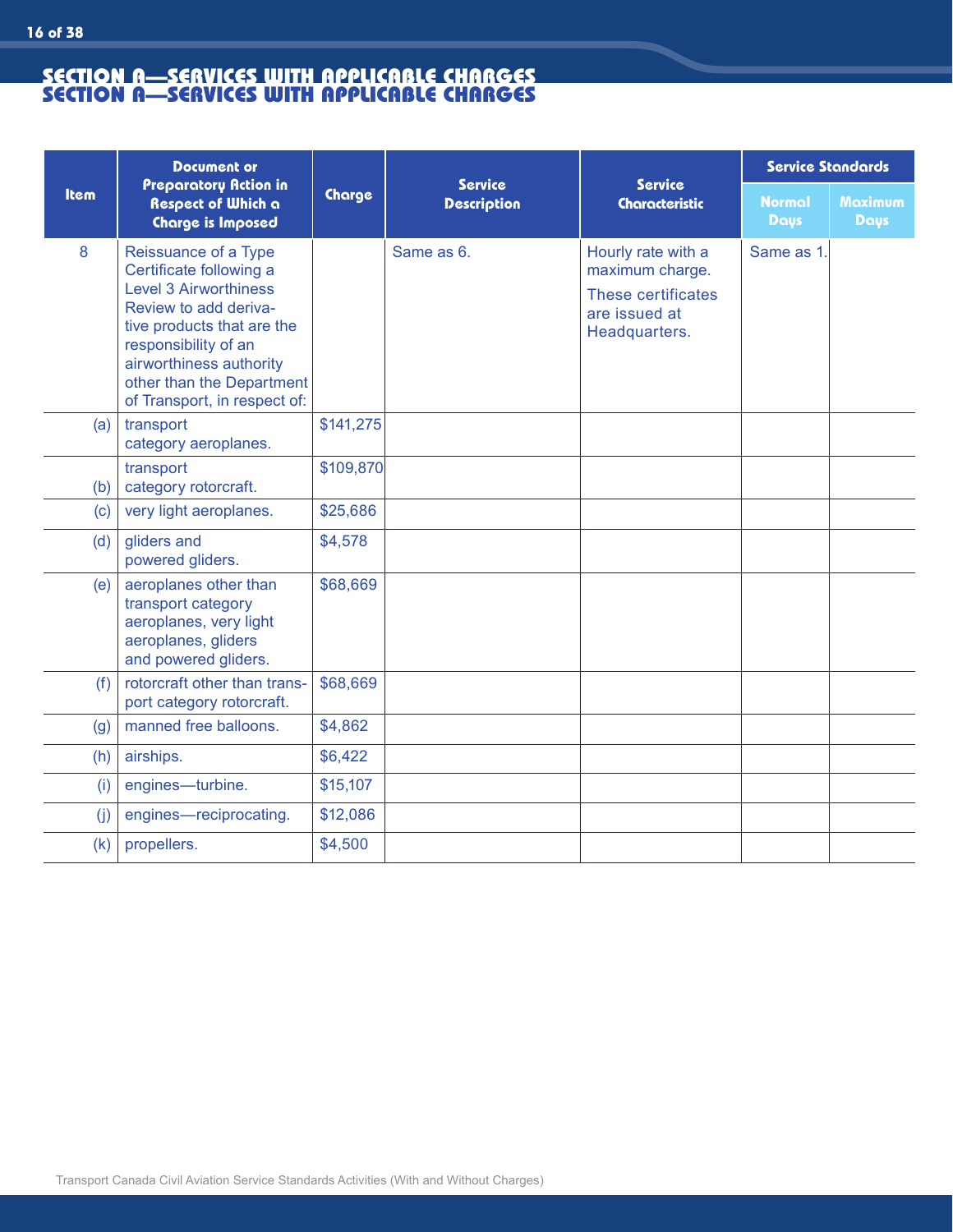|                   | <b>Document or</b>                                                                                                                                                                                                   |         |                                                                                                                                                                                                                                                                     |                                                                                                                               | <b>Service Standards</b>     |                               |
|-------------------|----------------------------------------------------------------------------------------------------------------------------------------------------------------------------------------------------------------------|---------|---------------------------------------------------------------------------------------------------------------------------------------------------------------------------------------------------------------------------------------------------------------------|-------------------------------------------------------------------------------------------------------------------------------|------------------------------|-------------------------------|
| <b>Item</b>       | <b>Preparatory Action in</b><br><b>Respect of Which a</b><br><b>Charge is Imposed</b>                                                                                                                                | Charge  | <b>Service</b><br><b>Description</b>                                                                                                                                                                                                                                | <b>Service</b><br><b>Characteristic</b>                                                                                       | <b>Normal</b><br><b>Days</b> | <b>Maximum</b><br><b>Days</b> |
| 9                 | <b>Issuance of an Appliance</b><br><b>Type Certificate.</b>                                                                                                                                                          | \$700   | <b>TCCA issues Appliance</b><br><b>Type Certificates for</b><br>Canadian-designed<br>appliances to certify<br>that the product complies<br>with the appropriate<br>airworthiness standards.                                                                         | Fixed charge.<br>These certificates are<br>issued equally in the<br><b>Regions and at Head-</b><br>quarters.                  | Same as 1.                   |                               |
| 10                | Reissuance of an Appli-<br>ance Type Certificate.                                                                                                                                                                    | \$200   | <b>TCCA re-issues Appli-</b><br>ance Type Certificates for<br>Canadian-designed ap-<br>pliances to certify that the<br>product complies with the<br>appropriate airworthiness<br>standards.                                                                         | Fixed charge.<br>These certificates are<br>issued equally in the<br>Regions and at Head-<br>quarters.                         | Same as 1.                   |                               |
| 11                | <b>Issuance of the following</b><br>supplemental approval cer-<br>tificates to record a modifi-<br>cation or repair for which the<br>design was approved by<br>an employee of the<br><b>Department of Transport:</b> |         | <b>TCCA issues Supplemental</b><br><b>Type Certificates for changes</b><br>to Canadian-designed aero-<br>nautical products to certify<br>that the product continues to<br>comply with the appropriate<br>airworthiness standards.                                   | Fixed charge.<br>The majority of these<br>certificates are issued<br>in the Regions. Some<br>are issued at Head-<br>quarters. |                              |                               |
| (a)               | a supplemental<br>type certificate.                                                                                                                                                                                  | \$1,900 |                                                                                                                                                                                                                                                                     |                                                                                                                               |                              | 149 <sup>1</sup>              |
| (b)               | a limited supplemental<br><b>Type Certificate (single</b><br>product serial number).                                                                                                                                 | \$470   |                                                                                                                                                                                                                                                                     |                                                                                                                               |                              | 841                           |
| $\left( c\right)$ | a limited supplemental<br><b>Type Certificate (several</b><br>product serial numbers).                                                                                                                               | \$600   |                                                                                                                                                                                                                                                                     |                                                                                                                               |                              | 841                           |
| (d)               | a repair design certificate.                                                                                                                                                                                         | \$470   |                                                                                                                                                                                                                                                                     |                                                                                                                               |                              | $65^{\circ}$                  |
| (e)               | a repair design certificate<br>(process repair).                                                                                                                                                                     | \$600   |                                                                                                                                                                                                                                                                     |                                                                                                                               |                              | 65 <sup>1</sup>               |
| 12                | <b>Issuance of the following</b><br>supplemental approval cer-<br>tificates to record a modi-<br>fication or repair for which<br>the design was approved<br>by a delegate of the<br><b>Department of Transport:</b>  |         | Delegated persons may<br>issue Supplemental Type<br>Certificates on behalf of<br><b>TCCA</b> for changes to<br>Canadian-designed<br>aeronautical products to<br>certify that the product<br>continues to comply with<br>the appropriate<br>airworthiness standards. | These certificates are<br>issued in the Regions.                                                                              |                              |                               |
| (a)               | a limited supplemental<br><b>Type Certificate (single</b><br>product serial number).                                                                                                                                 | \$220   |                                                                                                                                                                                                                                                                     | Transactional.<br>Requires document<br>approval.                                                                              |                              | 841                           |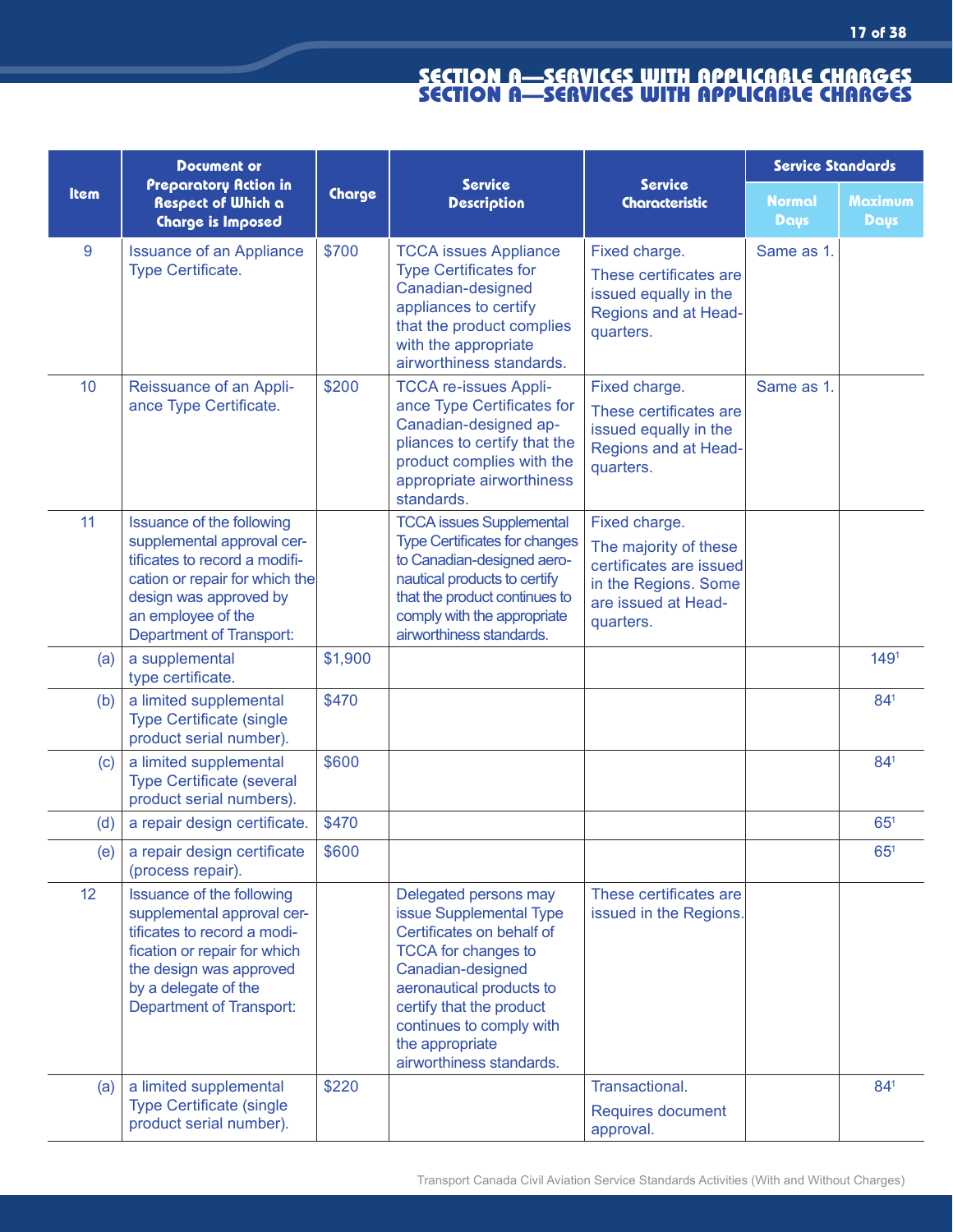**18 of 38**

|             | <b>Document or</b><br>Preparatory Action in<br><b>Respect of Which a</b><br><b>Charge is Imposed</b>                                                                                                                    |        | <b>Service</b><br><b>Description</b> |                                                                                                                               | <b>Service Standards</b>     |                        |
|-------------|-------------------------------------------------------------------------------------------------------------------------------------------------------------------------------------------------------------------------|--------|--------------------------------------|-------------------------------------------------------------------------------------------------------------------------------|------------------------------|------------------------|
| <b>Item</b> |                                                                                                                                                                                                                         | Charge |                                      | <b>Service</b><br><b>Characteristic</b>                                                                                       | <b>Normal</b><br><b>Days</b> | <b>Maximum</b><br>Days |
| (b)         | a limited supplemental<br><b>Type Certificate (several</b><br>product serial numbers).                                                                                                                                  | \$220  |                                      | Transactional.<br><b>Requires document</b><br>approval.                                                                       |                              | 841                    |
| (c)         | a repair design certificate.                                                                                                                                                                                            | \$220  |                                      | Transactional.<br><b>Requires document</b><br>approval.                                                                       |                              | 65 <sup>1</sup>        |
| 13          | Reissuance of the follow-<br>ing supplemental Type<br>Certificates associated<br>with a modification or<br>repair for which the design<br>was initially approved by<br>an employee of the De-<br>partment of Transport: |        | Same as 11.                          | Fixed charge.<br>The majority of these<br>certificates are issued<br>in the Regions. Some<br>are issued at Head-<br>quarters. |                              |                        |
| (a)         | a supplemental<br>Type Certificate.                                                                                                                                                                                     | \$200  |                                      |                                                                                                                               |                              | $65^{1}$               |
| (b)         | a limited supplemental<br><b>Type Certificate.</b>                                                                                                                                                                      | \$200  |                                      |                                                                                                                               |                              | $65^{1}$               |
| (c)         | a repair design certificate.                                                                                                                                                                                            | \$200  |                                      |                                                                                                                               |                              | 65 <sup>1</sup>        |
| 14          | Reissuance of the follow-<br>ing supplemental Type<br>Certificates associated<br>with a modification or<br>repair for which the design<br>was initially approved by a<br>delegate of the Depart-<br>ment of Transport:  |        | Same as 12.                          | Fixed charge.<br>These certificates are<br>issued in the Regions.                                                             |                              |                        |
| (a)         | a limited supplemental<br>Type Certificate.                                                                                                                                                                             | \$180  |                                      |                                                                                                                               |                              | 65 <sup>1</sup>        |
| (b)         | a repair design certificate.                                                                                                                                                                                            | \$180  |                                      |                                                                                                                               |                              | 65 <sup>1</sup>        |

*1 80 percent of projects fall within these durations.*

*20 percent of all projects may extend beyond this time, some significantly due to a wide variety of factors generally associated with the administrative and technical complexity of a project, availability of Transport Canada staff and delegates, and the pace at which the client progresses through the certification process.* 

*Each of the durations listed are overall project times, that is, including time waiting for Transport Canada data review, client data and follow-up submission time, and time associated with the factors outlined in the Levels of Service Variables and Priorities.*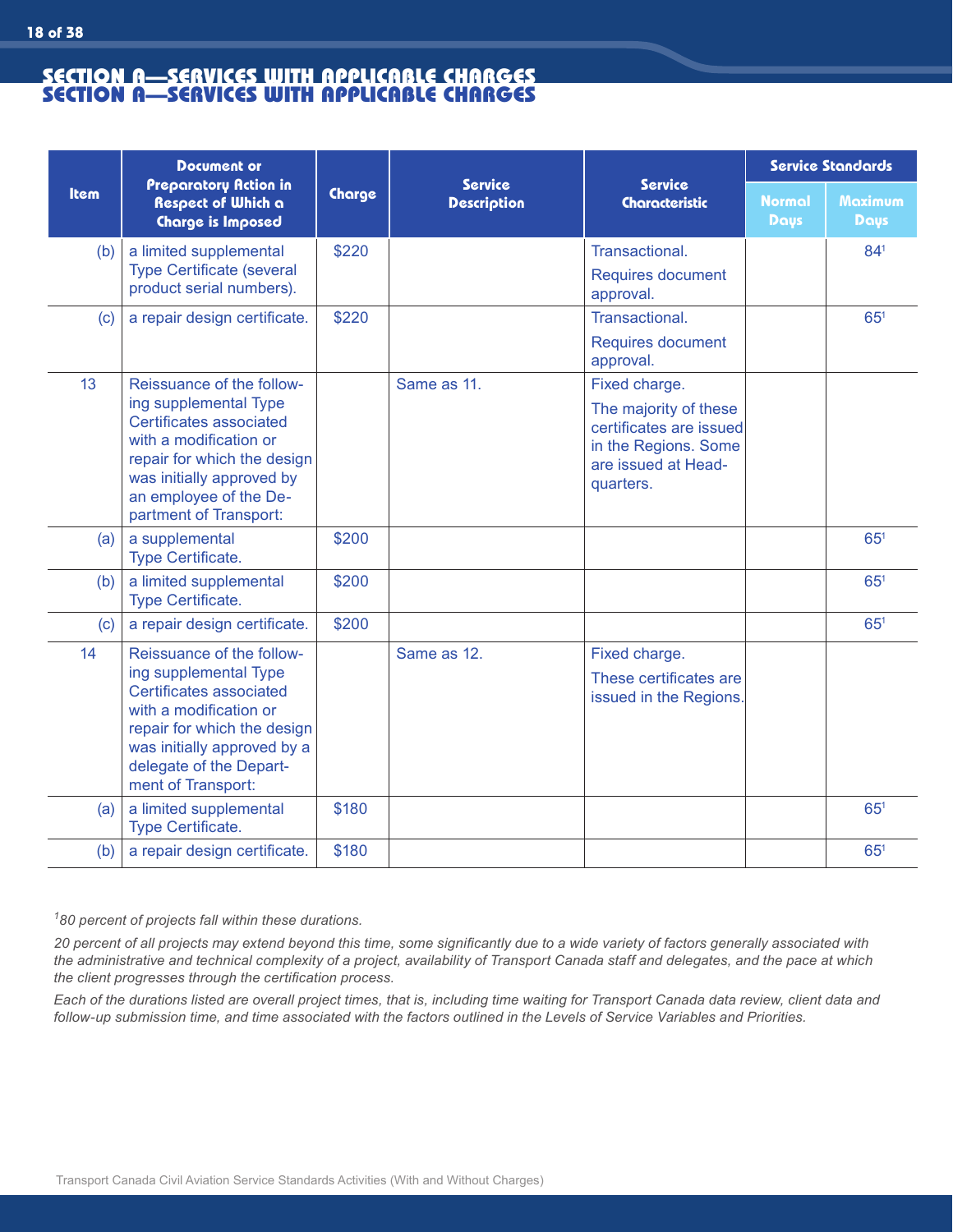# **Schedule VI—Maintenance and Manufacturing**

|                | <b>Document or</b>                                                                                                                                               | <b>Service</b> |                                                                                                                                                                                                                                                                                                                                          | <b>Service</b><br><b>Characteristic</b>                                              | <b>Service Standards</b>     |                               |
|----------------|------------------------------------------------------------------------------------------------------------------------------------------------------------------|----------------|------------------------------------------------------------------------------------------------------------------------------------------------------------------------------------------------------------------------------------------------------------------------------------------------------------------------------------------|--------------------------------------------------------------------------------------|------------------------------|-------------------------------|
| <b>Item</b>    | <b>Preparatory Action in</b><br><b>Respect of Which a</b><br><b>Charge is Imposed</b>                                                                            | Charge         | <b>Description</b>                                                                                                                                                                                                                                                                                                                       |                                                                                      | <b>Normal</b><br><b>Days</b> | <b>Maximum</b><br><b>Days</b> |
| 1              | Issuance of the following<br>flight authorities by an em-<br>ployee of the Department<br>of Transport:                                                           |                |                                                                                                                                                                                                                                                                                                                                          |                                                                                      |                              |                               |
| (a)            | a certificate of airworthi-<br>ness for an aircraft in the<br>transport category, other<br>than a certificate issued on<br>importation of the aircraft.          | \$180          | Upon receipt of an appli-<br>cation, Transport Canada<br>Civil Aviation (TCCA) will<br>review the completed ap-<br>plication made in accor-<br>dance with relevant sec-<br>tions of Canadian Aviation<br>Regulation (CAR) 507. A<br>certificate shall be issued<br>for aircraft that comply with<br>all airworthiness require-<br>ments. | Requests are submit-<br>ted to the applicable<br>regional office or<br>Headquarters. | 1                            | 5                             |
| (b)            | a certificate of airworthi-<br>ness for an aircraft not in<br>the transport category,<br>other than a certificate is-<br>sued on importation of the<br>aircraft. | \$125          | Same as 1(a).                                                                                                                                                                                                                                                                                                                            | Requests are submit-<br>ted to the applicable<br>regional office.                    | 1                            | 5                             |
| (c)            | a certificate of airworthi-<br>ness for an aircraft in the<br>transport category,<br>issued on importation of<br>the aircraft.                                   | \$1,260        | Same as 1(a).                                                                                                                                                                                                                                                                                                                            | Requests are submit-<br>ted to the applicable<br>regional office or<br>Headquarters. | 45                           | 90                            |
| (d)            | a certificate of airworthi-<br>ness for an aircraft not in<br>the transport category,<br>issued on importation of<br>the aircraft.                               | \$590          | Same as 1(a).                                                                                                                                                                                                                                                                                                                            | Requests are submit-<br>ted to the applicable<br>regional office.                    | 45                           | 90                            |
| $\overline{2}$ | Issuance of a special cer-<br>tificate of airworthiness.                                                                                                         | \$250          | Same as 1(a).                                                                                                                                                                                                                                                                                                                            | Requests are submit-<br>ted to the applicable<br>regional office or<br>Headquarters. | $\mathbf{1}$                 | $5\phantom{.0}$               |
| 3              | Reinstatement of a sus-<br>pended certificate of<br>airworthiness.                                                                                               | \$410          | Same as 1(a).                                                                                                                                                                                                                                                                                                                            | Requests are submit-<br>ted to the applicable<br>regional office or<br>Headquarters. | $\mathbf{1}$                 | $5\phantom{.0}$               |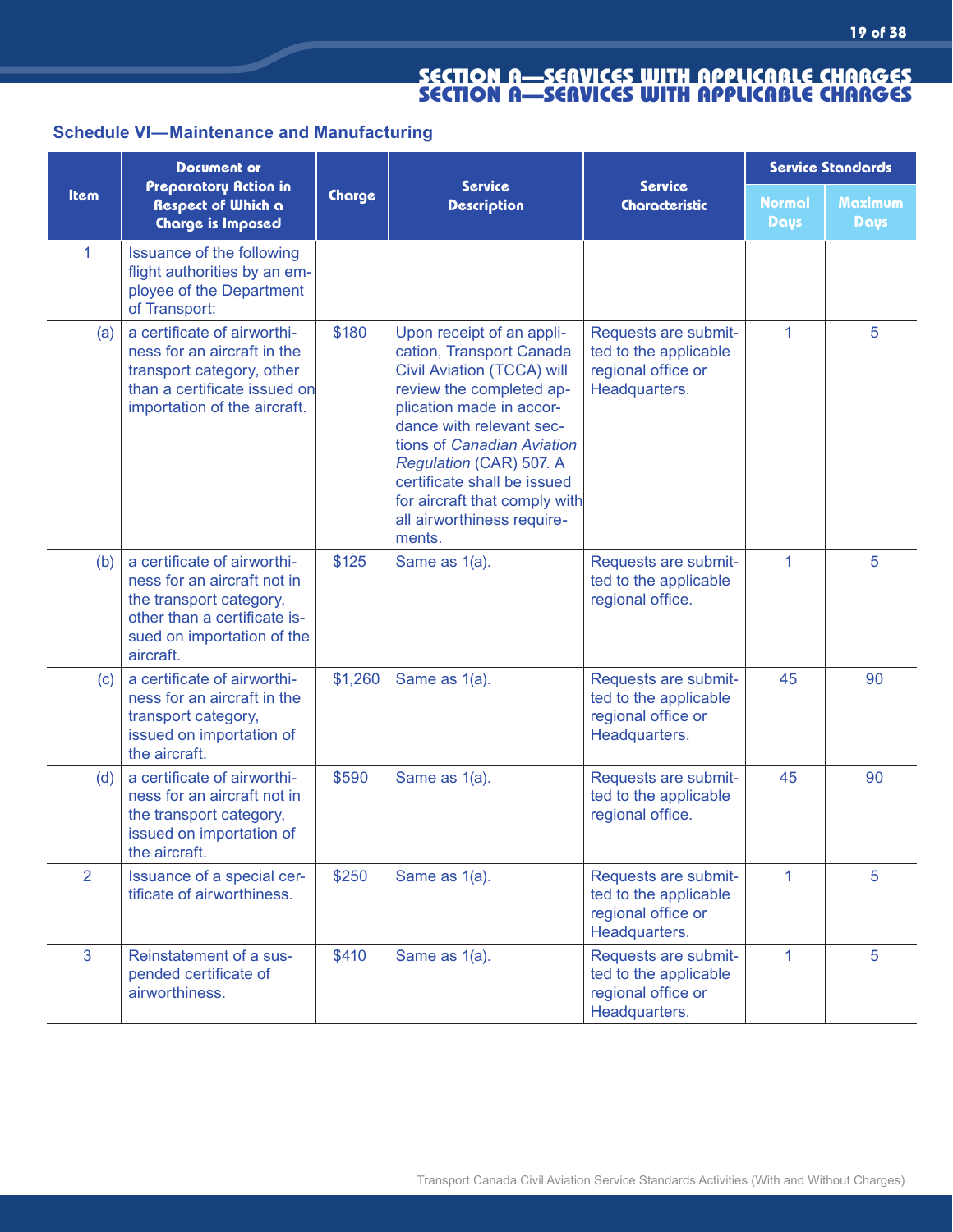|                 | <b>Document or</b>                                                                                                                               | <b>Service</b> |                                                                                                                                                                                                                                                                                                                                                                                                                                                                                                                                                                                                                                        | <b>Service Standards</b>                                                             |                              |                        |
|-----------------|--------------------------------------------------------------------------------------------------------------------------------------------------|----------------|----------------------------------------------------------------------------------------------------------------------------------------------------------------------------------------------------------------------------------------------------------------------------------------------------------------------------------------------------------------------------------------------------------------------------------------------------------------------------------------------------------------------------------------------------------------------------------------------------------------------------------------|--------------------------------------------------------------------------------------|------------------------------|------------------------|
| <b>Item</b>     | Preparatory Action in<br>Respect of Which a<br><b>Charge is Imposed</b>                                                                          | Charge         | <b>Description</b>                                                                                                                                                                                                                                                                                                                                                                                                                                                                                                                                                                                                                     | <b>Service</b><br><b>Characteristic</b>                                              | <b>Normal</b><br><b>Days</b> | <b>Maximum</b><br>Days |
| 4               | <b>Issuance of a flight</b><br>permit in the following<br>classifications:                                                                       |                |                                                                                                                                                                                                                                                                                                                                                                                                                                                                                                                                                                                                                                        |                                                                                      |                              |                        |
| (a)             | experimental.                                                                                                                                    | \$285          | Same as 1(a).                                                                                                                                                                                                                                                                                                                                                                                                                                                                                                                                                                                                                          | Requests are submit-<br>ted to the applicable<br>regional office or<br>Headquarters. | $\mathbf{1}$                 | 5                      |
| (b)             | specific-purpose.                                                                                                                                | \$45           | Same as 1(a).                                                                                                                                                                                                                                                                                                                                                                                                                                                                                                                                                                                                                          | Requests are submit-<br>ted to the applicable<br>regional office or<br>Headquarters. | 1                            | 5                      |
| 5               | Validation of a flight<br>authority, in respect of:                                                                                              |                |                                                                                                                                                                                                                                                                                                                                                                                                                                                                                                                                                                                                                                        |                                                                                      |                              |                        |
| (a)             | a foreign aircraft, other<br>than a foreign amateur-<br>built aircraft, operating<br>in Canada.                                                  | \$100          | Upon receipt of an applica-<br>tion for the validation of a<br>flight authority for a foreign<br>aircraft that does not comply<br>with Article 31 of the Con-<br>vention on International<br>Civil Aviation, TCCA will<br>review the foreign flight<br>authority and any associ-<br>ated operating limitations<br>and conditions. Where it is<br>determined that the operat-<br>ing limitations and condi-<br>tions are acceptable and<br>the aircraft is safe for flight,<br><b>TCCA will issue a validation</b><br>of the foreign flight authority,<br>thereby authorizing the<br>operation of the aircraft in<br>Canadian airspace. | Requests are submit-<br>ted to the applicable<br>regional office or<br>Headquarters. | 5                            | 10                     |
| (b)             | a foreign amateur-built air-<br>craft operating in Canada.                                                                                       | \$25           | Same as 5(a).                                                                                                                                                                                                                                                                                                                                                                                                                                                                                                                                                                                                                          | Requests are submit-<br>ted to the applicable<br>regional office or<br>Headquarters. | 5                            | 10                     |
| $6\phantom{1}6$ | Approval of an amendment<br>to the operations specifica-<br>tions set out in the flight<br>authority in respect of an<br>amateur-built aircraft. | \$35           | Upon receipt of a request<br>for approval of an amend-<br>ment, TCCA will review the<br>application and supporting<br>documentation to verify<br>compliance with the require-<br>ments. Once the require-<br>ments have been met, the<br>approval will be given.                                                                                                                                                                                                                                                                                                                                                                       | Requests are submit-<br>ted to the applicable<br>regional office.                    | $\mathbf{1}$                 | $5\phantom{.0}$        |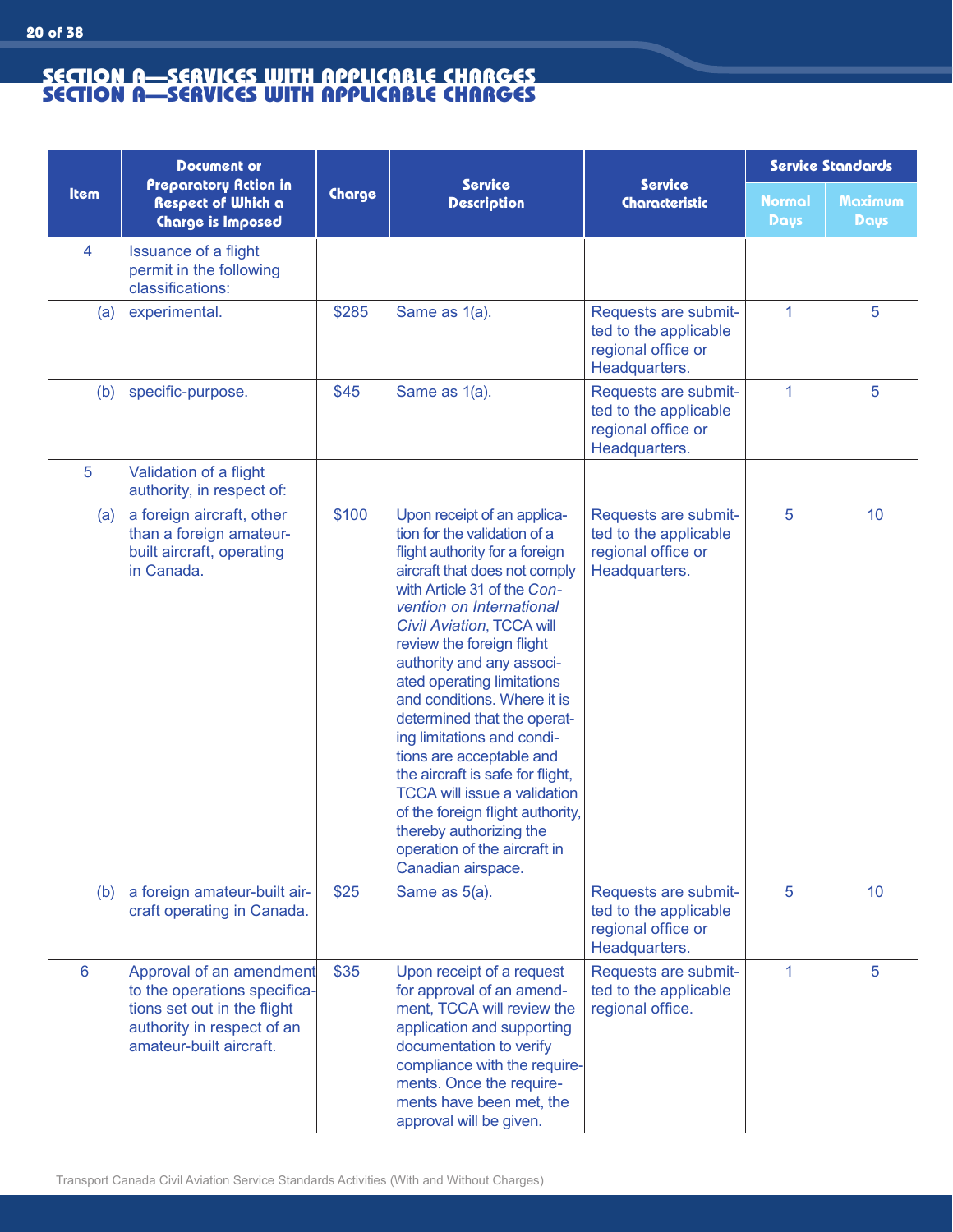|                | <b>Document or</b><br><b>Preparatory Action in</b><br>Respect of Which a<br><b>Charge is Imposed</b>                                                                                                                                                                                                                  | <b>Service</b><br>Charge |                                                                                                                                                                                                                                                                                                                                                                      | <b>Service</b><br><b>Characteristic</b>                                              | <b>Service Standards</b> |                        |
|----------------|-----------------------------------------------------------------------------------------------------------------------------------------------------------------------------------------------------------------------------------------------------------------------------------------------------------------------|--------------------------|----------------------------------------------------------------------------------------------------------------------------------------------------------------------------------------------------------------------------------------------------------------------------------------------------------------------------------------------------------------------|--------------------------------------------------------------------------------------|--------------------------|------------------------|
| Item           |                                                                                                                                                                                                                                                                                                                       |                          | <b>Description</b>                                                                                                                                                                                                                                                                                                                                                   |                                                                                      | <b>Normal</b><br>Days    | <b>Maximum</b><br>Days |
| $\overline{7}$ | Issuance of an export<br>airworthiness certificate<br>by an employee of the<br>Department of Transport,<br>in respect of:                                                                                                                                                                                             |                          |                                                                                                                                                                                                                                                                                                                                                                      |                                                                                      |                          |                        |
| (a)            | transport category<br>aeroplanes and transport<br>category rotorcraft.                                                                                                                                                                                                                                                | \$2,500                  | Upon receipt of a request<br>for the issuance of an<br>export airworthiness cer-<br>tificate, TCCA will review<br>the application and sup-<br>porting documentation to<br>verify compliance with the<br>regulatory requirements<br>of CAR 509, schedule an<br>inspection and issue the<br>certificate provided the<br>results of the inspection<br>are satisfactory. | Requests are submit-<br>ted to the applicable<br>regional office or<br>Headquarters. | 45                       | 90                     |
| (b)            | very light aeroplanes,<br>airships and aeroplanes<br>and rotorcraft other than<br>transport category<br>aeroplanes and transport<br>category rotorcraft.                                                                                                                                                              | \$400                    | Same as 7(a).                                                                                                                                                                                                                                                                                                                                                        | Requests are submit-<br>ted to the applicable<br>regional office.                    | 45                       | 90                     |
| (c)            | gliders, powered gliders<br>and manned free balloons.                                                                                                                                                                                                                                                                 | \$200                    | Same as 7(a).                                                                                                                                                                                                                                                                                                                                                        | Requests are submit-<br>ted to the applicable<br>regional office.                    | 45                       | 90                     |
| 8              | Issuance of a certificate<br>of approval for a mainte-<br>nance, manufacturing or<br>distributing organization,<br>in respect of organizations<br>with the following number<br>of technical employees<br>(employees who are car-<br>rying out maintenance-,<br>manufacturing- or<br>distribution-related activities): |                          |                                                                                                                                                                                                                                                                                                                                                                      |                                                                                      |                          |                        |
| (a)            | three employees or fewer.                                                                                                                                                                                                                                                                                             | \$300                    | Upon receipt of the orga-<br>nization's manual detailing<br>their policy and proce-<br>dures, TCCA will review<br>it and make sure it meets<br>the applicable regulatory<br>standards and then issue<br>the certificate.                                                                                                                                             | Requests are submit-<br>ted to the applicable<br>regional office.                    | 90                       | 120                    |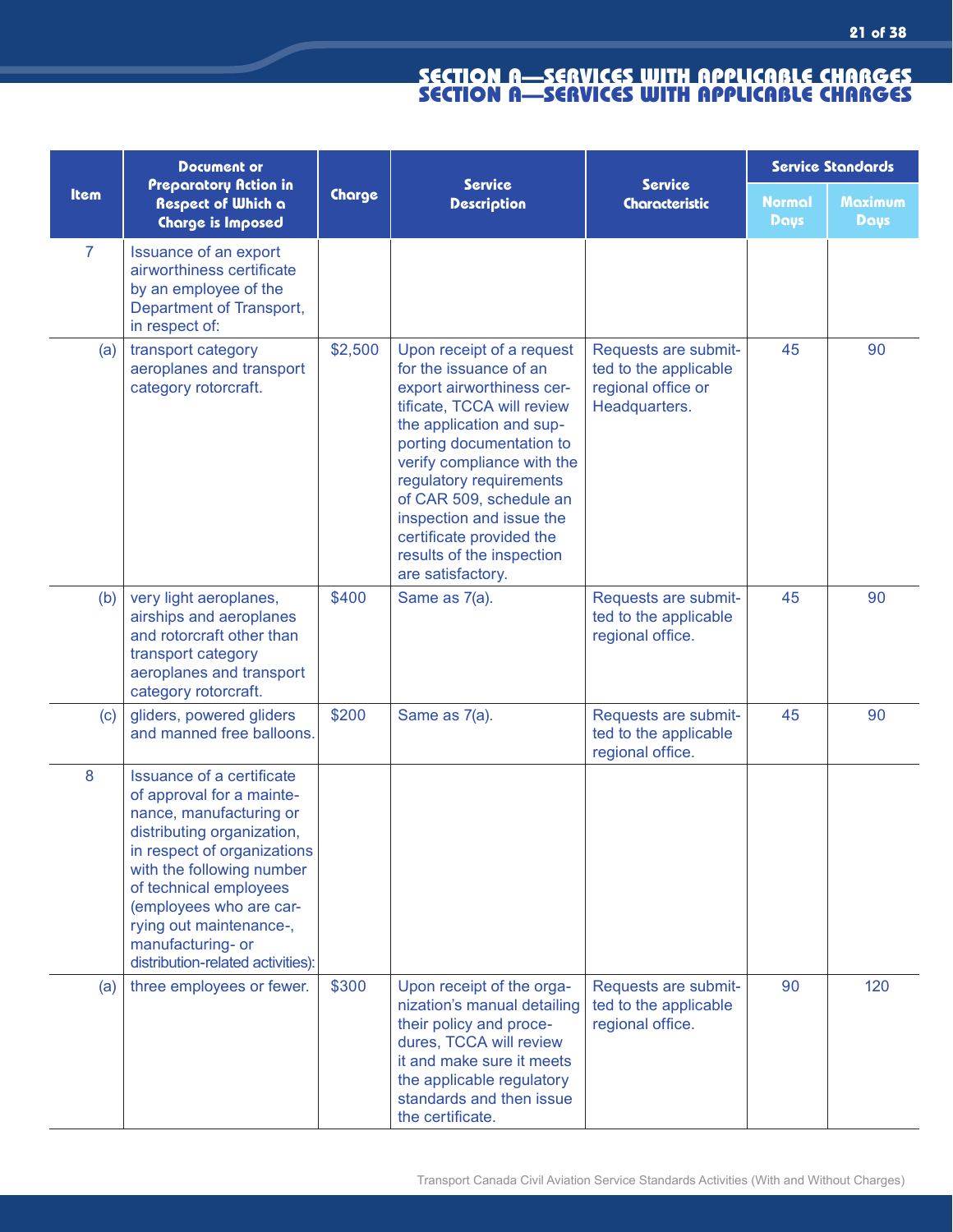|             | <b>Document or</b><br><b>Preparatory Action in</b><br><b>Respect of Which a</b><br><b>Charge is Imposed</b>                                                                                                           | <b>Service</b><br>Charge<br><b>Description</b> |                                                                                                                                                                                                                                 | <b>Service Standards</b>                                                                   |                              |                 |
|-------------|-----------------------------------------------------------------------------------------------------------------------------------------------------------------------------------------------------------------------|------------------------------------------------|---------------------------------------------------------------------------------------------------------------------------------------------------------------------------------------------------------------------------------|--------------------------------------------------------------------------------------------|------------------------------|-----------------|
| <b>Item</b> |                                                                                                                                                                                                                       |                                                |                                                                                                                                                                                                                                 | <b>Service</b><br><b>Characteristic</b>                                                    | <b>Normal</b><br><b>Days</b> | Maximum<br>Days |
| (b)         | more than three but fewer<br>than 11 employees.                                                                                                                                                                       | \$1,200                                        | Same as 8(a).                                                                                                                                                                                                                   | Requests are submit-<br>ted to the applicable<br>regional office.                          | 90                           | 120             |
| (c)         | more than 10 but fewer<br>than 51 employees.                                                                                                                                                                          | \$4,920                                        | Same as 8(a).                                                                                                                                                                                                                   | Requests are submit-<br>ted to the applicable<br>regional office or<br>Headquarters.       | 90                           | 120             |
| (d)         | 51 or more employees.                                                                                                                                                                                                 | \$6,090                                        | Same as 8(a).                                                                                                                                                                                                                   | Requests are submit-<br>ted to the applicable<br>regional office or<br>Headquarters.       | 90                           | 120             |
| 9           | Reinstatement of a suspend-<br>ed certificate of approval for a<br>maintenance, manufacturing<br>or distributing organization,<br>in respect of organizations<br>with the following number of<br>technical employees: |                                                |                                                                                                                                                                                                                                 |                                                                                            |                              |                 |
| (a)         | three employees or fewer.                                                                                                                                                                                             | \$150                                          | TCCA will review the rein-<br>statement criteria defined<br>in the suspension notice to<br>ensure that they were met,<br>and re-issue the certificate<br>of approval as appropriate.                                            | Requests are submit-<br>ted to the applicable<br>regional office.                          | 1                            | 10              |
| (b)         | more than three but fewer<br>than 11 employees.                                                                                                                                                                       | \$600                                          | Same as 9(a).                                                                                                                                                                                                                   | Requests are submit-<br>ted to the applicable<br>regional office.                          | $\overline{1}$               | 10              |
| (c)         | more than 10 but fewer<br>than 51 employees.                                                                                                                                                                          | \$2,460                                        | Same as 9(a).                                                                                                                                                                                                                   | Requests are submit-<br>ted to the applicable<br>regional office or<br><b>Headquarters</b> | $\mathbf 1$                  | 10              |
| (d)         | 51 or more employees.                                                                                                                                                                                                 | \$3,000                                        | Same as 9(a).                                                                                                                                                                                                                   | Requests are submit-<br>ted to the applicable<br>regional office or<br>Headquarters.       | 5                            | 10              |
| 10          | Approval of an aircraft<br>maintenance schedule, in<br>respect of:                                                                                                                                                    |                                                |                                                                                                                                                                                                                                 |                                                                                            |                              |                 |
| (a)         | a large aircraft, a turbine-<br>powered pressurized<br>aircraft, a turbine-powered<br>helicopter or an airship.                                                                                                       | \$1,400                                        | Upon receipt of a request<br>for approval of an aircraft<br>maintenance schedule,<br><b>TCCA will review the</b><br>program and evaluate the<br>draft maintenance sched-<br>ule to determine if the<br>approval can be granted. | Requests are submit-<br>ted to the applicable<br>regional office or<br>Headquarters.       | 30                           | 140             |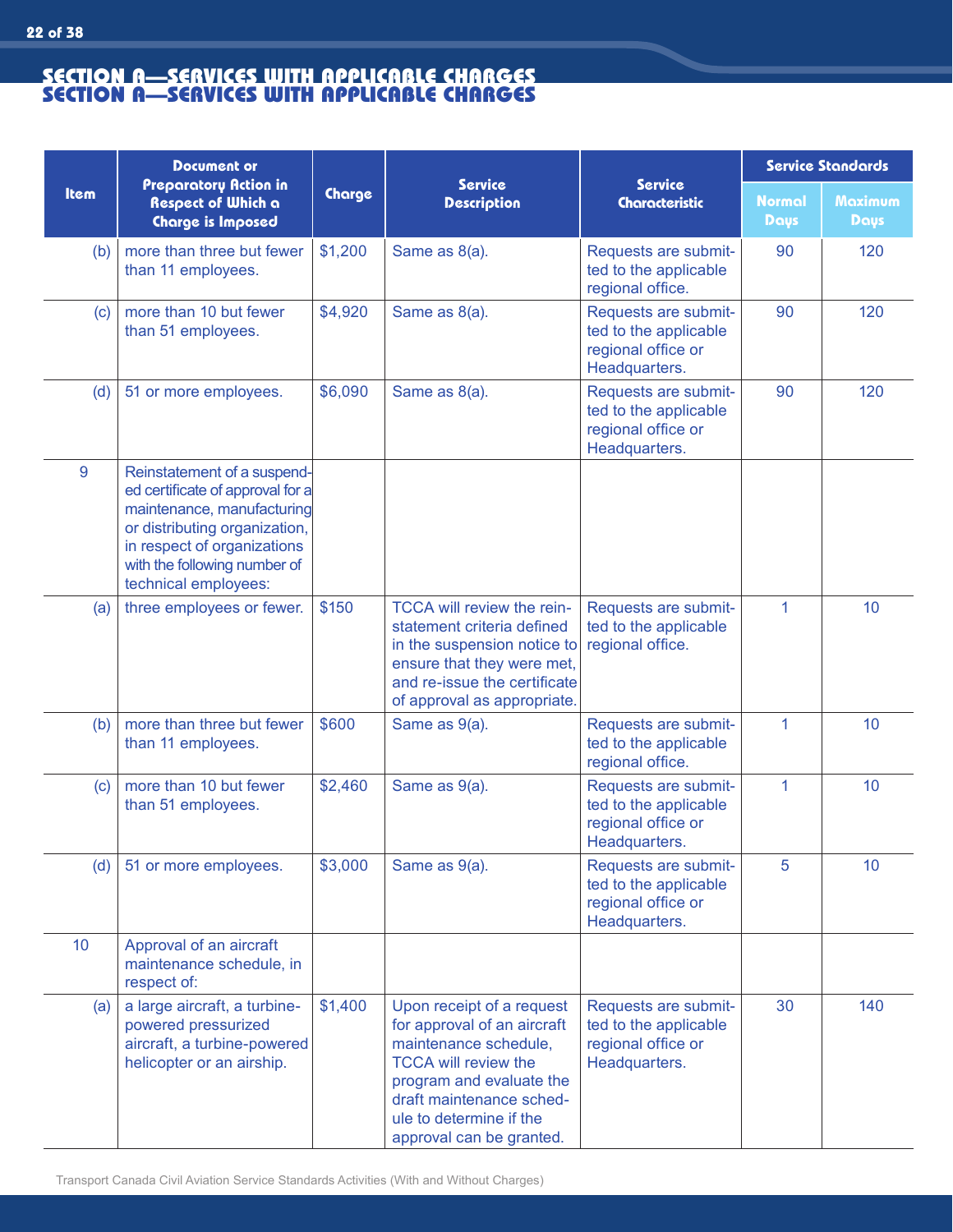|      | <b>Document or</b>                                                                                                                                                                                                                    |         |                                                                                                                                                                                                                                                                                                                                                                                                                                  | <b>Service Standards</b>                                                                                                                                          |                              |                        |
|------|---------------------------------------------------------------------------------------------------------------------------------------------------------------------------------------------------------------------------------------|---------|----------------------------------------------------------------------------------------------------------------------------------------------------------------------------------------------------------------------------------------------------------------------------------------------------------------------------------------------------------------------------------------------------------------------------------|-------------------------------------------------------------------------------------------------------------------------------------------------------------------|------------------------------|------------------------|
| Item | <b>Preparatory Action in</b><br><b>Respect of Which a</b><br><b>Charge is Imposed</b>                                                                                                                                                 | Charge  | <b>Service</b><br><b>Description</b>                                                                                                                                                                                                                                                                                                                                                                                             | <b>Service</b><br><b>Characteristic</b>                                                                                                                           | <b>Normal</b><br><b>Days</b> | <b>Maximum</b><br>Days |
| (b)  | any other aircraft.                                                                                                                                                                                                                   | \$180   | Same as 10(a).                                                                                                                                                                                                                                                                                                                                                                                                                   | <b>Requests are</b><br>submitted to the<br>applicable regional<br>office.                                                                                         | 30                           | 140                    |
| 11   | Approval of an amend-<br>ment to the tasks or<br>intervals set out in an<br>aircraft maintenance<br>schedule, other than an<br>amendment requested<br>by an employee of the<br>Department of Transport.                               | \$100   | Upon receipt of a re-<br>quest for approval of an<br>amendment to the tasks<br>or intervals set out in the<br>maintenance schedule,<br><b>TCCA will review the</b><br>amendment and deter-<br>mine if the approval can<br>be granted.                                                                                                                                                                                            | Requests are sub-<br>mitted to the appli-<br>cable regional office<br>or Headquarters.                                                                            | 10                           | 30                     |
| 12   | <b>Issuance of a restricted</b><br>certification authority.                                                                                                                                                                           | \$250   | Upon receipt of a request<br>for the issuance of a<br>restricted certification<br>authority, TCCA will<br>review, evaluate and<br>determine the individual's<br>training, knowledge and<br>experience. An author-<br>ity will then be issued by<br>Headquarters. Refer to<br>CAR 571.11(7), Airwor-<br>thiness Manual (AWM)<br>Chapters 571.11(3) and<br>(4) and Maintenance<br>and Manufacturing Staff<br>Instruction (MSI) 62. | <b>Requests are</b><br>submitted to the<br>applicable regional<br>or Headquarters of-<br>fice and forwarded<br>to Headquarters<br>for evaluation, if<br>required. | 1                            | 5                      |
| 13   | Issuance of a letter of<br>initial acceptance to<br><b>European Joint Aviation</b><br><b>Requirements</b><br>(JAR-145)* maintenance<br>organizations.<br>*JAR-145 is now the<br><b>European Aviation Safety</b><br>Agency (EASA-145). | \$1,200 | Upon receipt of a request<br>for a letter of initial ac-<br>ceptance to EASA-145,<br><b>TCCA will contact EASA</b><br>to review, evaluate and<br>determine if the company<br>holding a 145 approval is<br>acceptable for issuance<br>of a CAR 573 approval. If<br>so, a letter will be issued.                                                                                                                                   | <b>Requests are</b><br>submitted to Head-<br>quarters.                                                                                                            | 60                           | 90                     |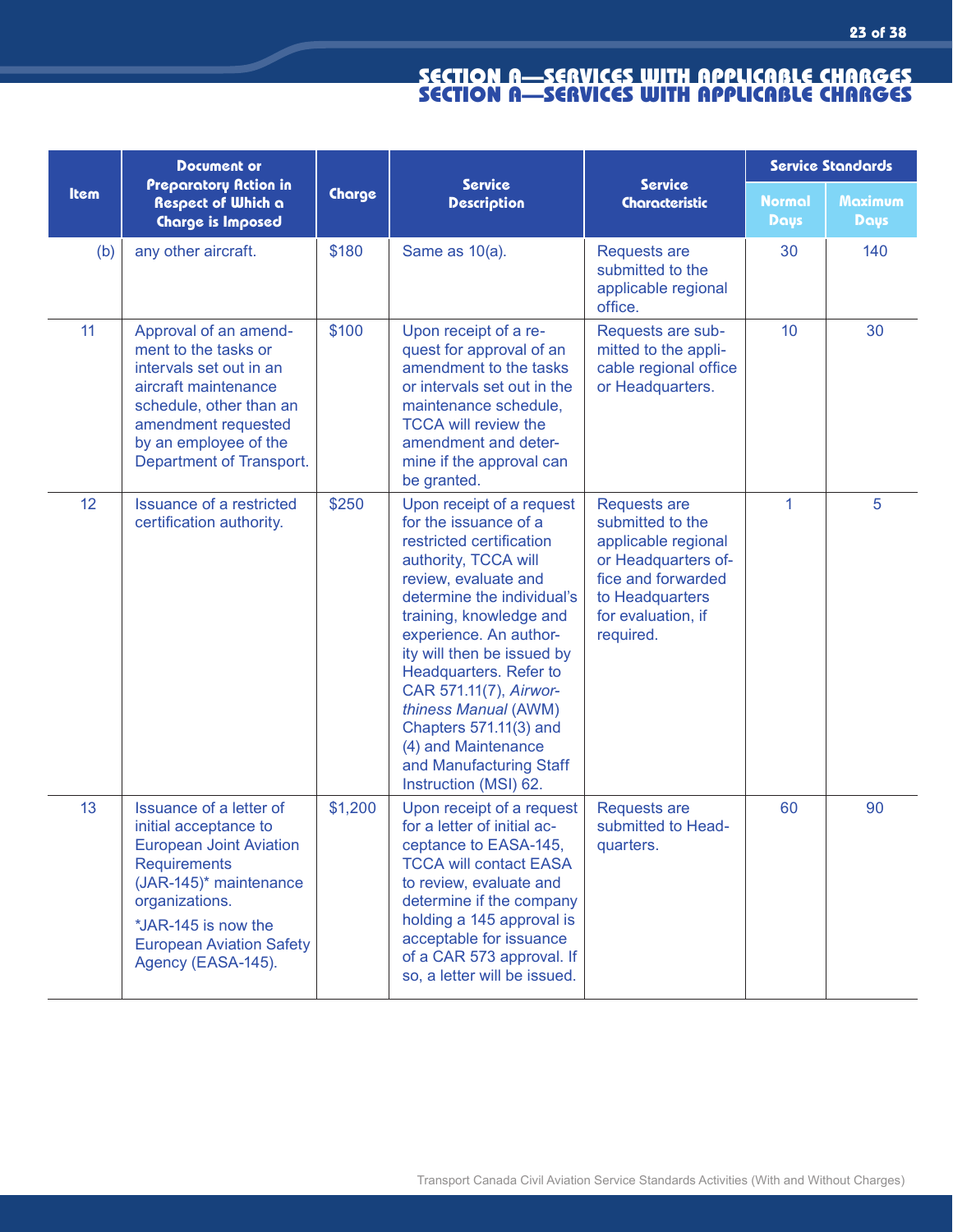|             | <b>Document or</b>                                                                                                                                        |        |                                                                                                                |                                                        |                              | <b>Service Standards</b>      |
|-------------|-----------------------------------------------------------------------------------------------------------------------------------------------------------|--------|----------------------------------------------------------------------------------------------------------------|--------------------------------------------------------|------------------------------|-------------------------------|
| <b>Item</b> | <b>Preparatory Action in</b><br><b>Respect of Which a</b><br><b>Charge is Imposed</b>                                                                     | Charge | <b>Service</b><br><b>Description</b>                                                                           | <b>Service</b><br><b>Characteristic</b>                | <b>Normal</b><br><b>Days</b> | <b>Maximum</b><br><b>Days</b> |
| 14          | <b>Aviation Requirements</b><br>(JAR-145)* maintenance<br>organizations.<br>* JAR-145 is now the<br><b>European Aviation Safety</b><br>Agency (EASA-145). | \$800  | Same as 13.                                                                                                    | <b>Requests are</b><br>submitted to Head-<br>quarters. | 60                           | 90                            |
| 15          | Inspection, by an employee<br>of the Department of Trans-<br>port, of an amateur-built<br>aircraft during construction.                                   | \$230  | External delegation has<br>been given to Minister's<br>Delegates-Recreational<br>Aviation (MD-RA).             | You may visit their<br>Web site at<br>www.md-ra.com/.  | 10 <sup>°</sup>              | 30                            |
|             |                                                                                                                                                           |        | <b>TCCA will review/perform</b><br>inspections if there are<br>conflicts between the<br>builder and the MD-RA. |                                                        |                              |                               |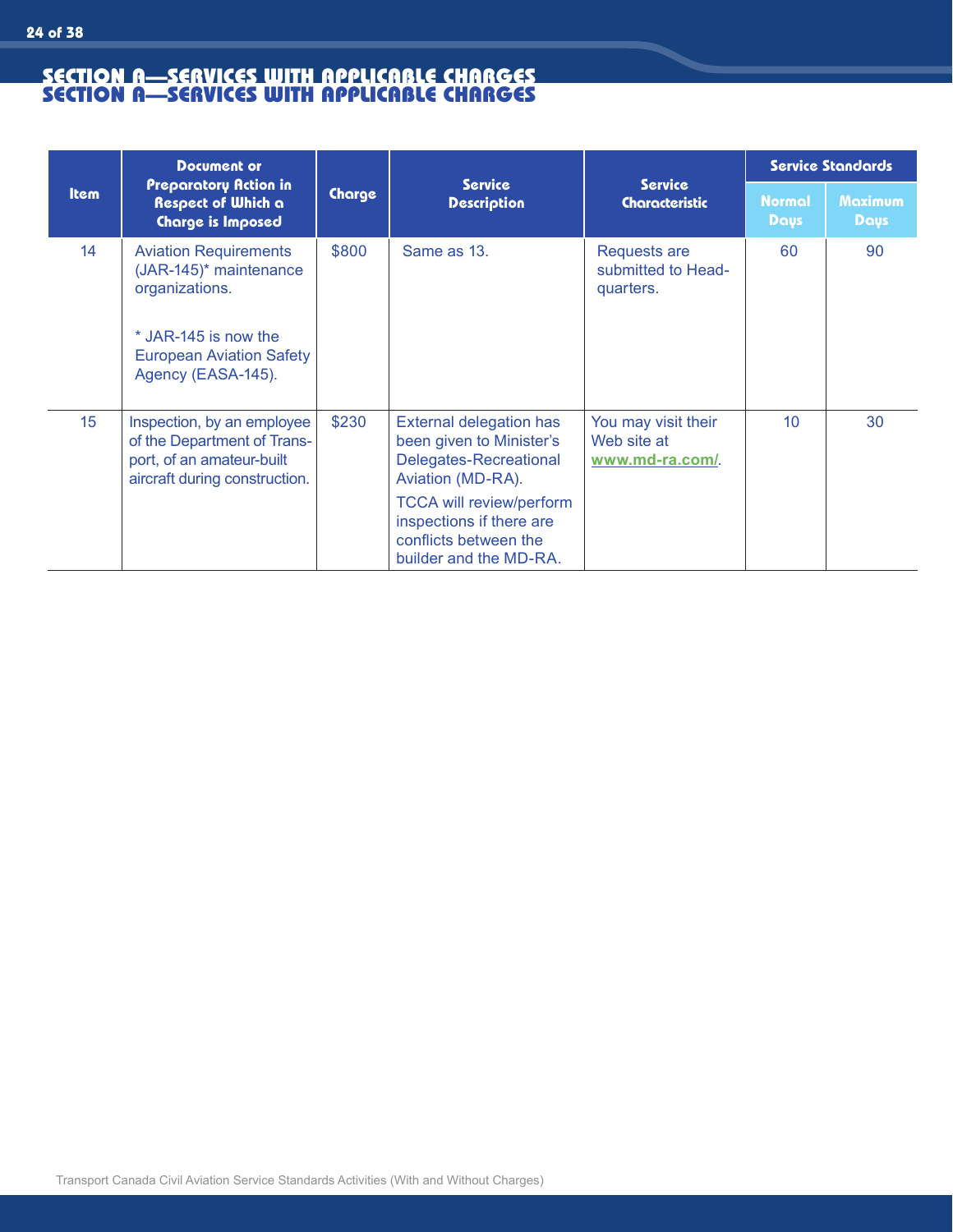# **Schedule VII—Air Operations**

Special Flight Operations

|                | <b>Document or</b>                                                                                                              |        |                                                                                                                                                                                                                                                                                                                                                                                                                                                                                                                                               |                                                                   |                              | <b>Service Standards</b> |
|----------------|---------------------------------------------------------------------------------------------------------------------------------|--------|-----------------------------------------------------------------------------------------------------------------------------------------------------------------------------------------------------------------------------------------------------------------------------------------------------------------------------------------------------------------------------------------------------------------------------------------------------------------------------------------------------------------------------------------------|-------------------------------------------------------------------|------------------------------|--------------------------|
| Item           | Preparatory Action in<br><b>Respect of Which a</b><br><b>Charge is Imposed</b>                                                  | Charge | <b>Service</b><br><b>Description</b>                                                                                                                                                                                                                                                                                                                                                                                                                                                                                                          | <b>Service</b><br><b>Characteristic</b>                           | <b>Normal</b><br><b>Days</b> | <b>Maximum</b><br>Days   |
| $\mathbf{1}$   | Issuance of a special flight<br>operations certificate, in<br>respect of:                                                       |        |                                                                                                                                                                                                                                                                                                                                                                                                                                                                                                                                               |                                                                   |                              |                          |
| (a)            | a special aviation event<br>with 10 000 or fewer<br>spectators.                                                                 | \$50   | Upon request for the<br>issuance of a special<br>flight operations cer-<br>tificate (SFOC), Trans-<br>port Canada Civil Avia-<br>tion (TCCA) will provide<br>all relative regulations,<br>standards as well as guid-<br>ance material to the appli-<br>cant. TCCA will review the<br>application and supporting<br>documents to ensure that<br>they meet the require-<br>ments and comply with<br>the appropriate standards.<br>Following coordination<br>with other agencies and a<br>possible visit to the site, an<br>SFOC will be issued. | Requests are submit-<br>ted to the applicable<br>regional office. | 10                           | 20                       |
| (b)            | a special aviation event<br>with more than 10 000<br>spectators and 50 000 or<br>fewer spectators.                              | \$100  | Same as 1(a).                                                                                                                                                                                                                                                                                                                                                                                                                                                                                                                                 | Requests are submit-<br>ted to the applicable<br>regional office. | 10                           | 20                       |
| (c)            | a special aviation event<br>with more than 50 000<br>spectators.                                                                | \$200  | Same as 1(a).                                                                                                                                                                                                                                                                                                                                                                                                                                                                                                                                 | Requests are submit-<br>ted to the applicable<br>regional office. | 10                           | 20                       |
| (d)            | balloon operations with<br>fare-paying passengers.                                                                              | \$475  | Same as 1(a).                                                                                                                                                                                                                                                                                                                                                                                                                                                                                                                                 | Requests are submit-<br>ted to the applicable<br>regional office. | 10                           | 20                       |
| $\overline{2}$ | <b>Issuance of a statement</b><br>of aerobatic competency<br>(Canadian Aviation<br><b>Regulation [CAR]</b><br>Standard 623.06). | \$125  | Upon receipt of an applica-<br>tion, TCCA will review the<br>applicant's qualifications<br>and experience to ensure<br>that requirements specified<br>in the International Council<br>of Air Shows (ICAS) Aero-<br>batic Competency Evaluation<br>(ACE) Program are met. A<br>ground briefing is required as<br>well as observing, evaluating<br>and debriefing an aerobatic<br>performance before the<br>certificate can be issued.                                                                                                          | Requests are submit-<br>ted to the applicable<br>regional office. | 10                           | 20                       |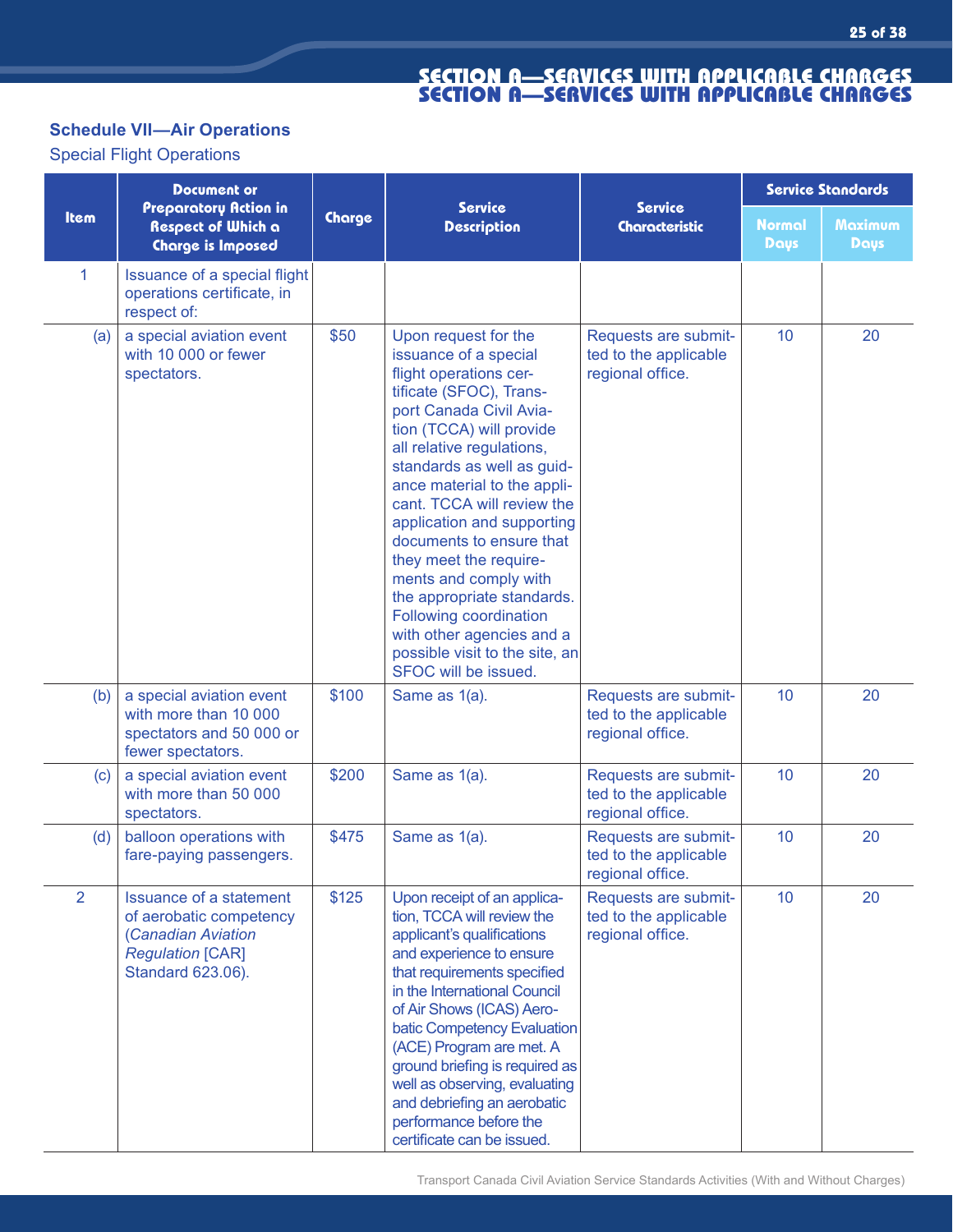#### Commercial Air Services

|             | <b>Document or</b>                                                                                 |          |                                                                                                                                                                                                                                                                                                                                                                                                                                                                                                                                                                                                                                                                                                                                   |                                                                                      |                       | <b>Service Standards</b> |
|-------------|----------------------------------------------------------------------------------------------------|----------|-----------------------------------------------------------------------------------------------------------------------------------------------------------------------------------------------------------------------------------------------------------------------------------------------------------------------------------------------------------------------------------------------------------------------------------------------------------------------------------------------------------------------------------------------------------------------------------------------------------------------------------------------------------------------------------------------------------------------------------|--------------------------------------------------------------------------------------|-----------------------|--------------------------|
| <b>Item</b> | <b>Preparatory Action in</b><br><b>Respect of Which a</b><br><b>Charge is Imposed</b>              | Charge   | <b>Service</b><br><b>Description</b>                                                                                                                                                                                                                                                                                                                                                                                                                                                                                                                                                                                                                                                                                              | <b>Service</b><br><b>Characteristic</b>                                              | <b>Normal</b><br>Days | <b>Maximum</b><br>Days   |
| 8           | <b>Issuance of an</b><br>Air Operator Certificate,<br>in respect of:                               |          |                                                                                                                                                                                                                                                                                                                                                                                                                                                                                                                                                                                                                                                                                                                                   |                                                                                      |                       |                          |
| (a)         | aerial work (CAR 702).                                                                             | \$2,500  | Upon receipt of an appli-<br>cation, TCCA will provide<br>a letter detailing contacts<br>and required information.<br>Inspectors will thoroughly<br>review all aspects of the<br>proposed operations and<br>assess the applicant's<br>facilities and organiza-<br>tional structure to ensure<br>they meet the require-<br>ments. The air operator's<br>organization and facilities<br>will be inspected in the<br>context of the certifica-<br>tion process, including<br>interviews of prospective<br>management personnel.<br>Also, all company manuals<br>and documentation will be<br>verified to ensure compli-<br>ance with the regulations<br>and standards prior to the<br>issuance of the Air Opera-<br>tor Certificate. | Requests are submit-<br>ted to the applicable<br>regional office.                    | 60                    | 120                      |
| (b)         | air taxi operations-VFR<br>(CAR 703).                                                              | \$2,700  | Same as 8(a).                                                                                                                                                                                                                                                                                                                                                                                                                                                                                                                                                                                                                                                                                                                     | Requests are submit-<br>ted to the applicable<br>regional office.                    | 90                    | 120                      |
| (c)         | air taxi operations-IFR<br>(CAR 703).                                                              | \$4,700  | Same as 8(a).                                                                                                                                                                                                                                                                                                                                                                                                                                                                                                                                                                                                                                                                                                                     | Requests are submit-<br>ted to the applicable<br>regional office.                    | 90                    | 120                      |
| (d)         | commuter operations<br>(CAR 704).                                                                  | \$8,000  | Same as 8(a).                                                                                                                                                                                                                                                                                                                                                                                                                                                                                                                                                                                                                                                                                                                     | Requests are submit-<br>ted to the applicable<br>regional office.                    | 120                   | 180                      |
| (e)         | airline operations-<br>turbine-powered aircraft<br>having 50 or more passenger<br>seats (CAR 705). | \$30,000 | Same as 8(a).                                                                                                                                                                                                                                                                                                                                                                                                                                                                                                                                                                                                                                                                                                                     | Requests are submit-<br>ted to the applicable<br>regional office or<br>Headquarters. | 150                   | 210                      |
| (f)         | other airline operations<br>(CAR 705).                                                             | \$20,000 | Same as 8(a).                                                                                                                                                                                                                                                                                                                                                                                                                                                                                                                                                                                                                                                                                                                     | Requests are submit-<br>ted to the applicable<br>regional office or<br>Headquarters. | 150                   | 210                      |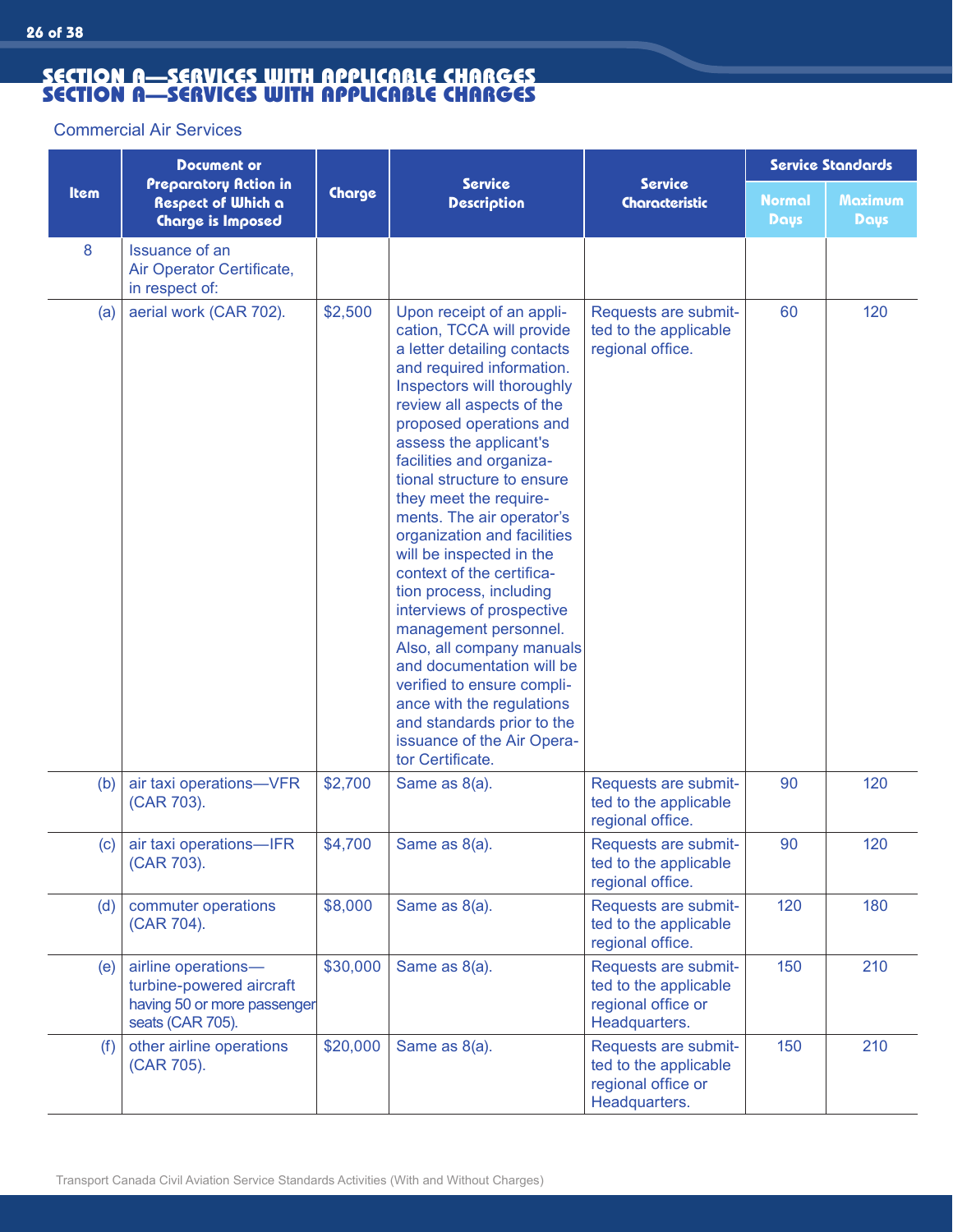|      | <b>Document or</b>                                                                                                                    |        |                                                                                                                                                                                                                                                                                                                                                                                                                                                                                                                                                                                                              |                                                                   |                              | <b>Service Standards</b> |
|------|---------------------------------------------------------------------------------------------------------------------------------------|--------|--------------------------------------------------------------------------------------------------------------------------------------------------------------------------------------------------------------------------------------------------------------------------------------------------------------------------------------------------------------------------------------------------------------------------------------------------------------------------------------------------------------------------------------------------------------------------------------------------------------|-------------------------------------------------------------------|------------------------------|--------------------------|
| Item | Preparatory Action in<br>Respect of Which a<br><b>Charge is Imposed</b>                                                               | Charge | <b>Service</b><br><b>Description</b>                                                                                                                                                                                                                                                                                                                                                                                                                                                                                                                                                                         | <b>Service</b><br><b>Characteristic</b>                           | <b>Normal</b><br><b>Days</b> | <b>Maximum</b><br>Days   |
| 9    | <b>Issuance of a Canadian</b><br><b>Foreign Air Operator</b><br>Certificate (CAR 701).                                                | \$500  | Upon receipt of a complete<br>application from a foreign<br>air operator, TCCA will<br>review all required docu-<br>ments and, if necessary,<br>conduct a base inspec-<br>tion of the applicant's<br>operations. This includes<br>assessment of the orga-<br>nizational structure and<br>training, office and mainte-<br>nance facilities. All company<br>manuals and documen-<br>tation will be verified to<br>ensure compliance with<br><b>International Civil Aviation</b><br>Organization (ICAO) and<br>applicable CARs require-<br>ments prior to issuance<br>of a Foreign Air Operator<br>Certificate. | Requests are submit-<br>ted to Headquarters.                      | 90                           | 180                      |
| 10   | Issuance of an amend-<br>ment to an Air Operator<br>Certificate, other than an<br>amendment to remove an<br>authority, in respect of: |        |                                                                                                                                                                                                                                                                                                                                                                                                                                                                                                                                                                                                              |                                                                   |                              |                          |
| (a)  | an Air Operator<br>Certificate-aerial work.                                                                                           | \$450  | Upon receipt of an appli-<br>cation for an amendment<br>to a certificate, TCCA will<br>review the documentation<br>including company manu-<br>als, and training programs.<br><b>TCCA will ensure that all</b><br>qualifications are complet-<br>ed and that requirements<br>in the regulations and<br>standards have been met.                                                                                                                                                                                                                                                                               | Requests are submit-<br>ted to the applicable<br>regional office. | 20                           | 40                       |
| (b)  | the introduction of a new<br>aircraft type-aerial work.                                                                               | \$500  | Same as 10(a).                                                                                                                                                                                                                                                                                                                                                                                                                                                                                                                                                                                               | Requests are submit-<br>ted to the applicable<br>regional office. | 20                           | 40                       |
| (c)  | an Air Operator<br>Certificate-air taxi<br>operations-VFR.                                                                            | \$450  | Same as 10(a).                                                                                                                                                                                                                                                                                                                                                                                                                                                                                                                                                                                               | Requests are submit-<br>ted to the applicable<br>regional office. | 20                           | 40                       |
| (d)  | the introduction of a new<br>aircraft type-air taxi<br>operations-VFR.                                                                | \$525  | Same as 10(a).                                                                                                                                                                                                                                                                                                                                                                                                                                                                                                                                                                                               | Requests are submit-<br>ted to the applicable<br>regional office. | 20                           | 40                       |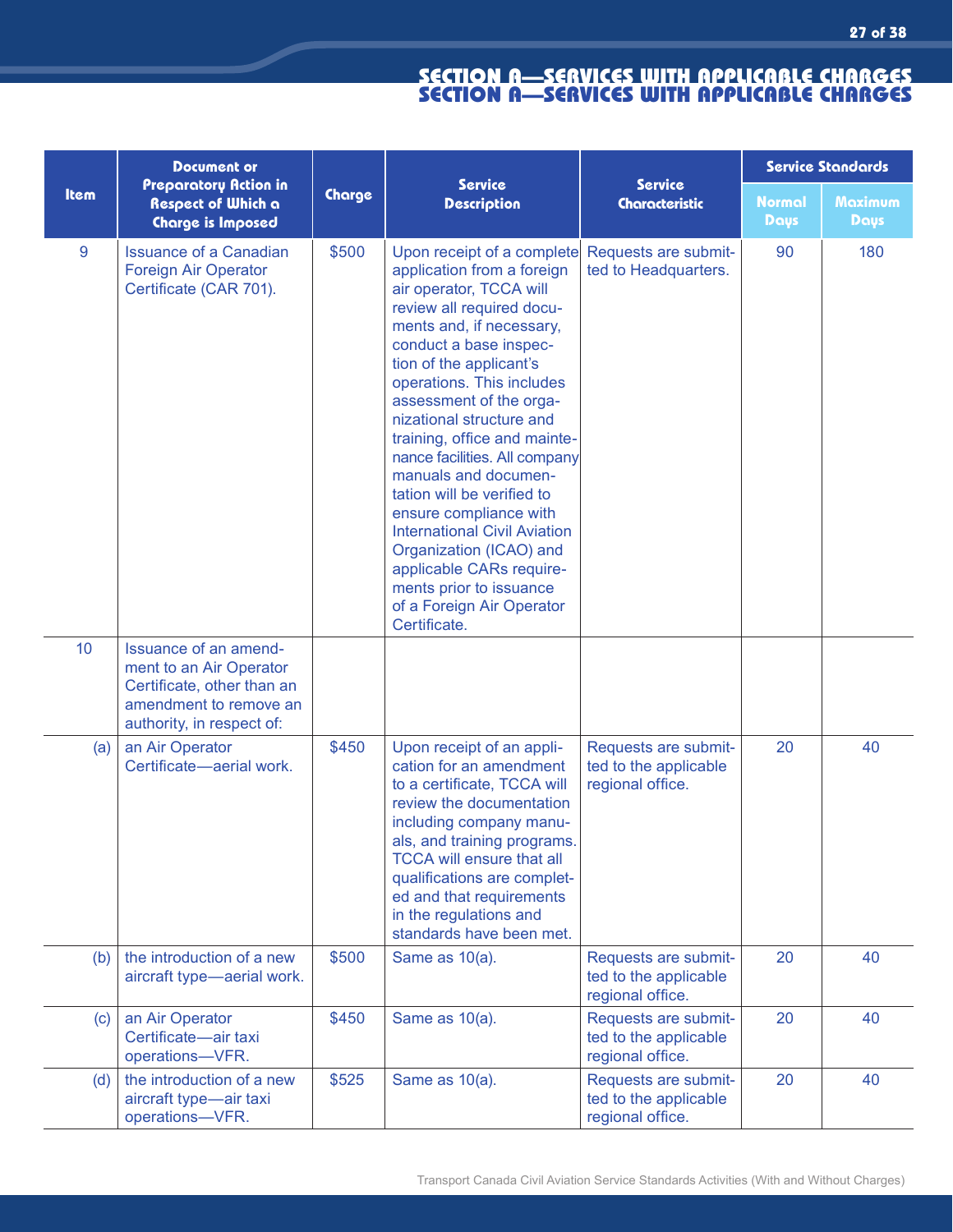**28 of 38**

|             | <b>Document or</b>                                                                                                                                              |          |                                                                                                                                                                                                                                      |                                                                   | <b>Service Standards</b>     |                        |
|-------------|-----------------------------------------------------------------------------------------------------------------------------------------------------------------|----------|--------------------------------------------------------------------------------------------------------------------------------------------------------------------------------------------------------------------------------------|-------------------------------------------------------------------|------------------------------|------------------------|
| <b>Item</b> | <b>Preparatory Action in</b><br><b>Respect of Which a</b><br><b>Charge is Imposed</b>                                                                           | Charge   | <b>Service</b><br><b>Description</b>                                                                                                                                                                                                 | <b>Service</b><br><b>Characteristic</b>                           | <b>Normal</b><br><b>Days</b> | <b>Maximum</b><br>Days |
| (e)         | an Air Operator<br>Certificate-air taxi<br>operations-IFR.                                                                                                      | \$450    | Same as 10(a).                                                                                                                                                                                                                       | Requests are submit-<br>ted to the applicable<br>regional office. | 30                           | 60                     |
| (f)         | the introduction of a new<br>aircraft type-air taxi<br>operations-IFR.                                                                                          | \$525    | Same as 10(a).                                                                                                                                                                                                                       | Requests are submit-<br>ted to the applicable<br>regional office. | 30                           | 60                     |
| (g)         | an Air Operator<br>Certificate-<br>commuter operations.                                                                                                         | \$775    | Same as 10(a).                                                                                                                                                                                                                       | Requests are submit-<br>ted to the applicable<br>regional office. | 30                           | 60                     |
| (h)         | the introduction of<br>a new aircraft type-<br>commuter operations.                                                                                             | \$900    | Same as 10(a).                                                                                                                                                                                                                       | Requests are submit-<br>ted to the applicable<br>regional office. | 30                           | 210                    |
| (i)         | an air operator certificate<br>or operations specifica-<br>tions-airline operations-<br>turbine-powered aircraft<br>having 50 or more passen-<br>ger seats      | \$1,000  | Same as 10(a).                                                                                                                                                                                                                       | Requests are submit-<br>ted to the applicable<br>regional office. | 30                           | 90                     |
| (i)         | an Air Operator Certificate<br><b>or</b><br>operations specifications-<br>other airline operations.                                                             | \$1,000  | Same as 10(a).                                                                                                                                                                                                                       | Requests are submit-<br>ted to the applicable<br>regional office. | 30                           | 90                     |
| (k)         | the introduction of<br>a new aircraft type-<br>airline operations-<br>turbine-powered aircraft<br>having 50 or more<br>passenger seats.                         | \$20,000 | Same as 10(a).                                                                                                                                                                                                                       | Requests are submit-<br>ted to the applicable<br>regional office. | 150                          | 210                    |
| (1)         | the introduction of<br>a new aircraft type-<br>other airline operations.                                                                                        | \$12,000 | Same as 10(a).                                                                                                                                                                                                                       | Requests are submit-<br>ted to the applicable<br>regional office. | 150                          | 210                    |
| 11          | <b>Issuance of an amendment</b><br>to a Canadian Foreign Air<br><b>Operator Certificate.</b>                                                                    | \$100    | Upon receipt of an appli-<br>cation for an amendment<br>to a Canadian Foreign Air<br><b>Operator Certificate, TCCA</b><br>will review all required<br>documentation to ensure<br>compliance with the regu-<br>lations and standards. | Requests are submit-<br>ted to Headquarters.                      | 10                           | 30                     |
| 12          | Issuance of an amend-<br>ment to the operations<br>specifications in a Cana-<br>dian Foreign Air Operator<br>Certificate, other than to<br>remove an authority. | \$125    | Same as 11.                                                                                                                                                                                                                          | Requests are submit-<br>ted to Headquarters.                      | 10 <sup>°</sup>              | 30                     |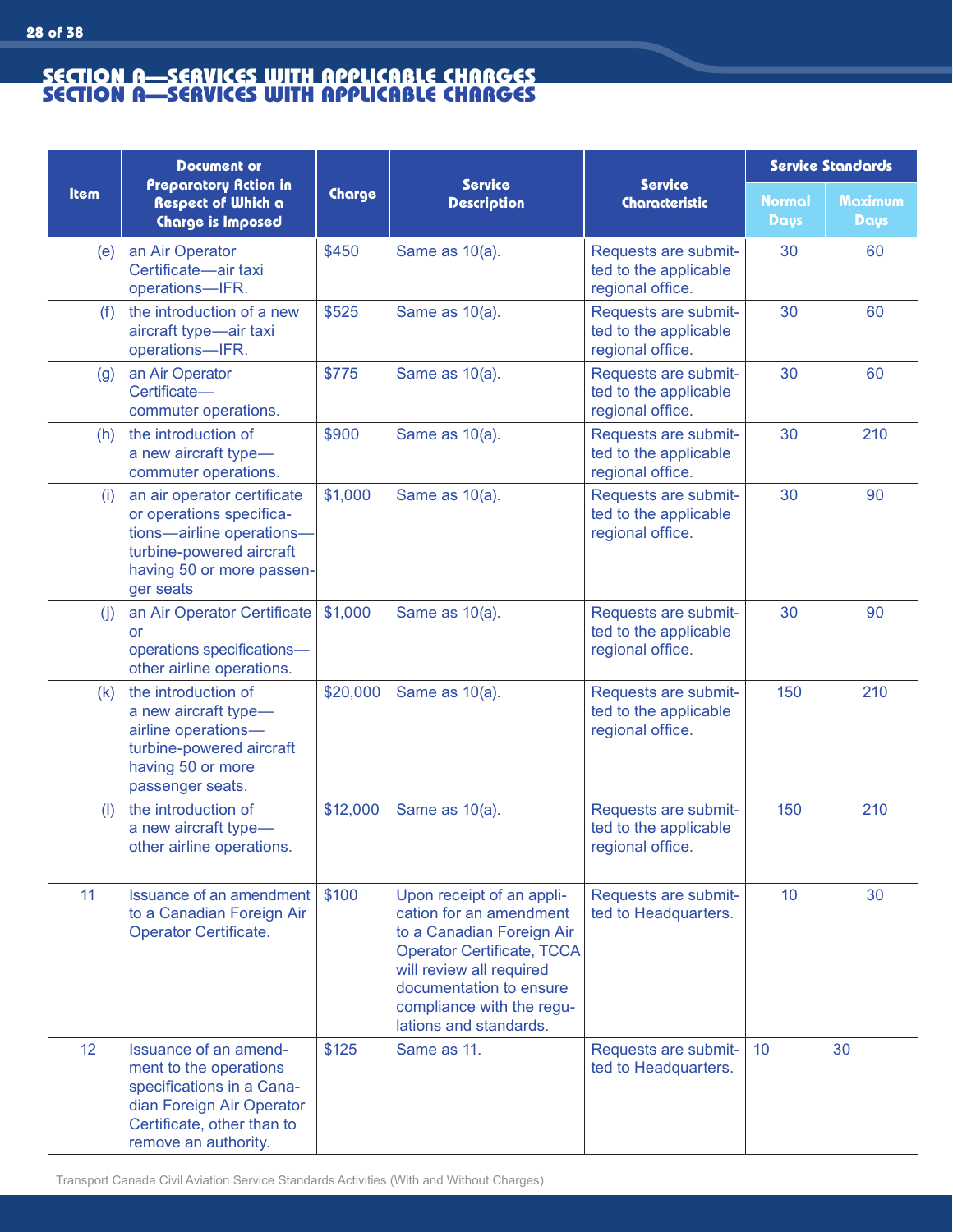|      | <b>Document or</b>                                                                                                                                                                            |        |                                                                                                                                                                                                                                                                                                                                                                                                                                                                                                                 |                                                                                      |                              | <b>Service Standards</b> |
|------|-----------------------------------------------------------------------------------------------------------------------------------------------------------------------------------------------|--------|-----------------------------------------------------------------------------------------------------------------------------------------------------------------------------------------------------------------------------------------------------------------------------------------------------------------------------------------------------------------------------------------------------------------------------------------------------------------------------------------------------------------|--------------------------------------------------------------------------------------|------------------------------|--------------------------|
| Item | Preparatory Action in<br><b>Respect of Which a</b><br><b>Charge is Imposed</b>                                                                                                                | Charge | <b>Service</b><br><b>Description</b>                                                                                                                                                                                                                                                                                                                                                                                                                                                                            | <b>Service</b><br><b>Characteristic</b>                                              | <b>Normal</b><br><b>Days</b> | <b>Maximum</b><br>Days   |
| 13   | Reinstatement of a sus-<br>pended Air Operator<br>Certificate or of operations<br>specifications, other than<br>in the case of a voluntary<br>surrender of the certificate,<br>in respect of: |        |                                                                                                                                                                                                                                                                                                                                                                                                                                                                                                                 |                                                                                      |                              |                          |
| (a)  | aerial work.                                                                                                                                                                                  | \$450  | Upon receipt of an ap-<br>plication for the reinstate-<br>ment of a suspended Air<br><b>Operator Certificate or</b><br>operations specification,<br><b>TCCA will determine if the</b><br>operator now meets the<br>requirements that had pre-<br>viously not been met and<br>that led to the suspension.<br>A follow-up inspection to<br>determine if the require-<br>ments have been met may<br>be required. Once records<br>have been reviewed and<br>fees collected, the certifi-<br>cate will be re-issued. | Requests are submit-<br>ted to the applicable<br>regional office.                    | 30                           | 90                       |
| (b)  | air taxi operations-VFR.                                                                                                                                                                      | \$450  | Same as 13(a).                                                                                                                                                                                                                                                                                                                                                                                                                                                                                                  | Requests are submit-<br>ted to the applicable<br>regional office.                    | 30                           | 90                       |
| (c)  | air taxi operations-IFR.                                                                                                                                                                      | \$450  | Same as 13(a).                                                                                                                                                                                                                                                                                                                                                                                                                                                                                                  | Requests are submit-<br>ted to the applicable<br>regional office.                    | 30                           | 30                       |
| (d)  | commuter operations.                                                                                                                                                                          | \$800  | Same as 13(a).                                                                                                                                                                                                                                                                                                                                                                                                                                                                                                  | Requests are submit-<br>ted to the applicable<br>regional office.                    | 30                           | 90                       |
| (e)  | airline operations-<br>turbine-powered aircraft<br>having 50 or more<br>passenger seats.                                                                                                      | \$800  | Same as 13(a).                                                                                                                                                                                                                                                                                                                                                                                                                                                                                                  | Requests are submit-<br>ted to the applicable<br>regional office or<br>Headquarters. | 30                           | 90                       |
| (f)  | other airline operations.                                                                                                                                                                     | \$800  | Same as 13(a).                                                                                                                                                                                                                                                                                                                                                                                                                                                                                                  | Requests are submit-<br>ted to the applicable<br>regional office or<br>Headquarters. | 30                           | 90                       |
| 14   | <b>Issuance of an amendment</b><br>to an Air Operator Certificate<br>or a Canadian Foreign Air<br>Operator Certificate or to<br>operations specifications to<br>remove an authority.          | \$50   | Upon receipt of an applica-<br>tion for an amendment to<br>remove an authority, TCCA<br>will review the documents<br>and remove the authority.                                                                                                                                                                                                                                                                                                                                                                  | Requests are submit-<br>ted to the applicable<br>regional office or<br>Headquarters. | 10                           | 30                       |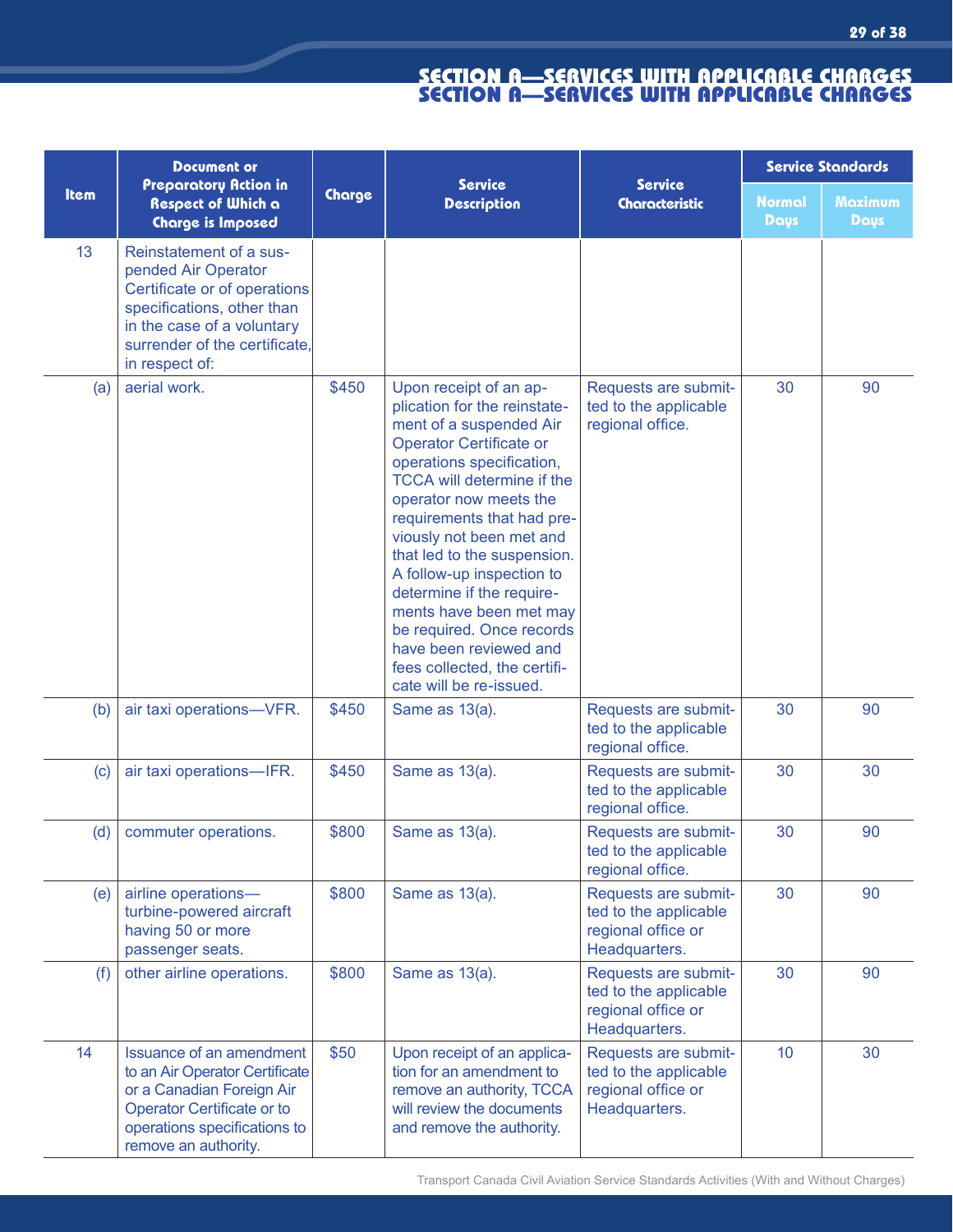|      | <b>Document or</b>                                                                                                                                                                        |        |                                                                                                                                                                                                                                                                                                                                                                                                                                 |                                                                                      |                              | <b>Service Standards</b> |
|------|-------------------------------------------------------------------------------------------------------------------------------------------------------------------------------------------|--------|---------------------------------------------------------------------------------------------------------------------------------------------------------------------------------------------------------------------------------------------------------------------------------------------------------------------------------------------------------------------------------------------------------------------------------|--------------------------------------------------------------------------------------|------------------------------|--------------------------|
| Item | Preparatory Action in<br><b>Respect of Which a</b><br><b>Charge is Imposed</b>                                                                                                            | Charge | <b>Service</b><br><b>Description</b>                                                                                                                                                                                                                                                                                                                                                                                            | <b>Service</b><br><b>Characteristic</b>                                              | <b>Normal</b><br><b>Days</b> | <b>Maximum</b><br>Days   |
| 15   | <b>Reinstatement of a Cana-</b><br>dian Foreign Air Operator<br>Certificate or of operations<br>specifications, other than<br>in the case of a voluntary<br>surrender of the certificate. | \$75   | Upon receipt of an applica-<br>tion for the reinstatement<br>of a certificate, TCCA will<br>determine if the operator<br>now meets the require-<br>ments that had previously<br>not been met and that<br>led to the suspension. A<br>follow-up inspection to<br>determine if the standard<br>has been met may be<br>required. Once records<br>have been reviewed and<br>fees collected, the certifi-<br>cate will be re-issued. | Requests are submit-<br>ted to Headquarters.                                         | 10                           | 30                       |
| 16   | <b>Issuance of a ministerial</b><br>authorization under<br>Part VII, other than under<br>section 701.10.                                                                                  | \$325  | Upon receipt of a complete<br>and accurate submission<br>of all relevant documenta-<br>tion in accordance with Civil<br>Aviation Directive (CAD) 1,<br><b>TCCA will examine and</b><br>evaluate the request. The<br>authorization will be issued<br>when all applicable condi-<br>tions are met.                                                                                                                                | Requests are submit-<br>ted to the applicable<br>regional office or<br>Headquarters. | $\overline{7}$               | 14                       |
| 17   | Reinstatement of an Air<br><b>Operator Certificate or</b><br><b>Canadian Foreign Air</b><br><b>Operator Certificate that</b><br>was voluntarily surrendered.                              | \$50   | Upon receipt of an applica-<br>tion for the reinstatement<br>of a certificate that was<br>voluntarily surrendered,<br><b>TCCA will determine if the</b><br>operator still meets the<br>requirements for the cer-<br>tificate. An inspection to<br>determine if the standards<br>have been met could be<br>required. Once records<br>have been reviewed and<br>fees collected, the certifi-<br>cate will be re-issued.           | Requests are submit-<br>ted to the applicable<br>regional office or<br>Headquarters. | 10                           | 30                       |
| 18   | Printing of a copy of an Air<br>Operator Certificate for a<br>non-holder of the certificate.                                                                                              | \$50   | Upon receipt of a request<br>to print a copy of an air<br>operator certificate for a<br>non-holder of the certifi-<br>cate, TCCA will provide a<br>copy of the air operator<br>certificate.                                                                                                                                                                                                                                     | Requests are submit-<br>ted to the applicable<br>regional office.                    | $\overline{2}$               |                          |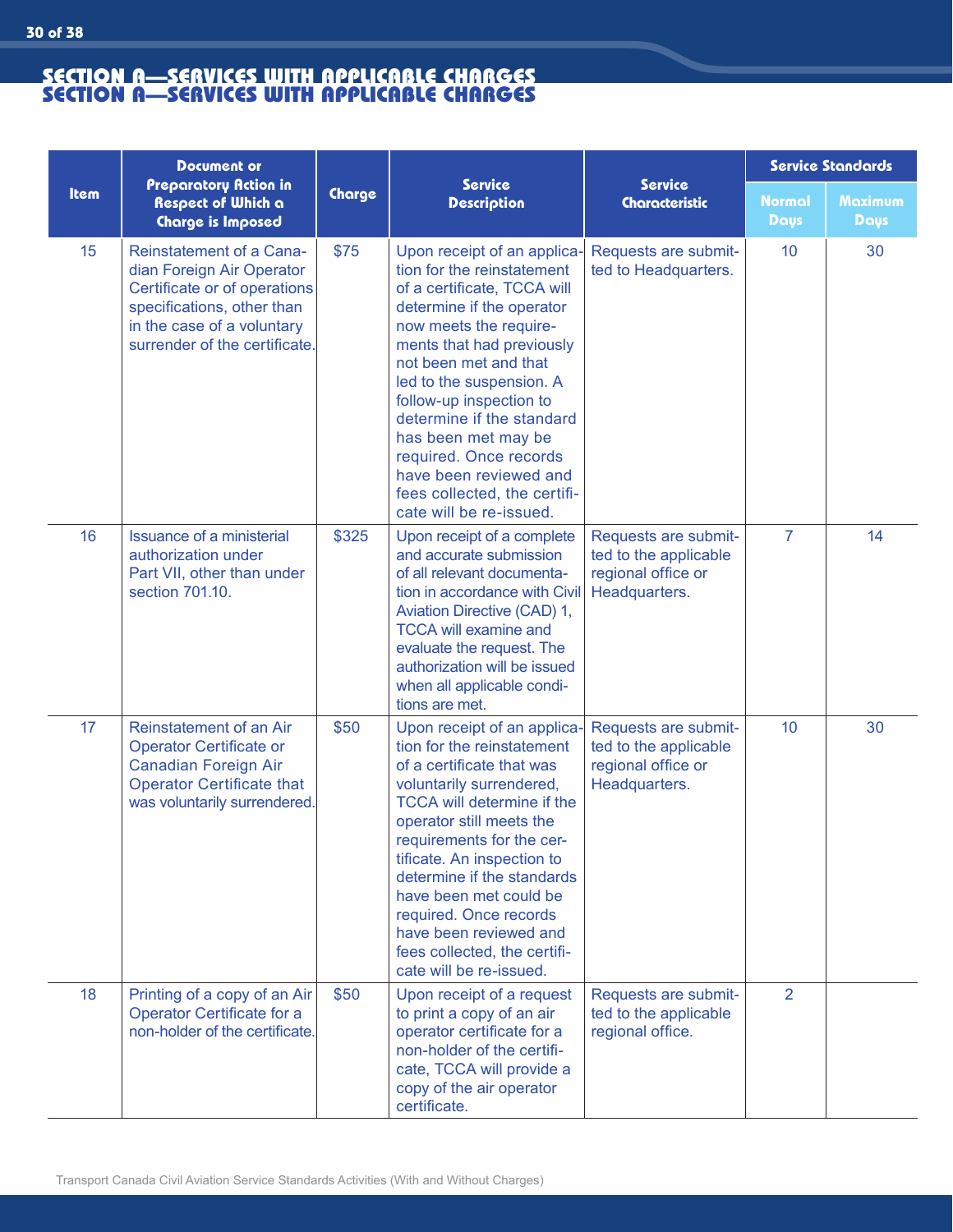# **Civil Aviation Medicine**

|                 | <b>Document or</b>                                                                                                                                            |                                                                                                                                                                                                                                                            |                                                         | <b>Service Standards</b>     |                 |
|-----------------|---------------------------------------------------------------------------------------------------------------------------------------------------------------|------------------------------------------------------------------------------------------------------------------------------------------------------------------------------------------------------------------------------------------------------------|---------------------------------------------------------|------------------------------|-----------------|
| Item            | Preparatory Action in<br><b>Respect of Where no</b><br><b>Charge is Imposed</b>                                                                               | <b>Service</b><br><b>Description</b>                                                                                                                                                                                                                       | <b>Service</b><br>Characteristic                        | <b>Normal</b><br><b>Days</b> | Maximum<br>Days |
| $\mathbf{1}$    | Review of a Medical Exami-<br>nation Report (MER) deferred<br>by a Civil Aviation Medical<br>Examiner (CAME).                                                 | Pilots or air traffic controllers<br>who do not meet the current<br>certification standards must<br>be deferred to a TC Medical<br>Officer for further review.                                                                                             | Headquarters and/or satellite<br>offices across Canada. | 2                            | 21              |
| $\overline{2}$  | Approval of initial applicant<br>for category 1-3 medical<br>certificate by Regional Avia-<br>tion Medical Officer (RAMO)/<br>Aviation Medical Officer (AMO). | After the complete file is re-<br>ceived from the Records and<br>Mail Management Division,<br>it is assessed and entered<br>into the Civil Aviation Medical<br>Information System (CAMIS).                                                                 | Headquarters and/or satellite<br>offices across Canada. | $\overline{7}$               | 14              |
| 3               | Request for further clinical<br>information from initial<br>applicant.                                                                                        | Information on the MER is<br>insufficient to determine<br>medical fitness. Maximum<br>time allows for absence of<br>RAMO for 1-2 weeks.                                                                                                                    | Headquarters and/or satellite<br>offices across Canada. | $\overline{2}$               | 28              |
| $\overline{4}$  | Review and assessment of<br>complex medical files.                                                                                                            | Internal RAMO review,<br>request for additional<br>information, assessment by<br><b>Aviation Medical Review</b><br>Board (AMRB).                                                                                                                           | Headquarters and/or satellite<br>offices across Canada. | 35                           | 70              |
| 5               | Telephone inquiries from<br>licensees, permit holders,<br>and the public.                                                                                     | Same day or 48 hours<br>maximum, unless a weekend<br>intervenes.                                                                                                                                                                                           | Headquarters and/or satellite<br>offices across Canada. | 0.5                          | 2               |
| 6               | Extension of medical validity.                                                                                                                                | Request comes through<br>Licensing.                                                                                                                                                                                                                        | Headquarters and/or satellite<br>offices across Canada. | 0.5                          | 28              |
| $\overline{7}$  | Request for further<br>information when notified<br>under section 6.5 of the<br><b>Aeronautics Act.</b>                                                       | Section 6.5 requires physi-<br>cians and optometrists to<br>notify the Minister of condi-<br>tions likely to affect eligibility<br>for a medical certificate. Such<br>notification triggers a request<br>for information from the cer-<br>tificate holder. | Headquarters and/or satellite<br>offices across Canada. | 1                            | 7               |
| 8               | Medical suspension letter.                                                                                                                                    | Preparation for inclusion with<br><b>Licensing letter. Medical</b><br>suspension letter may<br>contain medically sensitive<br>information and is usually<br>Protected B.                                                                                   | Headquarters and/or satellite<br>offices across Canada. | $\overline{2}$               | 7               |
| 9               | Letters of request for addi-<br>tional medical information.                                                                                                   | Prepared after assessment of<br>MER and file by RAMO/AMO                                                                                                                                                                                                   | Headquarters and/or satellite<br>offices across Canada. | 3                            | $\overline{7}$  |
| 10 <sup>°</sup> | Provision of medical advice<br>to government offices,<br>external clients and the public.                                                                     | Includes general inquiries<br>received by e-mail from<br>around the world.                                                                                                                                                                                 | Headquarters and/or satellite<br>offices across Canada. | 1.                           | 15              |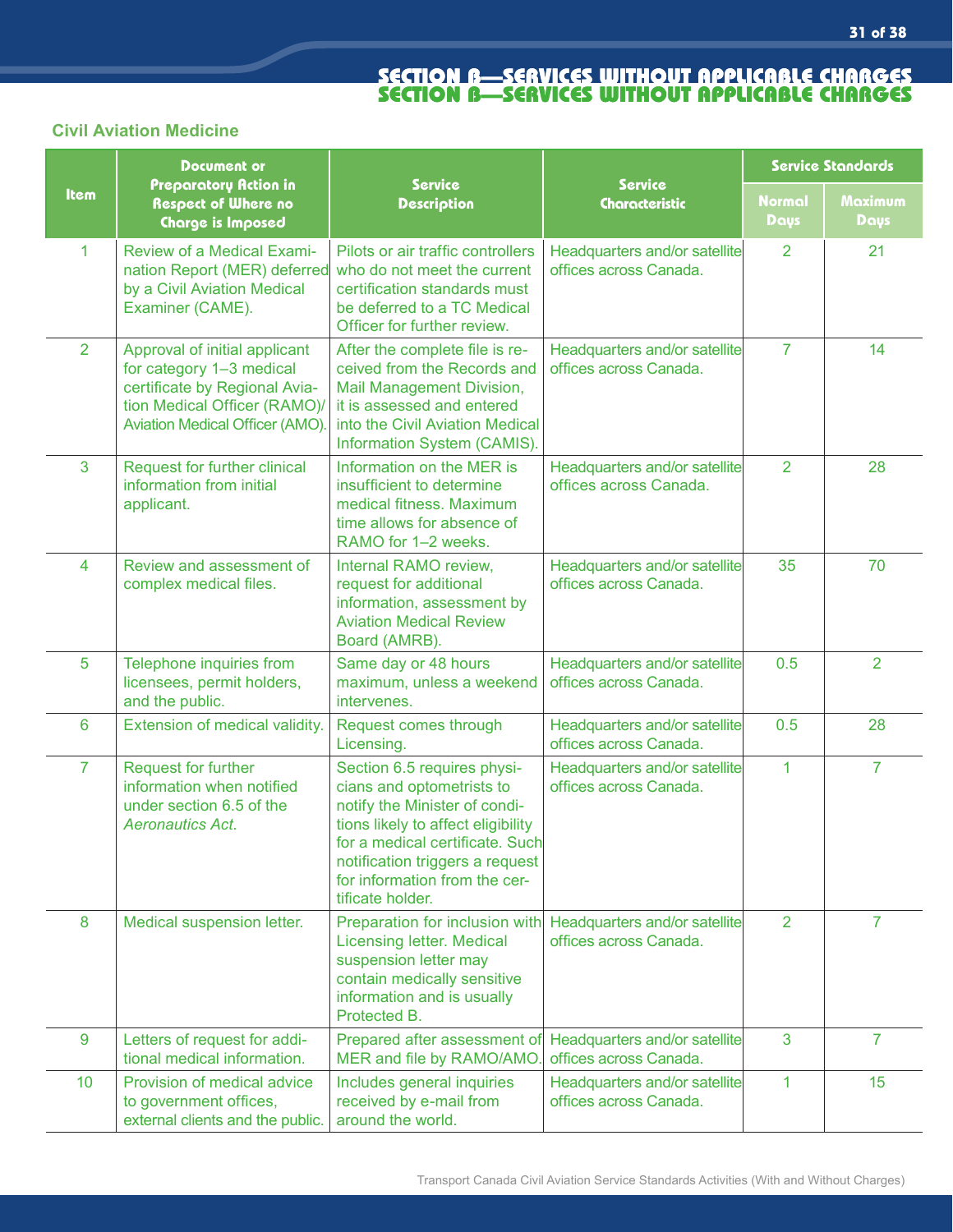|                 | <b>Document or</b>                                                                     | <b>Service</b><br><b>Description</b>                                                                                                                                  |                                                            | <b>Service Standards</b>                               |    |
|-----------------|----------------------------------------------------------------------------------------|-----------------------------------------------------------------------------------------------------------------------------------------------------------------------|------------------------------------------------------------|--------------------------------------------------------|----|
| <b>Item</b>     | <b>Preparatory Action in</b><br><b>Respect of Where no</b><br><b>Charge is Imposed</b> |                                                                                                                                                                       | <b>Service</b><br><b>Characteristic</b>                    | Maximum<br><b>Normal</b><br><b>Days</b><br><b>Days</b> |    |
| 11              | Review of information on<br>licence holders involved in<br>accidents or incidents.     | When notified of name/<br>licence number, date of<br>birth (DOB), etc. if file<br>available (not already with<br>the Transportation Safety<br>Board of Canada [TSB]). | Headquarters and/or<br>satellite offices across<br>Canada. |                                                        | 5  |
| 12 <sup>2</sup> | AMRB report sent from<br>Headquarters after receipt of<br>a referral.                  | Normally reports are sent<br>out within 48 hours of AMRB<br>meeting.                                                                                                  | Headquarters.                                              | 3                                                      | 35 |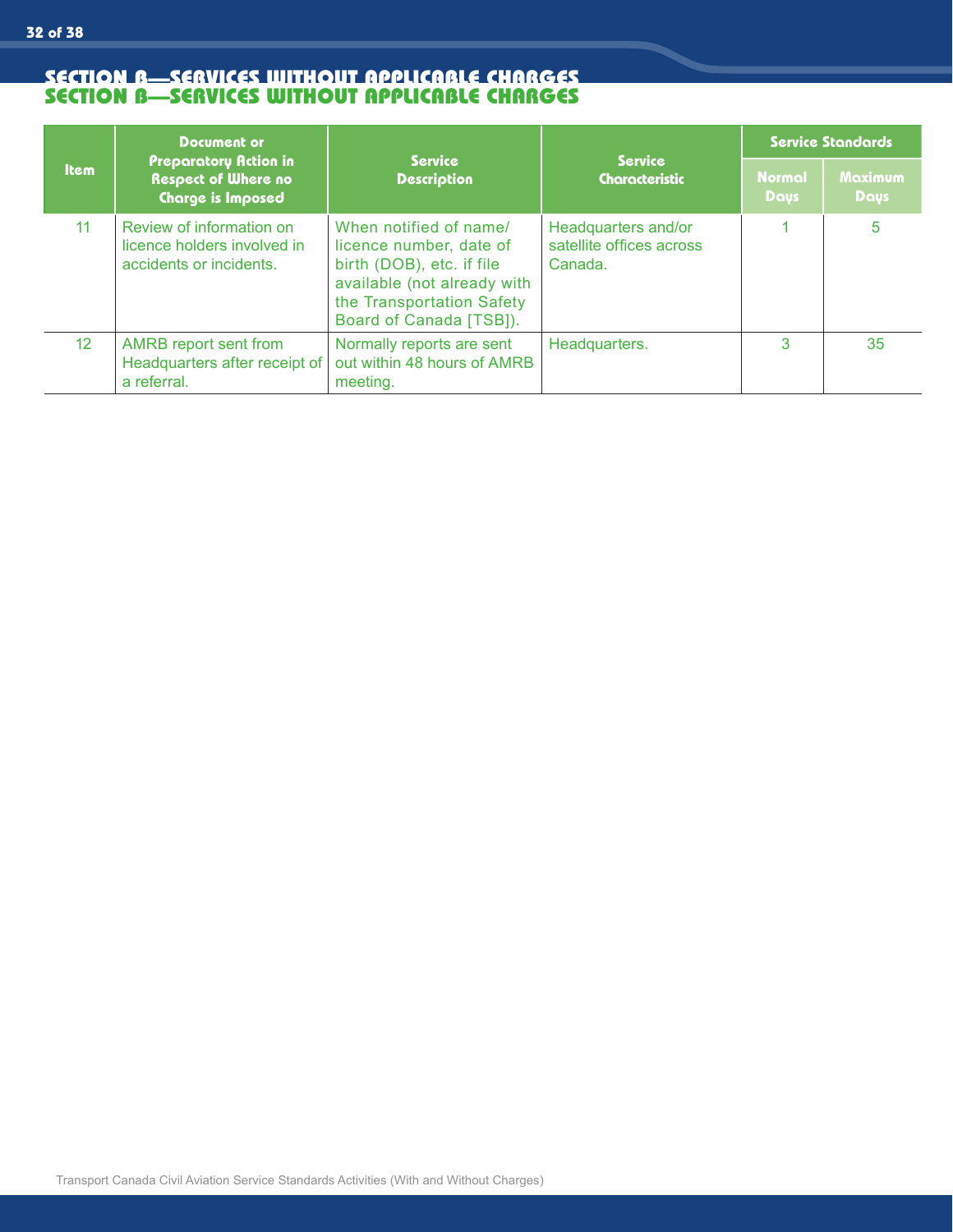### **General Aviation**

|                | <b>Document or</b>                                                                                  |                                                                                                                                                                                                                                                                                                                                                           |                                                                                                                                                                                   | <b>Service Standards</b> |                 |  |
|----------------|-----------------------------------------------------------------------------------------------------|-----------------------------------------------------------------------------------------------------------------------------------------------------------------------------------------------------------------------------------------------------------------------------------------------------------------------------------------------------------|-----------------------------------------------------------------------------------------------------------------------------------------------------------------------------------|--------------------------|-----------------|--|
| Item           | Preparatory Action in<br><b>Respect of Where no</b><br><b>Charge is Imposed</b>                     | <b>Service</b><br><b>Description</b>                                                                                                                                                                                                                                                                                                                      | <b>Service</b><br>Characteristic                                                                                                                                                  | <b>Normal</b><br>Days    | Maximum<br>Days |  |
| 1              | <b>Issue Aerobatic</b><br><b>Competency Certificate.</b>                                            | <b>Subject to Canadian Aviation</b><br>Regulation (CAR) 623.06(2)(a)<br>review the request and as-<br>sociated recommendation.<br>Either issue a Transport<br><b>Canada Acrobatic Flight</b><br><b>Demonstration Certificate</b><br>(form number 26-0307), or<br>provide the applicant with<br>reasons outlining why the<br>certificate cannot be issued. | Requests are submitted<br>to the applicable regional<br>office.                                                                                                                   | 10                       | 20              |  |
| $\overline{2}$ | <b>Special Flight Operations</b><br>Certificate (other than for<br><b>Special Aviation Events).</b> | <b>Subject to Divisions II</b><br>through IV of CAR 603,<br>review the application for a<br><b>Special Flight Operations</b><br>Certificate. Either issue<br>the certificate, or provide<br>the applicant with reasons<br>outlining why the certificate<br>cannot be issued.                                                                              | Requests are submitted<br>to the applicable regional<br>office.                                                                                                                   | 10 <sup>1</sup>          | 20              |  |
| 3              | Launch Authorization.                                                                               | Review request for launch<br>authorization to ensure in-<br>formation is complete. Either<br>issue a launch authorization<br>pursuant to CAR 602.44,<br>including any conditions, or<br>provide reasons why the au-<br>thorization cannot be issued.                                                                                                      | Requests are submitted<br>to the applicable regional<br>office for all high-powered<br>rocket launches; or to<br><b>Headquarters for all orbital</b><br>and sub-orbital launches. | 10                       | 20              |  |
| $\overline{4}$ | Approval of a<br><b>Flight Training Device.</b>                                                     | Upon request, issue a<br>Level 2 or Level 5<br>flight training device<br>certificate to the operator<br>of a flight training device<br>that has already been<br>certified under the<br><b>National Simulator Evaluation</b><br>Program and that is to be<br>used only for training<br>conducted under the<br>authority of CAR 406.                        | Requests are submitted<br>to the applicable regional<br>office.                                                                                                                   | 20                       | 40              |  |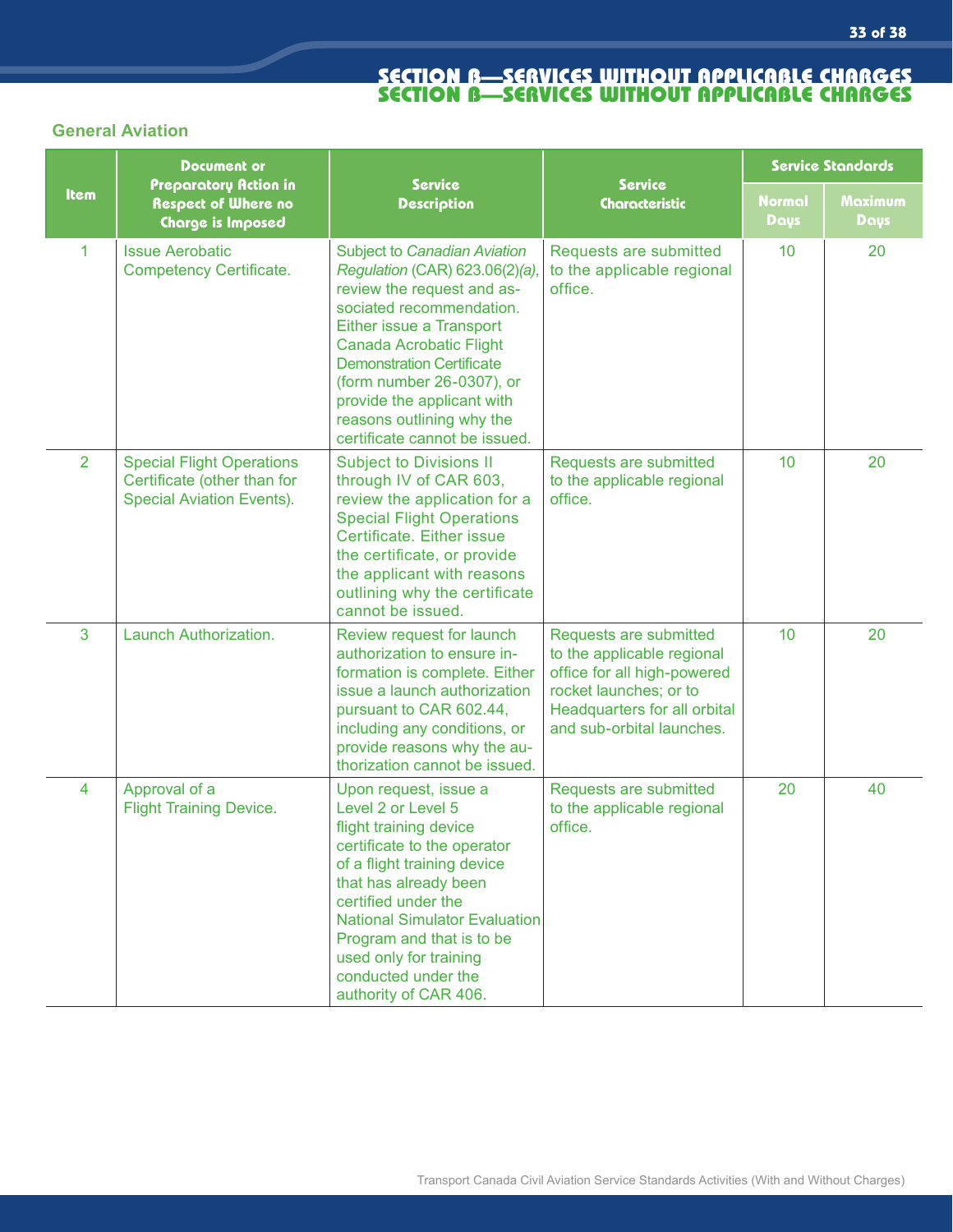#### **Aircraft Registration**

|             | Document or                                                                            | <b>Service</b><br><b>Description</b>                                                                                                                                                                                                                                                                                                                                                                                            |                                          | <b>Service Standards</b>     |                               |  |
|-------------|----------------------------------------------------------------------------------------|---------------------------------------------------------------------------------------------------------------------------------------------------------------------------------------------------------------------------------------------------------------------------------------------------------------------------------------------------------------------------------------------------------------------------------|------------------------------------------|------------------------------|-------------------------------|--|
| <b>Item</b> | <b>Preparatory Action in</b><br><b>Respect of Where no</b><br><b>Charge is Imposed</b> |                                                                                                                                                                                                                                                                                                                                                                                                                                 | <b>Service</b><br><b>Characteristic</b>  | <b>Normal</b><br><b>Days</b> | <b>Maximum</b><br><b>Days</b> |  |
|             | Cancellation of registration.                                                          | Pursuant to Canadian Aviation Requests are submitted<br>Regulations (CARs) 202.57(1) to the applicable regional<br>and (2), when notified by<br>the Region that all require-<br>ments for the cancellation of<br>registration have been met,<br>Headquarters proceeds with<br>removing the aircraft from the<br><b>Canadian Civil Aircraft</b><br>Register and faxes a notice<br>of de-registration to all<br>parties involved. | office and forwarded to<br>Headquarters. |                              | 3                             |  |

# **Flight Training Unit**

|             | Document or<br><b>Service</b>                                                                               |                                                                                                                                                                                                                        |                              | <b>Service Standards</b>      |    |  |
|-------------|-------------------------------------------------------------------------------------------------------------|------------------------------------------------------------------------------------------------------------------------------------------------------------------------------------------------------------------------|------------------------------|-------------------------------|----|--|
| <b>Item</b> | <b>Preparatory Action in</b><br><b>Respect of Which a</b><br><b>Description</b><br><b>Charge is Imposed</b> | <b>Service</b><br><b>Characteristic</b>                                                                                                                                                                                | <b>Normal</b><br><b>Days</b> | <b>Maximum</b><br><b>Days</b> |    |  |
|             | Appointment of<br>pilot examiners (PE).                                                                     | Identify the need for a person Requests are submitted<br>to conduct a flight test on be- to the applicable regional<br>half of the Minister. Once the<br>need is identified, select, train<br>and appoint that person. | office.                      | 40                            | 60 |  |

# **Personnel Licensing**

| <b>Item</b>    | Document or<br><b>Preparatory Action in</b><br><b>Respect of Which a</b><br>Charge is Imposed | <b>Service</b><br><b>Description</b>                                                                                                                                                                                                                          | <b>Service</b><br><b>Characteristic</b>                                          | <b>Service Standards</b>     |                               |
|----------------|-----------------------------------------------------------------------------------------------|---------------------------------------------------------------------------------------------------------------------------------------------------------------------------------------------------------------------------------------------------------------|----------------------------------------------------------------------------------|------------------------------|-------------------------------|
|                |                                                                                               |                                                                                                                                                                                                                                                               |                                                                                  | <b>Normal</b><br><b>Days</b> | <b>Maximum</b><br><b>Days</b> |
|                | Results of<br>written examinations.                                                           | Retrieve the examination<br>within the appropriate time<br>limit, mark the examination,<br>advise the applicant of the<br>results (pass or fail), provide<br>a feedback letter and in the<br>case of a failure, indicate the<br>earliest date for a re-write. | Requests are submitted<br>to the applicable regional<br>office.                  |                              | 5                             |
| $\overline{2}$ | <b>Verification letters.</b>                                                                  | Verify the validity details of<br>the licensing documents held<br>and provide the required<br>information to the document<br>holder or the foreign licence<br>aviation authority.                                                                             | Requests are submitted<br>to the applicable regional<br>office and Headquarters. | 10 Days                      |                               |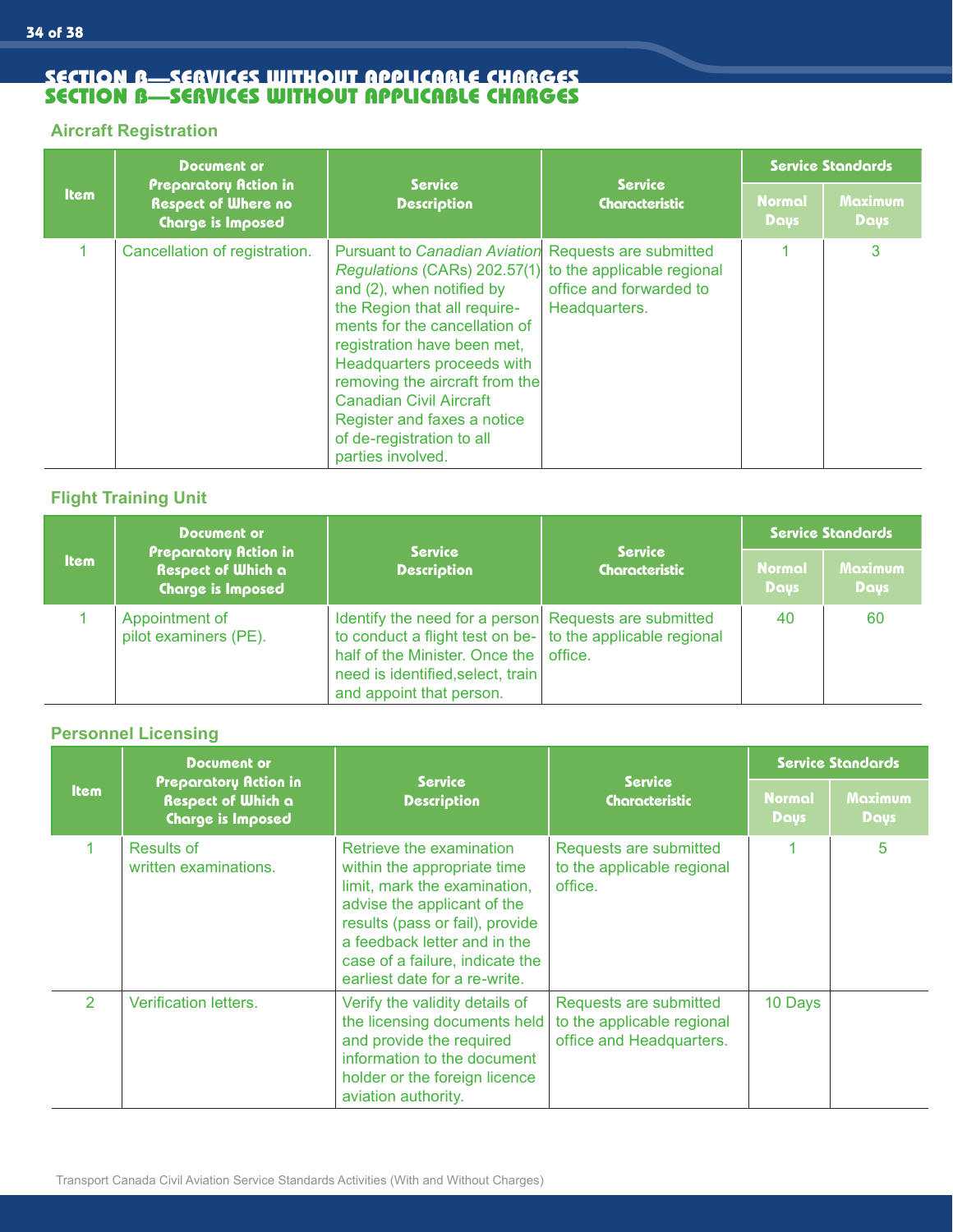# **Foreign Inspection**

| <b>Item</b>    | <b>Document or</b><br>Preparatory Action in<br><b>Respect of Where no</b><br>Charge is Imposed                                      | <b>Service</b><br><b>Description</b>                                                                                                                                                                                                                                                                                                                                                                                                                                                                                                                                                                                                                     | <b>Service</b><br>Characteristic           | <b>Service Standards</b>       |                 |
|----------------|-------------------------------------------------------------------------------------------------------------------------------------|----------------------------------------------------------------------------------------------------------------------------------------------------------------------------------------------------------------------------------------------------------------------------------------------------------------------------------------------------------------------------------------------------------------------------------------------------------------------------------------------------------------------------------------------------------------------------------------------------------------------------------------------------------|--------------------------------------------|--------------------------------|-----------------|
|                |                                                                                                                                     |                                                                                                                                                                                                                                                                                                                                                                                                                                                                                                                                                                                                                                                          |                                            | Normal<br><b>Days</b>          | Maximum<br>Daus |
| 1              | Overflight authorization.                                                                                                           | <b>Pursuant to Canadian Aviation</b><br>Regulations (CARs) 701.03(1)<br>and (2), flights conducted by<br>an air operator that is not a<br><b>Foreign Air Operator</b><br>Certificate (FAOC) holder<br>or a foreign state aircraft<br>must receive authorization<br>to overfly and/or perform a<br>technical landing at a Cana-<br>dian airport. The requests<br>are submitted directly to the<br><b>Foreign Inspection Division</b><br>or through the Department of<br>Foreign Affairs and Interna-<br>tional Trade (DFAIT) or<br>the Ops Centre; however, in<br>all cases, the authorization<br>is issued by the Foreign<br><b>Inspection Division.</b> | Requests are submitted<br>to Headquarters. | 1                              | 5               |
| $\overline{2}$ | Telephone and e-mail<br>inquiries from air operators<br>regarding certification,<br>over flight and flight<br>validation processes. |                                                                                                                                                                                                                                                                                                                                                                                                                                                                                                                                                                                                                                                          | Requests are submitted<br>to Headquarters. | $\overline{1}$                 | 3               |
| 3              | Telephone and e-mail<br>inquiries from air operators<br>requesting interpretation of<br>standards and regulations.                  |                                                                                                                                                                                                                                                                                                                                                                                                                                                                                                                                                                                                                                                          | Requests are submitted<br>to Headquarters. | Immedi-<br>ate, as<br>required |                 |
| $\overline{4}$ | Canadian representatives of<br>foreign air operators consult-<br>ing/seeking advice on behalf<br>of their clients.                  | An agent may be hired (it<br>is not a requirement) by a<br>foreign air operator to facili-<br>tate the application process<br>and other matters, such as<br>the Canadian Transporta-<br>tion Agency (CTA) licensing<br>process.                                                                                                                                                                                                                                                                                                                                                                                                                          | Requests are submitted<br>to Headquarters. | Immedi-<br>ate, as<br>required |                 |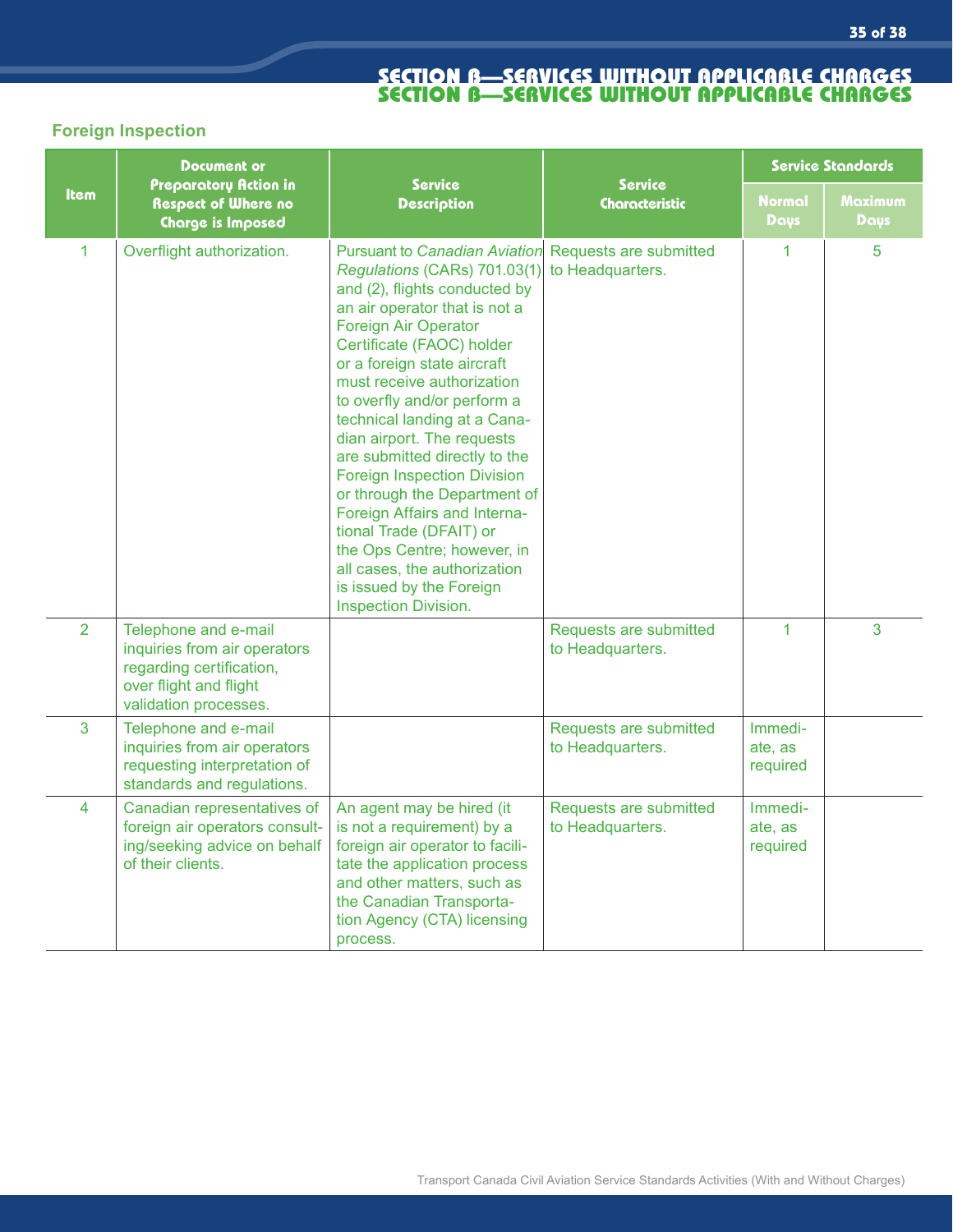#### **National Operations**

| <b>Item</b>    | <b>Document or</b><br>Preparatory Action in<br><b>Respect of Where no</b><br><b>Charge is Imposed</b>                                                                                                                                                                                                            | <b>Service</b><br><b>Description</b>                                                                                                                                                                                                                                                                                     | <b>Service</b><br><b>Characteristic</b>                                            | <b>Service Standards</b>     |                 |
|----------------|------------------------------------------------------------------------------------------------------------------------------------------------------------------------------------------------------------------------------------------------------------------------------------------------------------------|--------------------------------------------------------------------------------------------------------------------------------------------------------------------------------------------------------------------------------------------------------------------------------------------------------------------------|------------------------------------------------------------------------------------|------------------------------|-----------------|
|                |                                                                                                                                                                                                                                                                                                                  |                                                                                                                                                                                                                                                                                                                          |                                                                                    | <b>Normal</b><br><b>Days</b> | Maximum<br>Days |
| 1              | Review and approval of<br>company manuals as part of<br>ongoing certification:<br>Ex:<br>Minimum Equipment List (MEL)<br><b>Maintenance Control Manual</b><br><b>Maintenance Policy Manual</b><br><b>Training Control Manual</b><br><b>Aircraft Operating Manual</b><br>(AOM), Flight Operations<br>Manual (FOM) | Upon receipt of a complete<br>and accurate manual submis-<br>sion, a review is conducted<br>and an approval letter is<br>issued when all applicable<br>conditions and requirements<br>have been met.                                                                                                                     | Requests are submitted to<br>the applicable regional of-<br>fice and Headquarters. |                              |                 |
| (a)            | small.                                                                                                                                                                                                                                                                                                           |                                                                                                                                                                                                                                                                                                                          |                                                                                    | 30                           | 60              |
| (b)            | complex.                                                                                                                                                                                                                                                                                                         |                                                                                                                                                                                                                                                                                                                          |                                                                                    | 60                           |                 |
| $\overline{2}$ | Issuance, and reissuance<br>every two years, of<br>Minister's Delegate-<br>Maintenance Authority.                                                                                                                                                                                                                | Upon request, Transport<br><b>Canada Civil Aviation (TCCA)</b><br>will review the application and<br>verify that all requirements<br>have been met. Once all the<br>requirements have been met,<br>the authority is issued.                                                                                              | Requests are submitted<br>to the applicable regional<br>office and Headquarters.   | 15                           | 30              |
| 3              | <b>Issuance of an Approved</b><br><b>Check Pilot Authority.</b>                                                                                                                                                                                                                                                  | Upon request, TCCA will<br>review the application and<br>verify that all requirements<br>have been met. Once all the<br>requirements have been met,<br>the authority is issued.                                                                                                                                          | Requests are submitted<br>to Headquarters.                                         | 15                           | 30              |
| 4              | Initial certification of a<br><b>Flight Simulation Training</b><br>Device (FSTD) under<br><b>Canadian Aviation</b><br>Regulation (CAR) 606.03.                                                                                                                                                                   | Upon request, TCCA will<br>review the Qualification Test<br>Guide(s). A 3-day on-site<br>qualification of the FSTD will<br>take place after which a<br>certificate is issued if all<br>requirements are met.                                                                                                             | Requests are submitted<br>to Headquarters.                                         | 30                           | 60              |
| 5              | Recurrent qualification of a<br><b>Flight Simulation Training</b><br>Device (FSTD).                                                                                                                                                                                                                              | <b>TCCA will re-qualify High</b><br>Level FSTDs on a 6-month<br>basis. Levels 2, 3 and 4 Flight<br><b>Training Devices (FTDs)</b><br>are re-qualified on an<br>annual base. The review of<br>the Qualification Test Guide<br>is done on site. A qualifica-<br>tion certificate is issued if all<br>requirements are met. | Requests are submitted<br>to Headquarters.                                         | 30                           | 60              |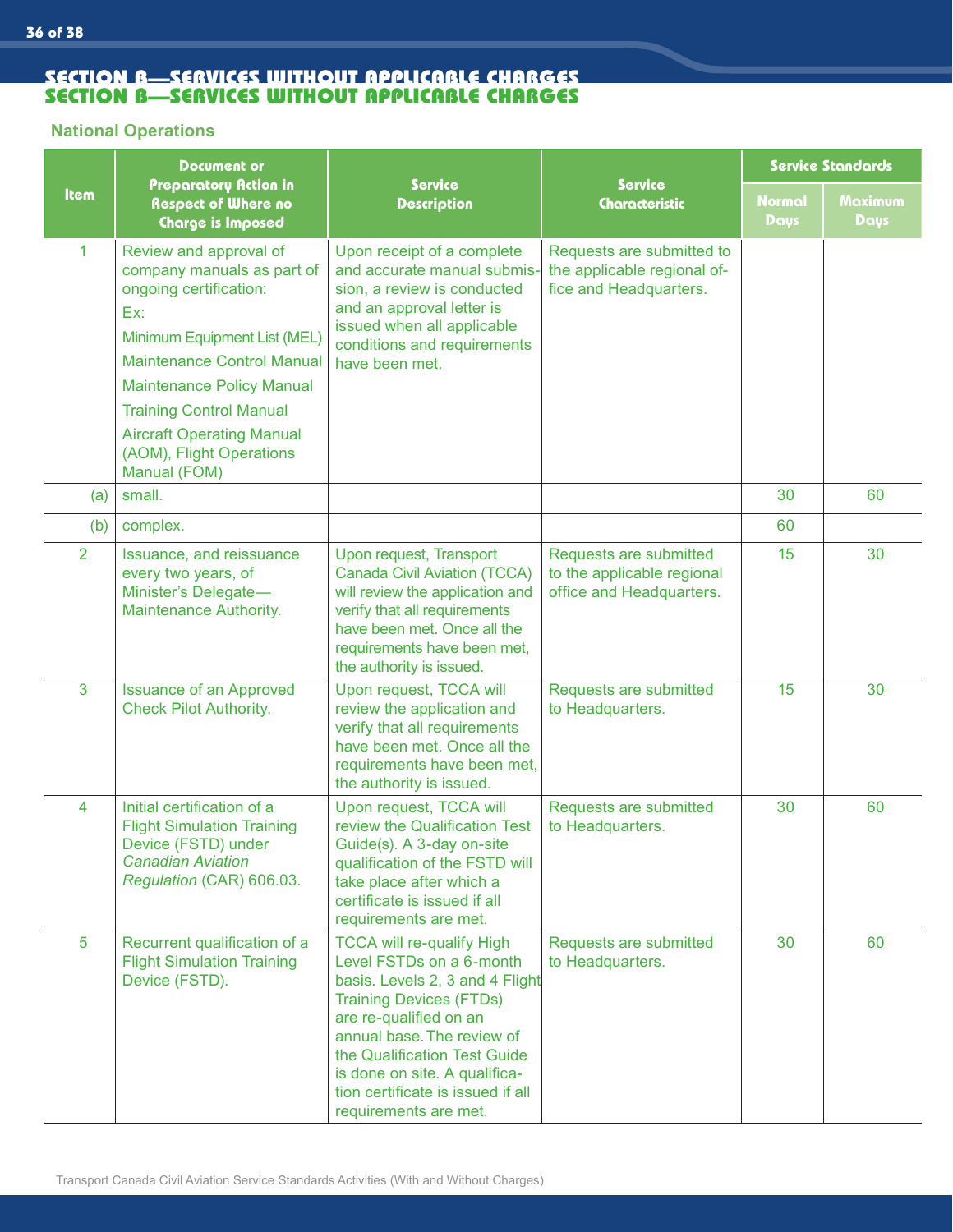# APPENDIX A—SERVICE STANDARDS FOR AERONAUTICAL PRODUCT APPROVALS APPENDIX A—SERVICE STANDARDS FOR AERONAUTICAL PRODUCT APPROVALS

Issuance of Supplemental Certificates *(Canadian Aviation Regulation* [CAR] 104, Schedule V)

#### **1.0 GENERAL**

The service standards for the issuance of the supplemental certificates identified in Section A, Schedule V of this document can be found in CAR 104, Schedule V.

#### **2.0 LEVELS OF SERVICE VARIABLES AND PRIORITIES**

#### 2.1 Variables

In general, certification projects are managed in accordance with a certification plan agreed to beforehand between Transport Canada Civil Aviation (TCCA) and the applicant.

The time required for the certification of an aeronautical product is a function of the technical and administrative complexity of the design project. As examples, the following are some of the variables that influence project duration:

- a. The quality and volume of required project documentation submitted to TCCA;
- b. The number of parties involved (other Regions, regulatory authorities, contractors and sub-contractors, etc.);
- c. The time of year;
- d. Novel and unusual design elements in the product; and
- e. Unplanned design changes.

Aircraft Certification has, on occasion, received data presented as "final" for a design that is still in the developmental stage. This preliminary presentation of data results in delays due to changing design, added conformity verifications and deviations, failed certification tests, and incomplete test reports. While TCCA aircraft certification engineers will advise on interpretation of standards, they cannot be expected to advise on design concept, or to find compliance prior to design completion. Therefore, the following criteria are to be applied in planning certification programs:

- a. Every effort should be made to provide TCCA with advance notice of impending certification programs, and to complete development testing prior to beginning the TCCA certification phase of a design project.
- b. Acquiring the early support of a qualified TCCA delegate is encouraged. Projects submitted without delegate support will receive the lowest priority, as noted below.
- c. Certificate applicants must consider that in advance of certification tests requiring TCCA witnessing, test plans must be provided and be approved. In addition, conformity must be completed prior to the TCCA conformity and certification tests being conducted.

#### 2.2 Assignment of Project Priority

Projects will be reviewed on a first-come, first-served basis within the following categories:

- a.TCCA delegates' authority to external delegates to more effectively use available resources. Priority is therefore given to projects prepared by a delegate, followed
	- by those prepared by professional engineers who have relevant experience.